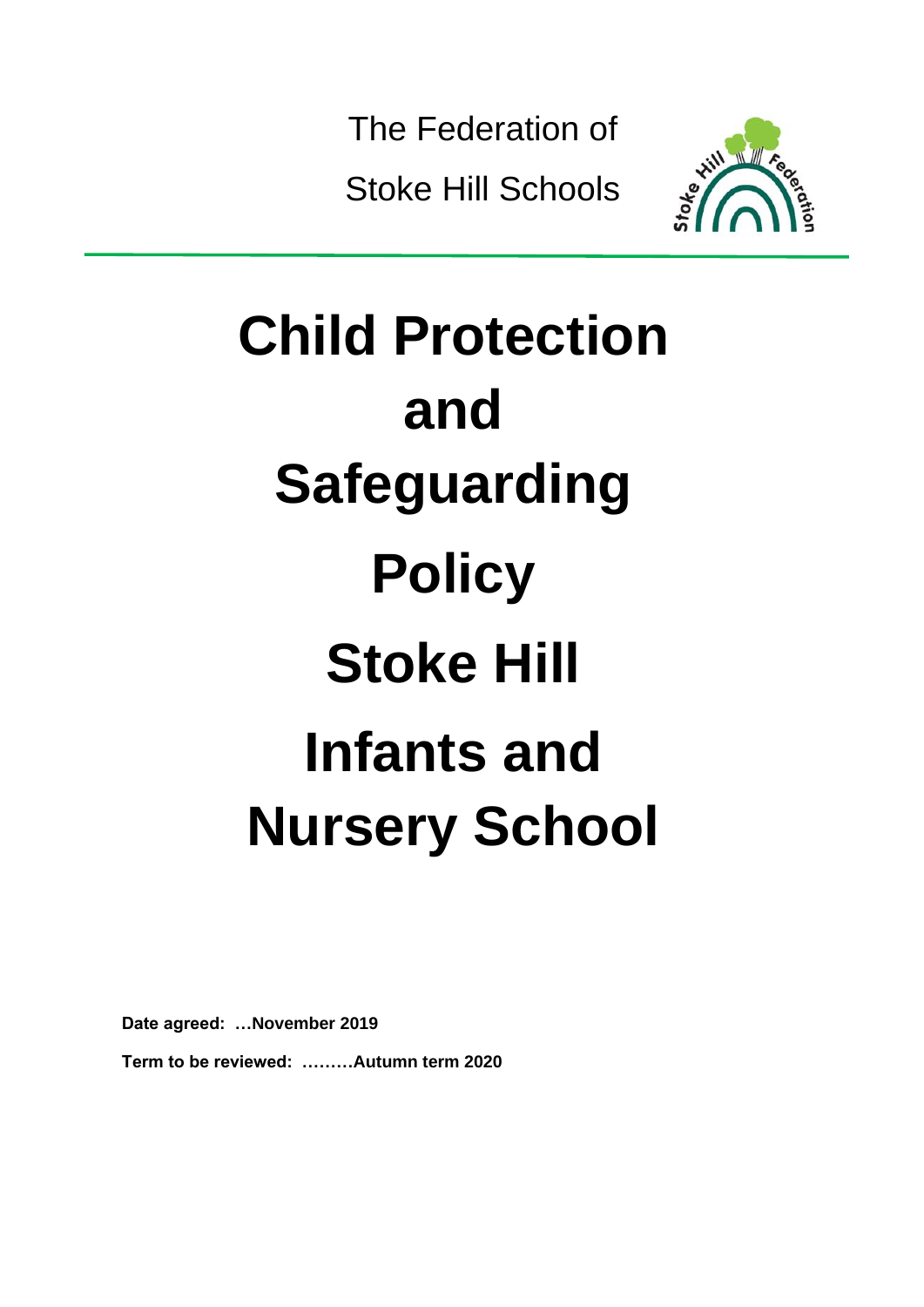#### **Federation of Stoke Hill Schools**

#### **Stoke Hill Infant and Nursery School**

### **Child Protection and Safeguarding Policy 2019**

**Disclaimer: Babcock LDP makes every effort to ensure that the information in this document is accurate and up to date. If errors are brought to our attention, we will correct them as soon as practicable. Nevertheless, Babcock LDP and its employees cannot accept responsibility for any loss, damage or inconvenience caused as a result of reliance on any content in this publication**

#### **Contents**

| Summary of changes                          | Page 3  |
|---------------------------------------------|---------|
| Safeguarding Statement                      | Page 5  |
| Key personnel                               | Page 5  |
| Terminology                                 | Page 6  |
| 1. Introduction                             | Page 7  |
| 2. Policy Principles                        | Page 7  |
| 3. Policy Aims                              | Page 8  |
| 4. Values                                   | Page 9  |
| 5. Safe School, Safe Staff                  | Page 10 |
| 6. Roles and Responsibilities               | Page 11 |
| 7. Confidentiality                          | Page 14 |
| 8. Child Protection Procedures              | Page 14 |
| 9. Children who are particularly vulnerable | Page 17 |
| 10. Anti-Bullying / Cyberbullying           | Page 18 |
| 11. Racist Incidents                        | Page 19 |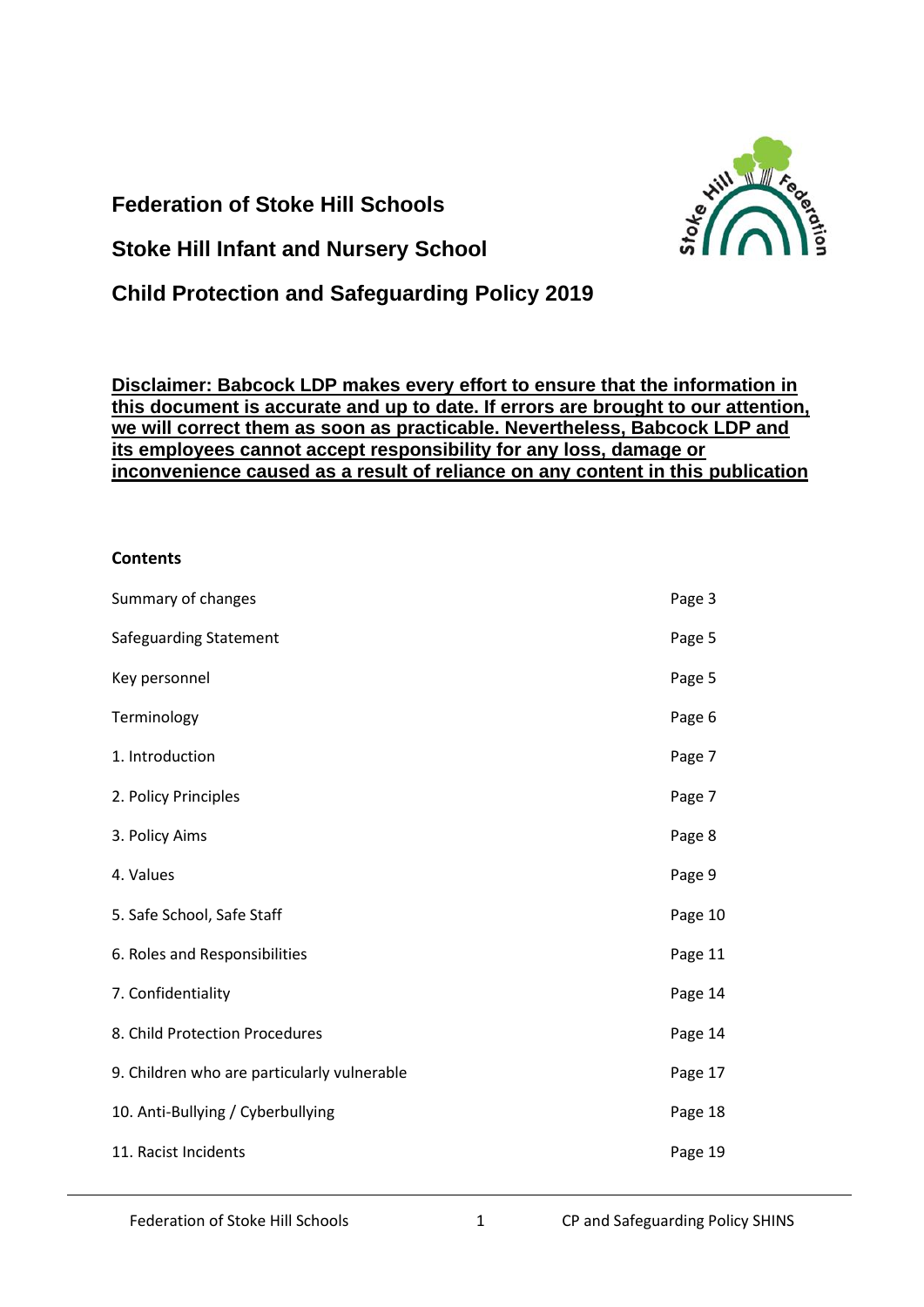| 12. Radicalisation and Extremism                             | Page 19 |
|--------------------------------------------------------------|---------|
| 13. Domestic Abuse                                           | Page 20 |
| 14. Child Sexual Exploitation (CSE)                          | Page 20 |
| 15. Female Genital Mutilation (FGM)                          | Page 21 |
| 16. Forced Marriage                                          | Page 21 |
| 17. Honour based Violence                                    | Page 22 |
| 18. One Chance Rule                                          | Page 22 |
| 19. Private Fostering Arrangements                           | Page 22 |
| 20. Looked After Children                                    | Page 23 |
| 21. Children Missing Education                               | Page 23 |
| 22. Online Safety                                            | Page 24 |
| 23. Child on child sexual violence & sexual harassment       | Page 24 |
| 24. Youth Produced Sexual Imagery (Sexting)                  | Page 25 |
| 25. Allegations against Staff                                | Page 27 |
| 26. Whistle-blowing                                          | Page 28 |
| 27. Physical Intervention                                    | Page 29 |
| 28. Confidentiality and Information Sharing                  | Page 29 |
| 29. Linked Policies                                          | Page 30 |
| Appendix 1 - Recognising signs of child abuse                | Page 31 |
| Appendix 2 - Sexual Abuse & Sexual Harassment                | Page 36 |
| Appendix 3 - Child Sexual Exploitation                       | Page 38 |
| Appendix 4 - Female Genital Mutilation                       | Page 39 |
| Appendix 5 - Domestic Abuse                                  | Page 41 |
| Appendix 6 - Radicalisation and Extremism                    | Page 42 |
| Appendix 7 – What to do if you have an online safety concern | Page 44 |
| Appendix 8 - Resources                                       | Page 45 |
| Appendix 9 - MASH contacts                                   | Page 46 |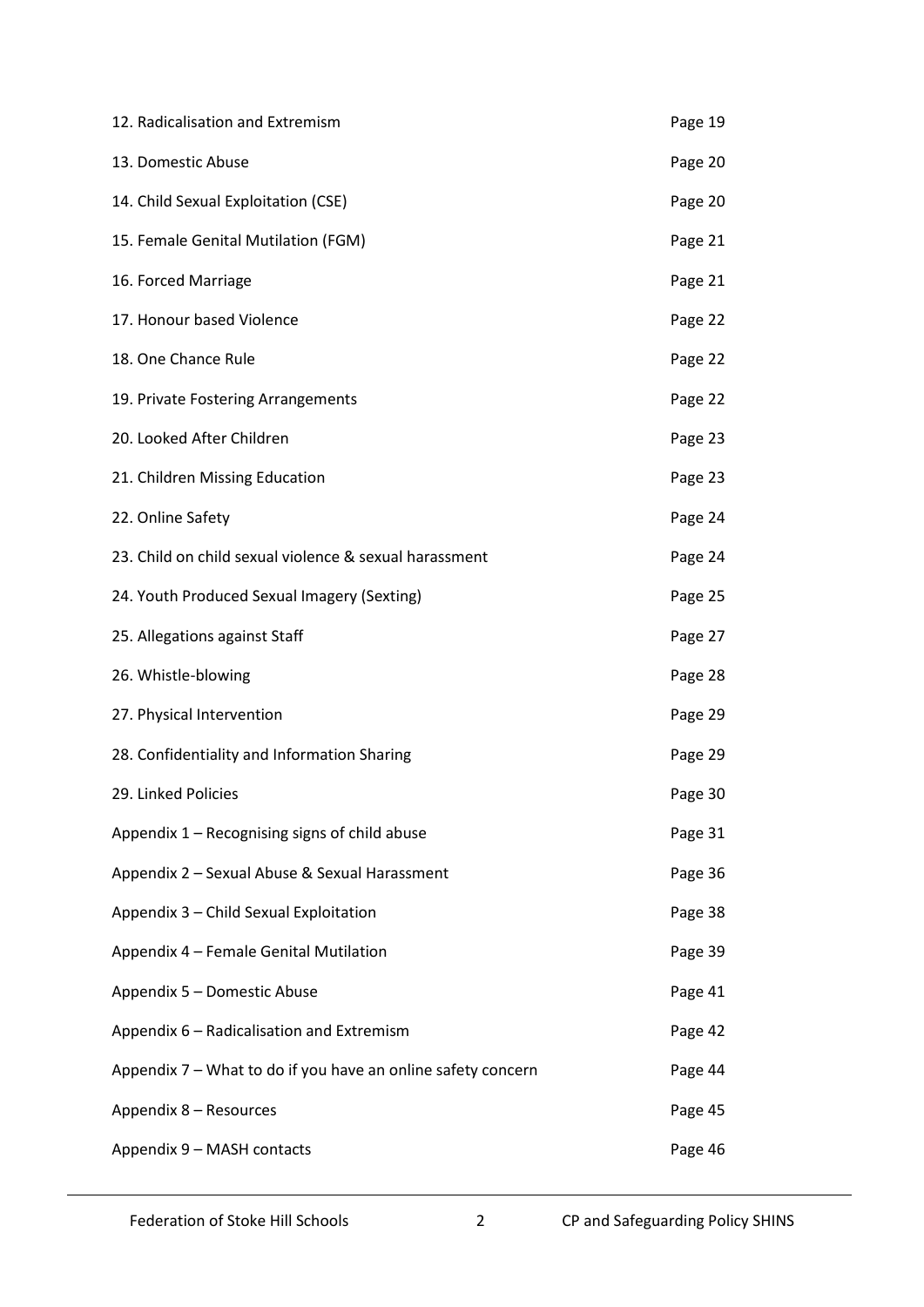#### Summary of changes since September 2018

| <b>Key Personnel</b>                        | Footnote added 'Out of hours contact details will be made available to<br>staff'                                                              |
|---------------------------------------------|-----------------------------------------------------------------------------------------------------------------------------------------------|
| Para. 1 Introduction                        | 7 <sup>th</sup> bullet point updated to read Keeping Children Safe in Education<br>2019                                                       |
| Para. 5 Safe school,<br>safe staff          | 2 <sup>nd</sup> bullet point 'and will abide by' added to 'staffsign to say they have<br>read it'                                             |
|                                             | 8 <sup>th</sup> bullet point 'for example, by having evidence of DBS checks having<br>been undertaken' added to end of sentence               |
|                                             | Final bullet point updated to read Keeping Children Safe in Education<br>2019                                                                 |
| Para. 6 Roles and<br>Responsibilities       | Updated 4 <sup>th</sup> bullet point to read Keeping Children Safe in Education<br>2019                                                       |
| The Designated                              | 10 <sup>th</sup> bullet point added 'DSL of the'new school or college                                                                         |
| Safeguarding Lead                           | 10 <sup>th</sup> bullet point added 'All transfers of information should be made                                                              |
| All school staff                            | securely' to the final sentence<br>Bullet point added: 'Will be aware of the Case Resolution protocol or                                      |
|                                             | the duty to report concerns if the DSL fails to do so without reasonable                                                                      |
|                                             | cause'                                                                                                                                        |
| Para. 8 Child Protection                    | Added two bullet points - Upskirting and Serious Violence to reflect                                                                          |
| Procedures                                  | additions in KCSiE 2019                                                                                                                       |
| Notifying parents                           |                                                                                                                                               |
|                                             | Added 'e.g. familial sexual abuse' at end of second paragraph<br>Added 'In some circumstances it would be appropriate to contact the          |
| Supporting staff                            | police' to end of third paragraph                                                                                                             |
|                                             | Heading title changed to 'Supporting our Staff'                                                                                               |
| Para. 9 Children who                        | Added 'Has an imprisoned parent' as final bullet point                                                                                        |
| are particularly                            |                                                                                                                                               |
| vulnerable                                  |                                                                                                                                               |
| Para. 14 Child Sexual<br>Exploitation (CSE) | 4 <sup>th</sup> bullet point: changed MACSE to MACE (Missing & Child Exploitation)                                                            |
| Para. 23 Child on Child                     | 1st sentence updated to read KCSiE 2019                                                                                                       |
| sexual violence and                         | Added bullet point on upskirting: 'Upskirting, which typically involves                                                                       |
| sexual harassment                           | taking a picture under a person's clothing without them knowing, with<br>the intention of viewing their genitals or buttocks to obtain sexual |
|                                             | gratification, or cause the victim humiliation, distress or alarm'.                                                                           |
|                                             | Added sentence: 'All staff will receive training so that they are aware of                                                                    |
|                                             | indicators which may signal that children are at risk from, or involved                                                                       |
|                                             | with serious violent crime'.                                                                                                                  |
|                                             | Link added to 'Preventing Youth violence and gang involvement'                                                                                |
| Para.24 Youth                               | Added 'Such decisions will be recorded' after the sentence 'If none of                                                                        |
| produced sexual                             | the above apply then the DSL will use their professional                                                                                      |
| imagery (sexting)                           | judgementto respond to the incident without escalation to MASH<br>or the police.                                                              |
| Para. 28 Confidentiality                    | 4 <sup>th</sup> paragraph updated to read Keeping Children Safe in Education                                                                  |
| and sharing                                 | (2018)                                                                                                                                        |
| information                                 |                                                                                                                                               |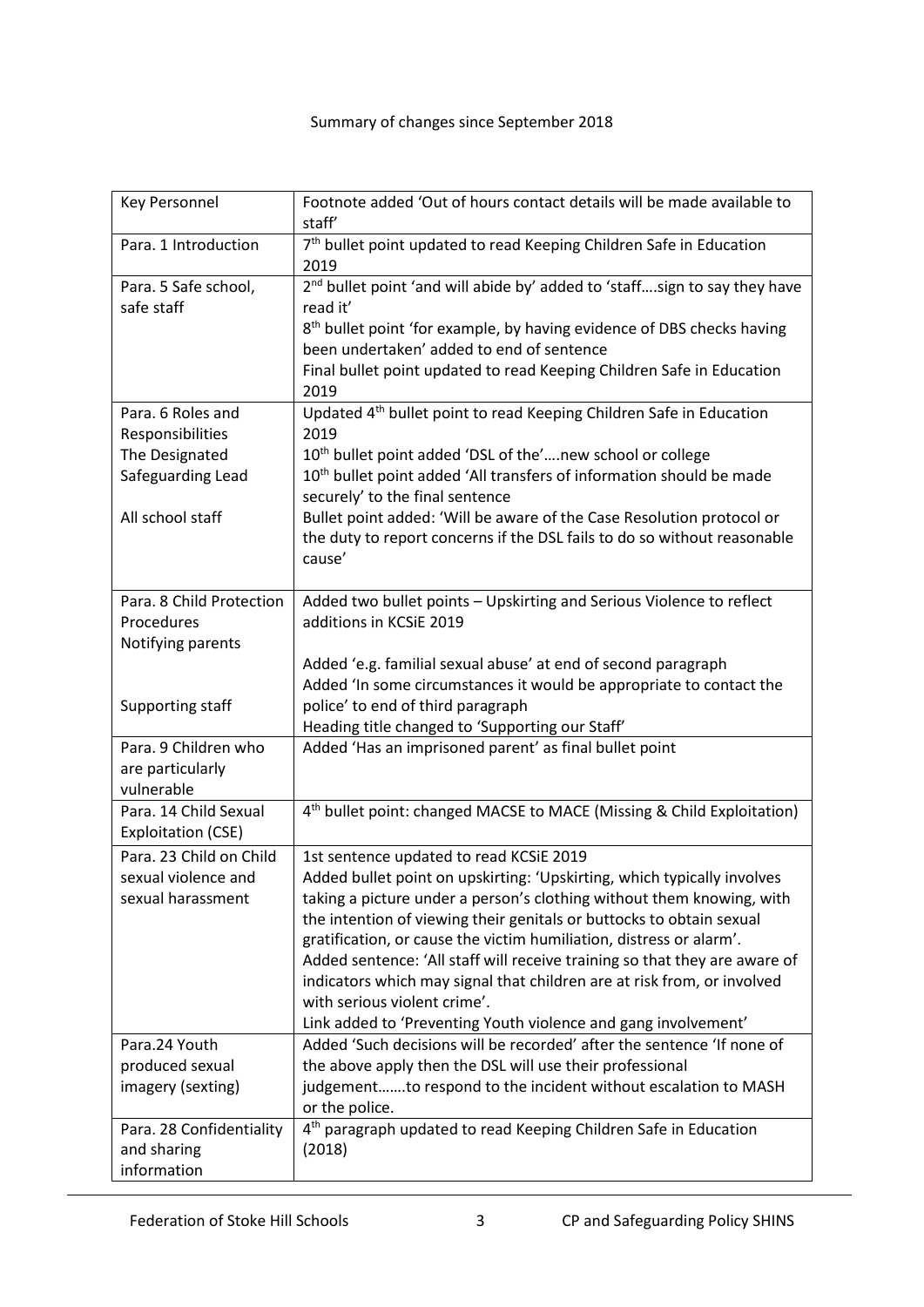| Para, 29 Links to<br>policies | Bullet point added: 'Data Protection/GDPR Guidance'                      |
|-------------------------------|--------------------------------------------------------------------------|
|                               |                                                                          |
| Appendix 1 Recognising        | Two bullet points added to 'signs of abuse in children': Criminality and |
| signs of child abuse          | Substance abuse                                                          |
| Appendix 2 Sexual             | Added bullet point: Upskirting                                           |
| Abuse & Sexual                |                                                                          |
| Harassment                    |                                                                          |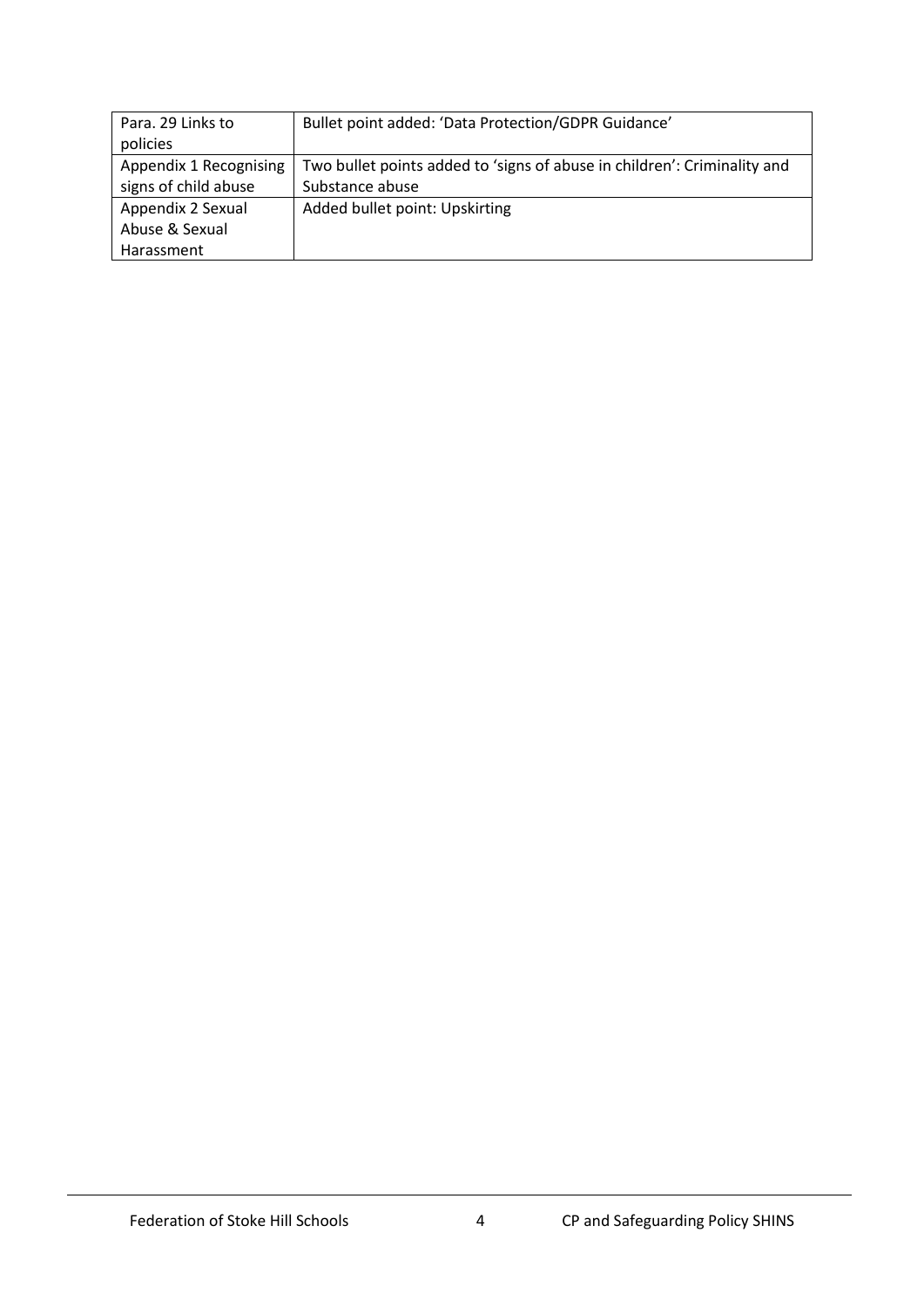#### **Child Protection and Safeguarding Policy**

| Safeguarding Governor:        | Vanessa Newcombe and Amy Bickford |
|-------------------------------|-----------------------------------|
| Designated Safeguarding Lead: | Sarah Mackay                      |
| Status & Review Cycle:        | Statutory/Annual                  |
| Next Review Date:             | September 2020                    |

#### **Safeguarding Statement**

Stoke Hill Infant and Nursery School recognise our moral and statutory responsibility to safeguard and promote the welfare of all pupils. We endeavour to provide a safe and welcoming environment where children are respected and valued. We are alert to the signs of abuse and neglect and follow our procedures to ensure that children receive effective support, protection and justice. Child protection forms part of the school's safeguarding responsibilities.

#### **Key Personnel**

#### **The Designated Safeguarding Lead (DSL)\* is: Sarah Mackay**

Contact details:

email: sarah.mackay@stokehill.devon.sch.uk

Telephone: 01392 258894

#### **The deputy DSL is : Alison Kenney**

Contact details: email Alison.kenney@stokehill.devon.sch.uk

Telephone: 01392 258894

#### **The nominated child protection governors are: Vanessa Newcombe and Amy Bickford**

Contact details: email :vanessa.newcombe@stokehill.devon.sch.uk. amy.bickford@stokehill.devon.sch.uk

Telephone: 01392 498035

#### **The Headteacher is: Sarah Mackay**

Contact details:

email: sarah.mackay@stokehill.devon.sch.uk

Telephone: 01392 258894

#### **The Chair of Governors is: Vanessa Newcombe**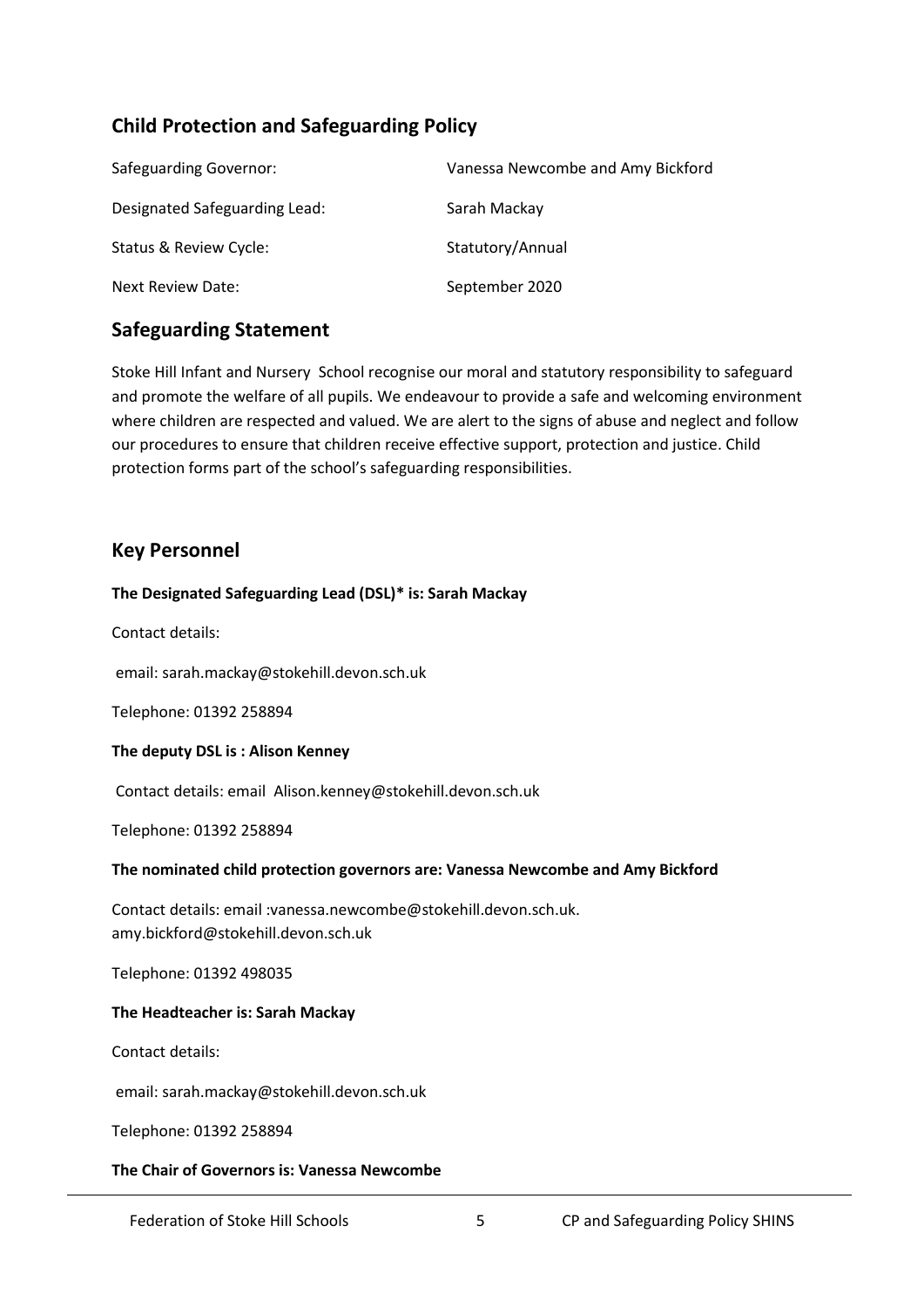Contact details: email vanessa.newcombe@stokehill.devon.sch.uk

Telephone: 01392 498035

\*Out of hours contact details will be made available to staff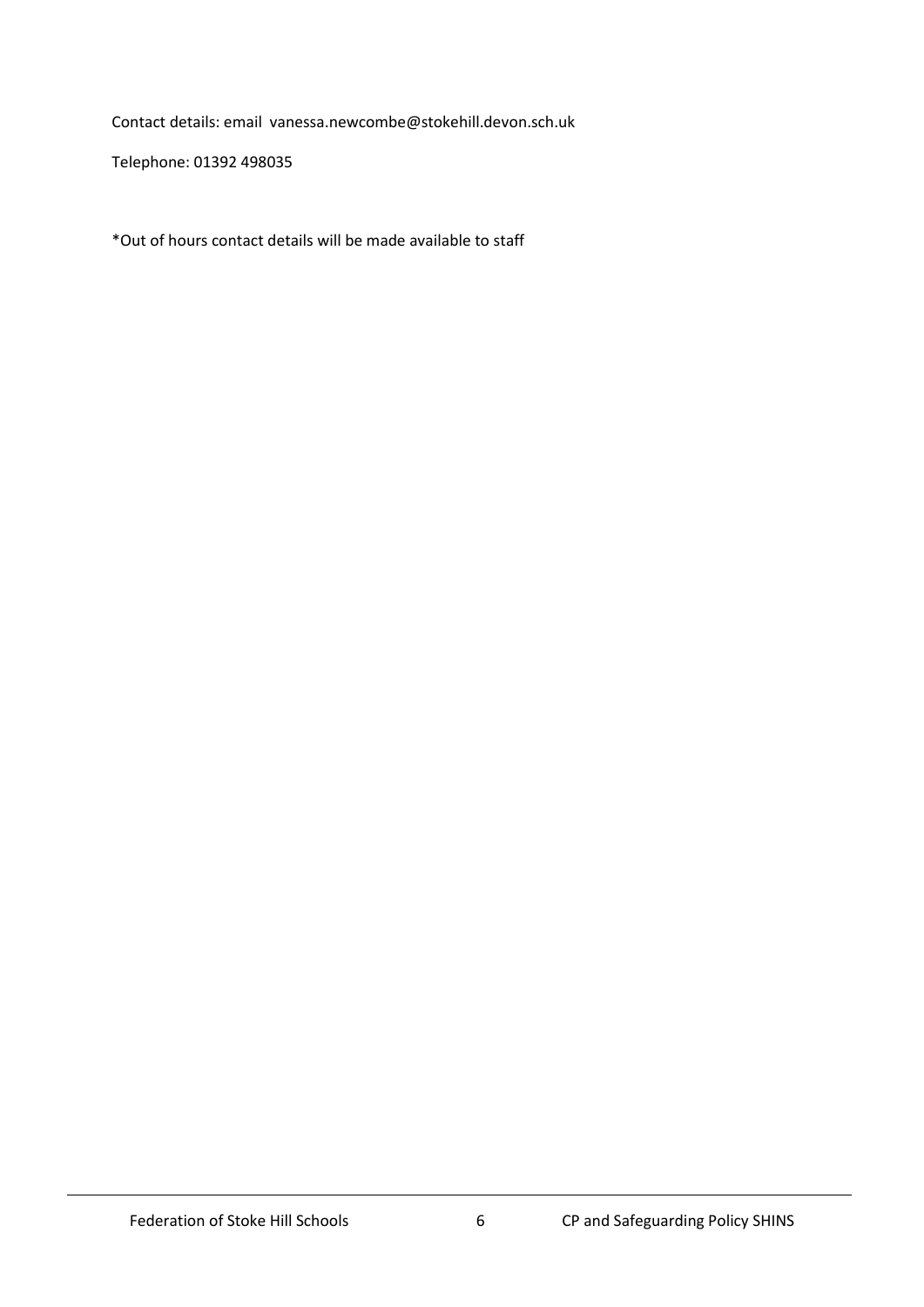### **Terminology**

Safeguarding and promoting the welfare of children is defined as:

- protecting children from maltreatment;
- preventing impairment of children's health or development;
- ensuring that children grow up in circumstances consistent with the provision of safe and effective care
- taking action to enable all children to have the best outcomes.

Child Protection is a part of safeguarding and promoting welfare. It refers to the activity that is undertaken to protect specific children who are suffering, or are likely to suffer, significant harm.

Staff refers to all those working for or on behalf of the school, full or part time, temporary or permanent, in either a paid or voluntary capacity.

Child includes everyone under the age of 18.

Parents refers to birth parents and other adults who are in a parenting role, for example stepparents, foster carers and adoptive parents.

#### 1. Introduction

#### Safeguarding legislation and guidance

The following safeguarding legislation and guidance has been considered when drafting this policy:

- Section 175 of the Education Act 2002 (maintained schools only)
- Section 157 of the Education Act 2002 (Independent schools only, including academies and CTCs)
- The Education (Independent Schools Standards) (England) Regulations 2003 (Independent schools only, including academies and CTCs)
- The Safeguarding Vulnerable Groups Act 2006
- The Teacher Standards 2012
- Working Together to Safeguarding Children 2018
- Keeping Children Safe in Education 2019
- Information Sharing 2018
- What to do if you're worried a child is being abused 2015
- 2. Policy Principles

#### The welfare of the child is paramount

• All children regardless of age, gender, culture, language, race, ability, sexual identity or religion have equal rights to protection, safeguarding and opportunities.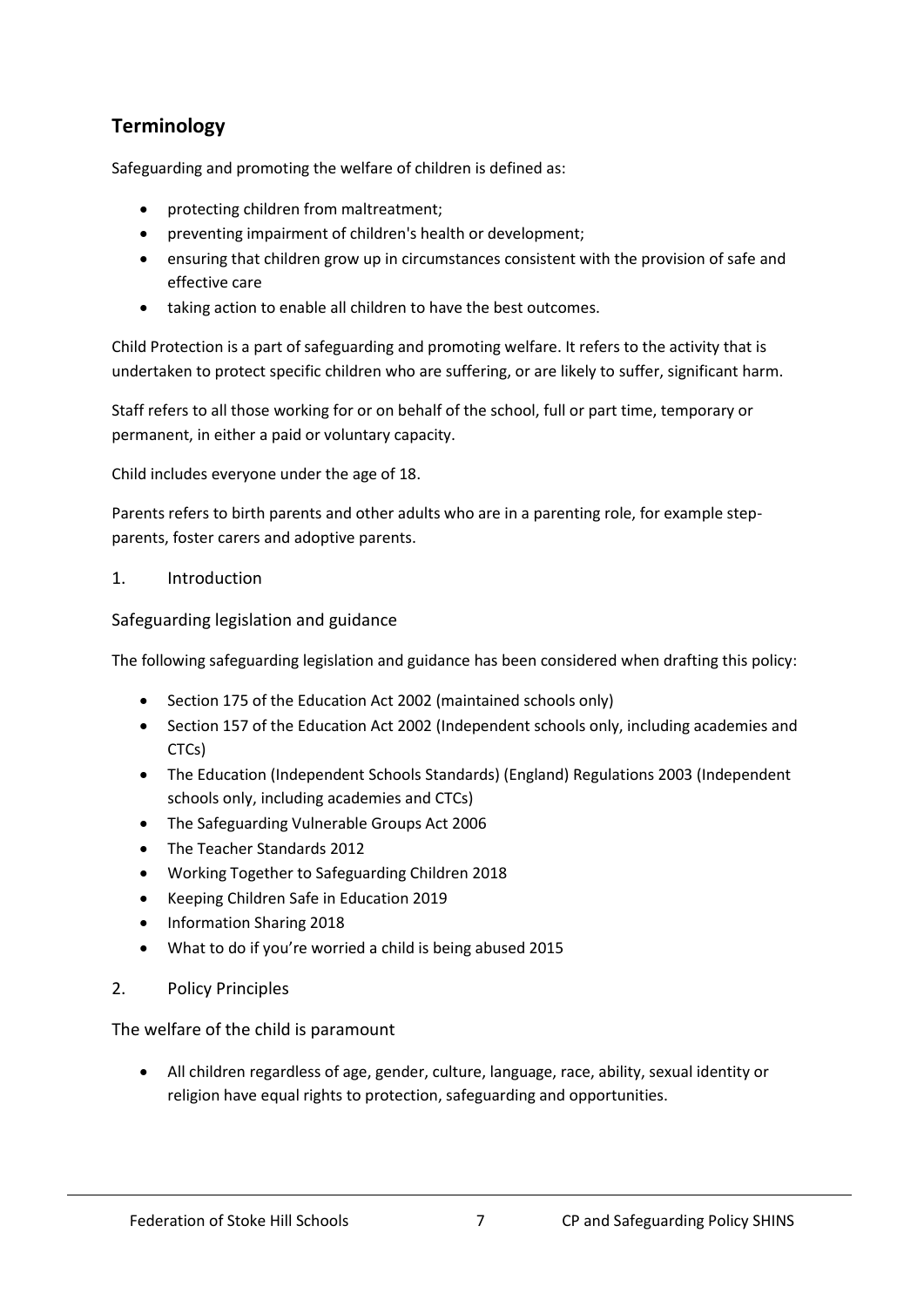- $\bullet$  We recognise that all adults, including temporary staff<sup>1</sup>, volunteers and governors, have a full and active part to play in protecting our pupils from harm and have an equal responsibility to act on any suspicion or disclosure that may suggest a child is at risk of harm;
- All staff believe that our school should provide a caring, positive, safe and stimulating environment that promotes the social, physical and moral development of the individual child.
- Pupils and staff involved in child protection issues will receive appropriate support and supervision.

#### 3. Policy Aims

- Safeguarding incidents and/or behaviours can be associated with factors outside the school or college and/or can occur between children outside the school or college. All staff, but especially the designated safeguarding lead (or deputy) should be considering the context within which such incidents and/or behaviours occur. This is known as contextual safeguarding, which simply means assessments of children should consider whether wider environmental factors are present in a child's life that are a threat to their safety and/or welfare.
- To demonstrate the school's commitment with regard to safeguarding and child protection to pupils, parents and other partners.
- To support the child's development in ways that will foster security, confidence and independence.
- To provide an environment in which children and young people feel safe, secure, valued and respected, and feel confident to, and know how to approach adults if they are in difficulties, believing they will be effectively listened to.
- To raise the awareness of all teaching and non-teaching staff of the need to safeguard children and of their responsibilities in identifying and reporting possible cases of abuse.
- To provide a systematic means of monitoring children known or thought to be at risk of harm, and ensure we, the school, contribute to assessments of need and support packages for those children.
- To emphasise the need for good levels of communication between all members of staff.
- To develop a structured procedure within the school which will be followed by all members of the school community in cases of suspected abuse.
- To develop and promote effective working relationships with other agencies, especially the Police and MASH.
- To ensure that all staff working within our school who have substantial access to children have been checked as to their suitability, including verification of their identity, qualifications, and a satisfactory DBS check (according to guidance)<sup>2</sup>, and a single central record is kept for audit.

<sup>&</sup>lt;sup>1</sup> Wherever the word "staff" is used, it covers ALL staff on site, including ancillary supply and self-employed staff, contractors, volunteers working with children etc and governors. <sup>2</sup> Guidance regarding DBS checks recently updated by the Protection of Freedoms Act 2012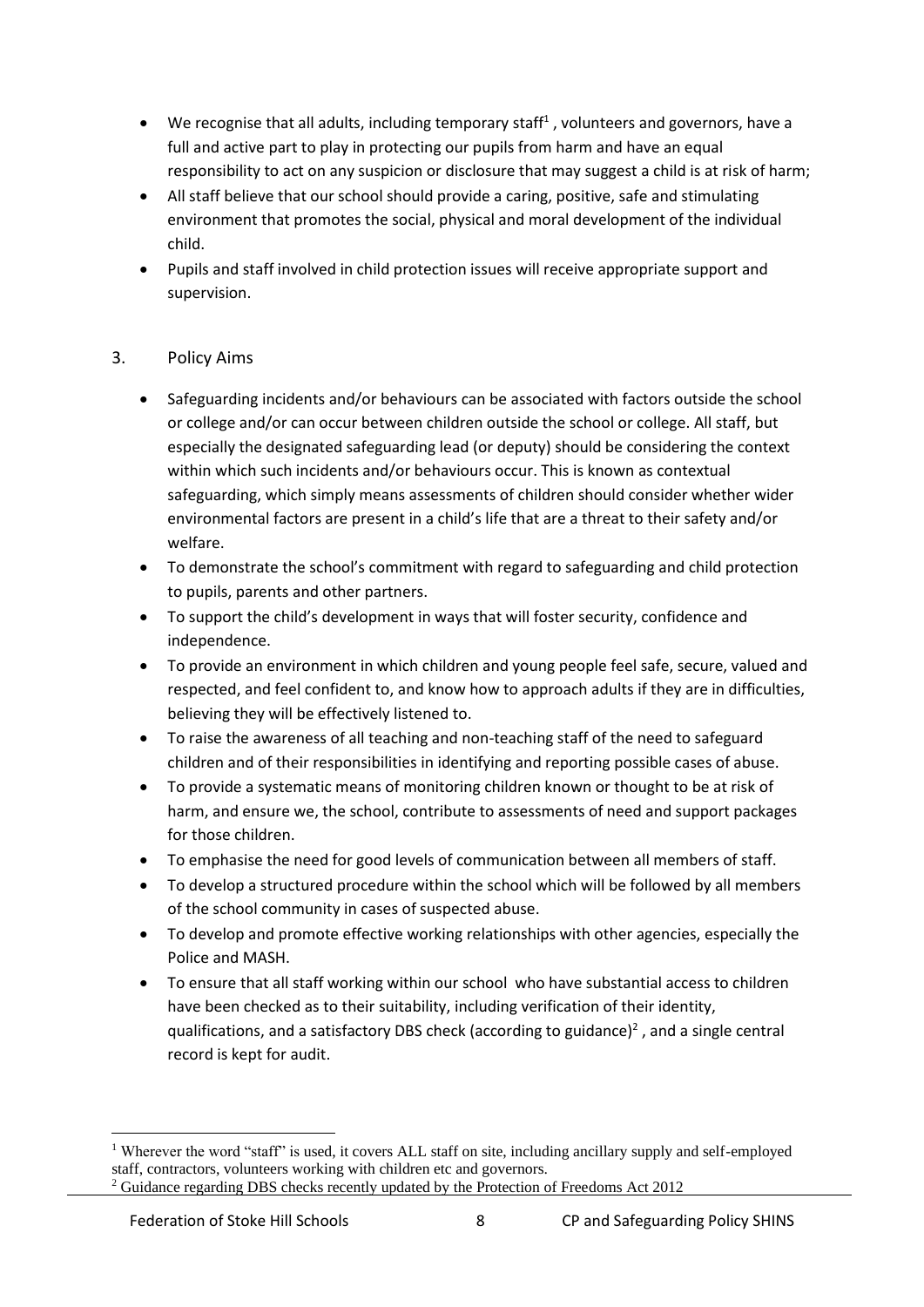#### 4. Values

#### Supporting Children

- We recognise that a child who is abused or witnesses violence may feel helpless and humiliated, may blame themselves, and find it difficult to develop and maintain a sense of self-worth.
- We recognise that the school may provide the only stability in the lives of children who have been abused or who are at risk of harm.
- We accept that research shows that the behaviour of a child in these circumstances may range from that which is perceived to be normal to aggressive or withdrawn.

Our school will support all children by:

- Encouraging self-esteem and self-assertiveness, through the curriculum as well as our relationships, whilst not condoning aggression or bullying.
- Promoting a caring, safe and positive environment within the school.
- Responding sympathetically to any requests for time out to deal with distress and anxiety.
- Offering details of helplines, counselling or other avenues of external support.
- Liaising and working together with all other support services and those agencies involved in the safeguarding of children.
- Notifying MASH as soon as there is a significant concern.
- Providing continuing support to a child about whom there have been concerns who leaves the school by ensuring that appropriate information is copied under confidential cover to the child's new setting and ensuring the school medical records are forwarded as a matter of priority.
- Children are taught to understand and manage risk through our person, social, health and economic (PHSE) education and Relationship and Sex Education and through all aspects of school life. This includes online safety.

#### Prevention / Protection

• We recognise that the school plays a significant part in the prevention of harm to our children by providing children with good lines of communication with trusted adults, supportive friends and an ethos of protection.

The school community will therefore:

- Work to establish and maintain an ethos where children feel secure, are encouraged to talk and are always listened to.
- Include regular consultation with children e.g. through safety questionnaires, participation in anti-bullying week, asking children to report whether they have had happy/sad lunchtimes/playtimes
- Ensure that all children know there is an adult in the school whom they can approach if they are worried or in difficulty.
- Include safeguarding across the curriculum, including PSE, opportunities which equip children with the skills they need to stay safe from harm and to know to whom they should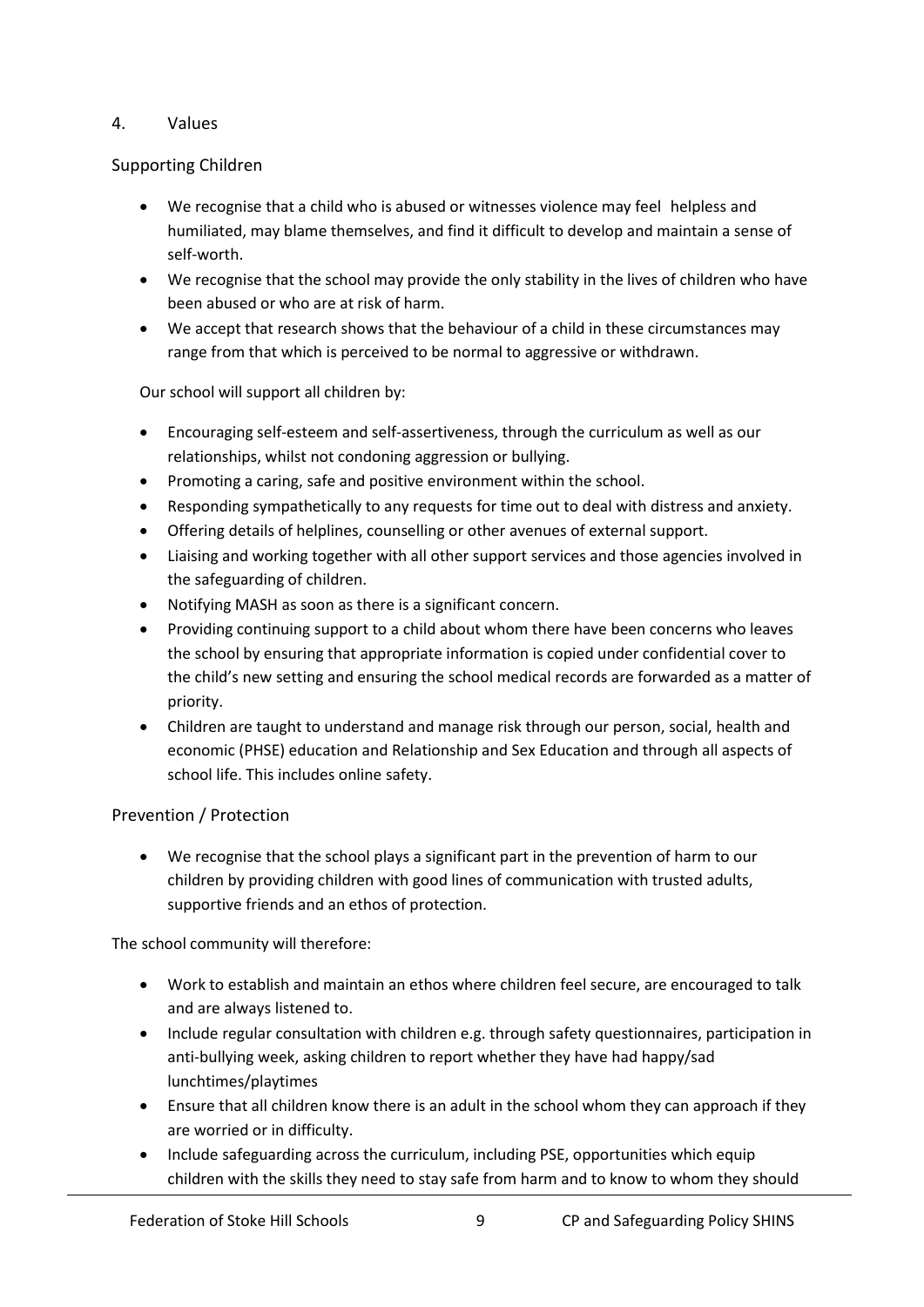turn for help. In particular this will include anti-bullying work, online-safety, road safety, pedestrian and cycle training. Also focussed work in Year 6 to prepare for transition to Secondary school and more personal safety/independent travel.

• Ensure all staff are aware of school guidance for their use of mobile technology and have discussed safeguarding issues around the use of mobile technologies and their associated risks.

#### 5. Safe School, Safe Staff

#### We will ensure that;

- All staff and volunteers read KCSiE Part 1 annually and sign to say they read and understood it.
- All staff receive information about the school's safeguarding arrangements, the school's safeguarding statement, staff behaviour policy (code of conduct)<sup>3</sup>, child protection policy, behaviour policy, the safeguarding response to children who go missing from education, the role and names of the Designated Safeguarding Lead and their deputy, and sign to say they have read and will abide by it.
- All staff receive safeguarding and child protection training, including online safety, at induction in line with advice from Devon Children and Families Partnership which is regularly updated (for example, via email, e-bulletins and staff meetings), as required, but at least annually;
- All members of staff are trained in and receive regular updates in online safety and reporting concerns;
- All staff and governors have regular Level 2 child protection awareness training, updated by the DSL as appropriate, to maintain their understanding of the signs and indicators of abuse;
- The child protection policy is made available via the school website or other means and that parents/carers are made aware of this policy and their entitlement to have a copy via the school handbook/newsletter/website. All parents/carers are made aware of the responsibilities of staff members with regard to child protection procedures through the publication of the Child Protection Policy and reference to it in the school's handbook.
- the school provides a coordinated offer of Early Help when additional needs of children are identified and contributes to early help arrangements and inter-agency working and plans;
- Our lettings policy will seek to ensure the suitability of adults working with children on school sites at any time, for example, by having evidence of DBS checks having been undertaken;
- Community users organising activities for children are aware of the school's Child Protection Policy, guidelines and procedures;
- The name of the designated members of staff for child protection, the Designated Safeguarding Lead and deputies, are clearly advertised in the school with a statement explaining the school's role in referring and monitoring cases of suspected abuse;

<sup>&</sup>lt;sup>3</sup> The code of conduct should include acceptable use of technology, staff & pupil relationship boundaries and communications, including the use of social media.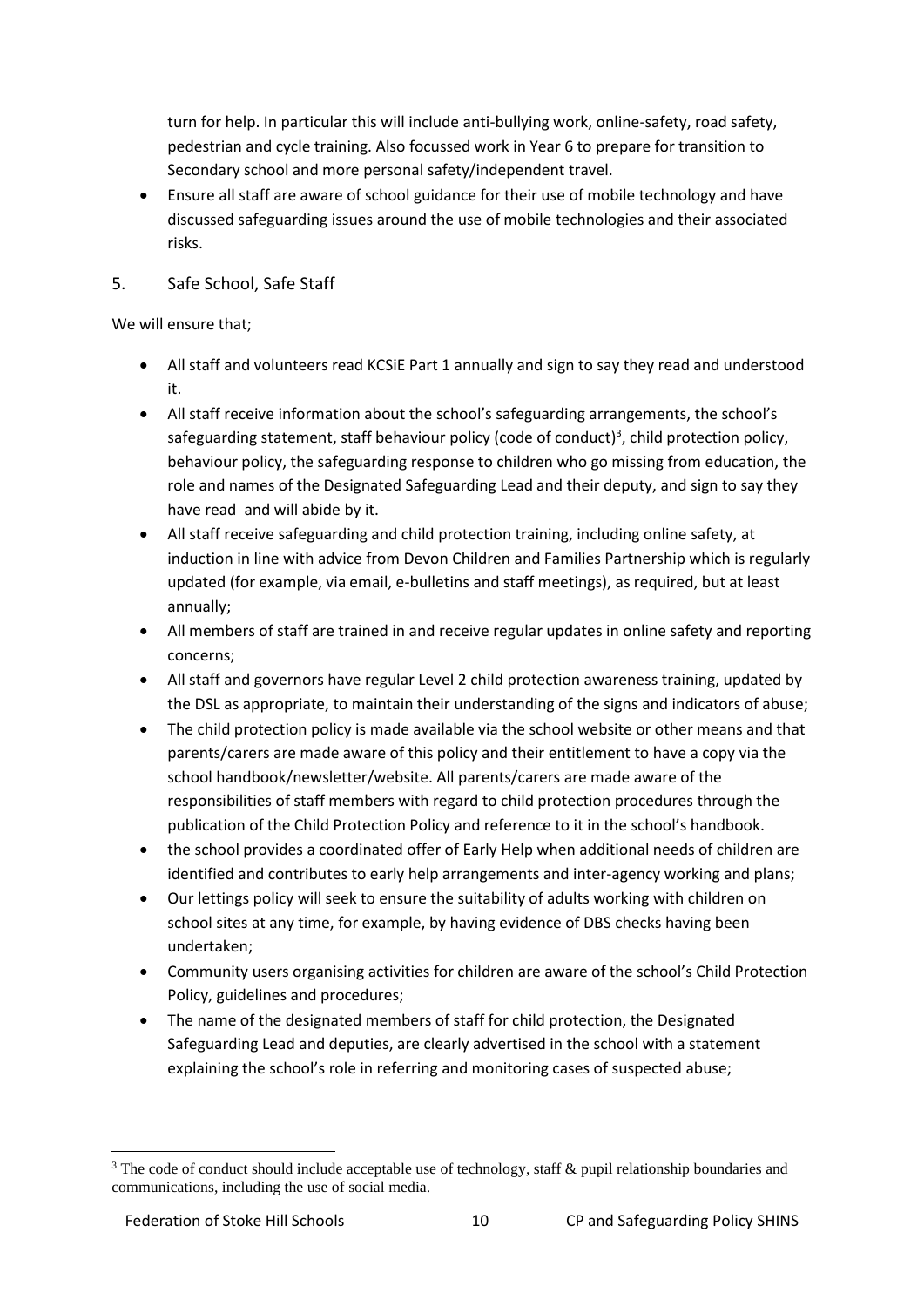- All Governors will be given a copy of Part 2 and Annex A of Keeping Children Safe in Education 2019.
- 6. Roles and Responsibilities
	- All members of The Governing Body understand and fulfil their responsibilities, namely to ensure that there is a Child Protection and Safeguarding policy together with a staff behaviour policy (code of conduct);
	- child protection, safeguarding, recruitment and managing allegations policies and procedures, including the staff behaviour policy (code of conduct), are consistent with Devon Children and Families Partnership and statutory requirements, are reviewed annually and that the Child Protection policy is publicly available on the school website or by other means;
	- ensures that all staff including temporary staff and volunteers are provided with the school's child protection policy and staff Code of Conduct;
	- All staff have read Keeping Children Safe in Education (2019) Part 1 and Annex A and that mechanisms are in place to assist staff in understanding and discharging their roles and responsibilities as set out in the guidance.
	- the school operates a safer recruitment procedure that includes statutory checks on staff suitability to work with children and disqualification by association regulations and by ensuring that there is at least one person on every recruitment panel who has completed safer recruitment training;
	- the school has procedures for dealing with allegations of abuse against staff (including the headteacher), volunteers and against other children and that a referral is made to the DBS if a person in regulated activity has been dismissed or removed due to safeguarding concerns, or would have had they not resigned.
	- a member of the Governing Board, usually the Chair, is nominated to liaise with the LA on Child Protection issues and in the event of an allegation of abuse made against the Headteacher
	- a member of the senior leadership team has been appointed as the Designated Safeguarding Lead (DSL) by the Governing Board who will take lead responsibility for safeguarding and child protection and that the role is explicit in the role holder's job description;
	- on appointment, the DSL and deputies undertake appropriate identified training offered by DCFP or other provider every two years;
	- all other staff have safeguarding training updated as appropriate;
	- at least one member of the governing body has completed safer recruitment training to be repeated every five years.
	- children are taught about safeguarding (including online safety) as part of a broad and balanced curriculum covering relevant issues through personal social health and economic education (PSHE) and/or for maintained schools through relationship and sex education (RSE);
	- appropriate safeguarding responses are in place for children who go missing from education, particularly on repeat occasions, to help identify the risk of abuse and neglect including sexual abuse or exploitation and to help prevent the risks of their going missing in future;
	- appropriate online filtering and monitoring systems are in place;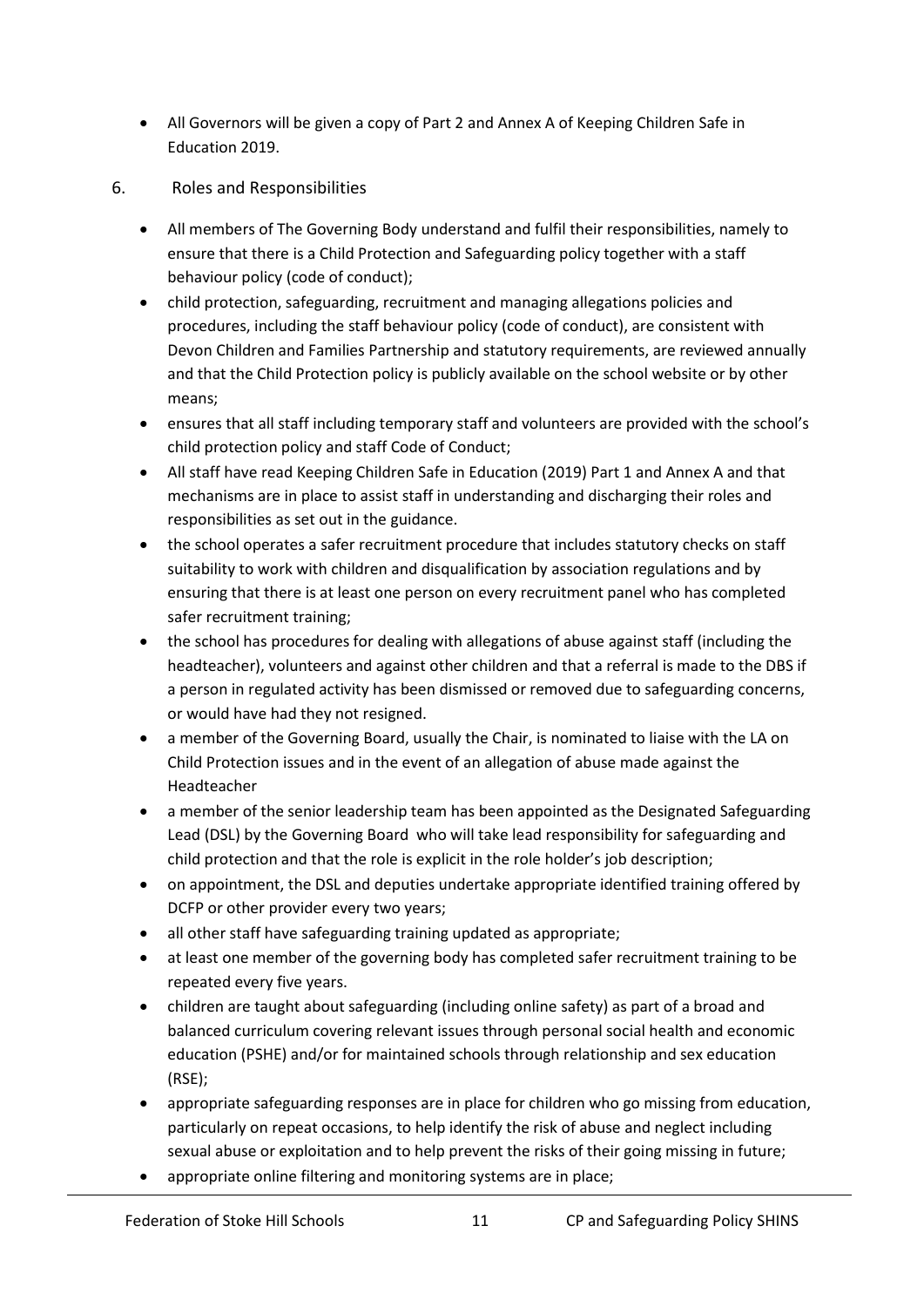- enhanced DBS checks (without barred list checks, unless the governor is also a volunteer at the school) are in place for all Governors;
- any weaknesses in Child Protection are remedied immediately;

The Headteacher will ensure that;

- the Child Protection and Safeguarding Policy and procedures are implemented and followed by all staff;
- sufficient time, training, support, resources, including cover arrangements where necessary, is allocated to the DSL and deputy DSL(s) to carry out their roles effectively, including the assessment of pupils and attendance at strategy discussions and other necessary meetings;
- where there is a safeguarding concern that the child's wishes and feelings are taken into account when determining what action to take and what services to provide;
- systems are in place for children to express their views and give feedback which operate with the best interest of the child at heart;
- all staff feel able to raise concerns about poor or unsafe practice and that such concerns are handled sensitively and in accordance with the whistle-blowing procedures;
- that pupils are provided with opportunities throughout the curriculum to learn about safeguarding, including keeping themselves safe online;
- they liaise with the Local Authority Designated Officer (LADO), before taking any action and on an ongoing basis, where an allegation is made against a member of staff or volunteer;
- anyone who has harmed or may pose a risk to a child is referred to the Disclosure and Barring Service.

The Designated Safeguarding Lead;

- holds ultimate responsibility for safeguarding and child protection in the school and is a member of the SLT;
- acts as a source of support and expertise in carrying out safeguarding duties for the whole school community;
- encourages a culture of listening to children and taking account of their wishes and feelings;
- is appropriately trained with updates every two years and will refresh their knowledge and skills at regular intervals but at least annually;
- will refer a child if there are concerns about possible abuse, to the MASH<sup>4</sup>, and act as a focal point for staff to discuss concerns. Enquiries<sup>5</sup> must be followed up in writing, if referred by telephone;
- will keep detailed, accurate records, either written or using appropriate online software, of all concerns about a child even if there is no need to make an immediate referral;
- will ensure that all such records are kept confidential, stored securely and are separate from pupil records, until the child's 25th birthday;
- will ensure that an indication of the existence of the additional file is marked on the pupil records;

<sup>4</sup> All new enquiries go to the MASH, DSLs can consult on 0345 155 1071. In an emergency out of hours referrals can be made to the Emergency Duty Team on 0845 6000 388 or Police. <sup>5</sup> Online forms are available via [Devon County Council](https://new.devon.gov.uk/educationandfamilies/child-protection/making-a-mash-enquiry) o[r DCFP.](https://www.devonchildrenandfamiliespartnership.org.uk/)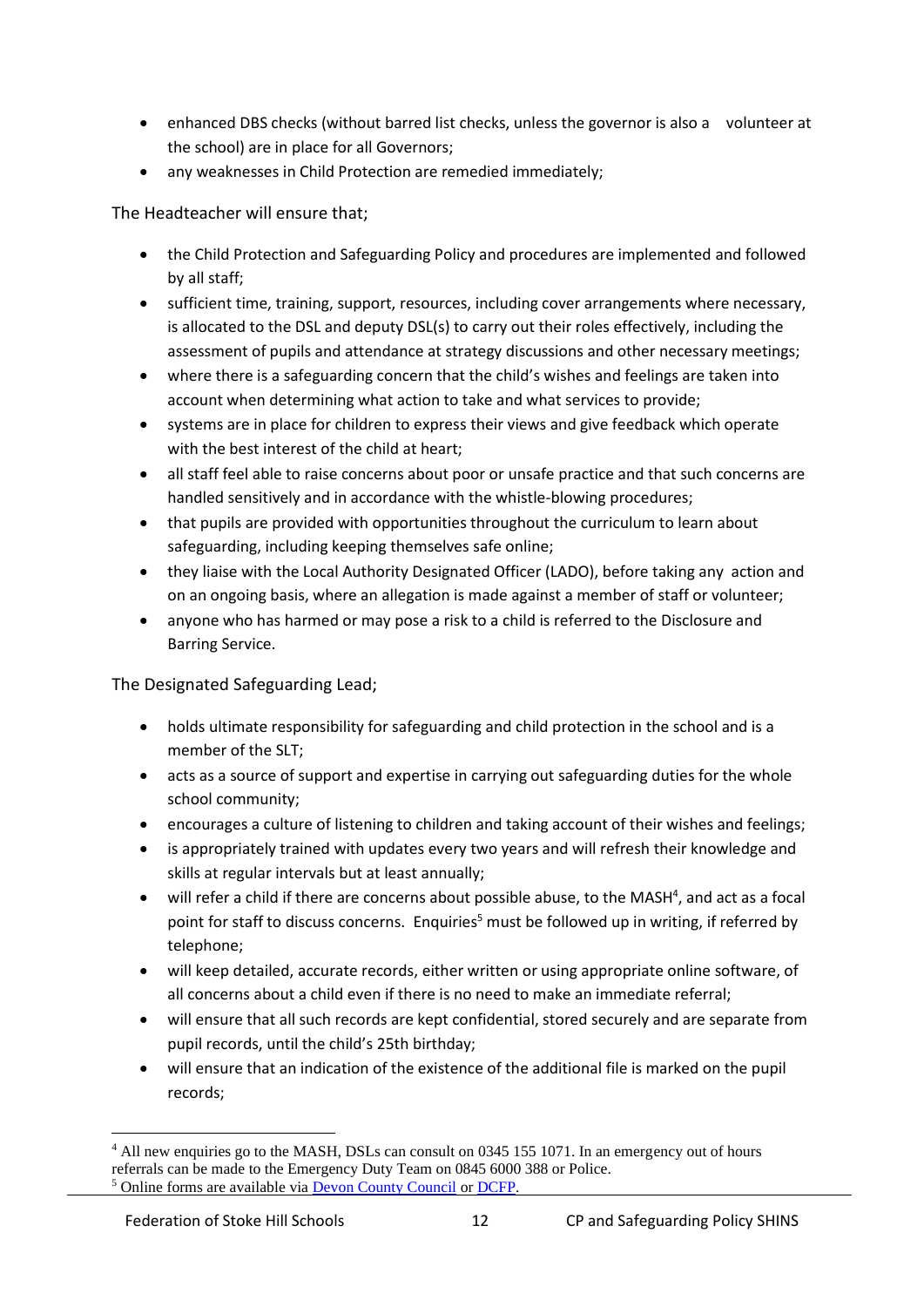- will ensure that when a pupil leaves the school, relevant child protection information is passed to the new school (separately from the main pupil file) as soon as possible, ensuring secure transit and that confirmation of receipt is obtained;
- in addition to the child protection file, the designated safeguarding lead should also consider if it would be appropriate to share any information with the DSL of the new school or college in advance of a child leaving. For example, information that would allow the new school or college to continue supporting victims of abuse and have that support in place for when the child arrives. All transfers should be made securely.
- will liaise with the Local Authority and work with other agencies and professionals in line with Working Together to Safeguard Children;
- has a working knowledge of DCFP procedures;
- will ensure that either they, or another staff member, attend case conferences, core groups, or other multi-agency planning meetings, contribute to assessments, and provide a report where required which has been shared with the parents;
- will ensure that any pupil currently with a child protection plan who is absent in the educational setting without explanation for two days is referred to their social worker;
- will ensure that all staff sign to say they have read, understood and agree to work within the School's child protection policy, behaviour policy, staff Code of conduct and Keeping Children Safe in Education Part 1 and Annex A and ensure that the policies are used appropriately;
- will organise child protection and safeguarding induction, regularly updated training and a minimum of annual updates (including online safety) for all school staff, keep a record of attendance and address any absences;
- will contribute to and provide, with the Headteacher and Chair of Governors, the "Audit of Statutory Duties and Associated Responsibilities" (S175/157 audit) to be submitted annually to the Education Safeguarding Team working on behalf of Devon County Council;
- has an understanding of locally agreed processes for providing early help and intervention and will support members of staff where Early Help is appropriate;
- will ensure that the name of the designated members of staff for Child Protection, the Designated Safeguarding Lead and deputies, are clearly advertised in the school, with a statement explaining the school's role in referring and monitoring cases of suspected abuse.

#### The Deputy Designated Safeguarding Lead(s)

• Is/are trained to the same standard as the Designated Safeguarding Lead and, in the absence of the DSL, carries out those functions necessary to ensure the ongoing safety and protection of pupils. In the event of the long-term absence of the DSL the deputy will assume all of the functions above.

#### All School Staff

- Understand that it is everyone's responsibility to safeguard and promote the welfare of children and that they have a role to play in identifying concerns, sharing information and taking prompt action;
- Consider, at all times, what is in the best interests of the child;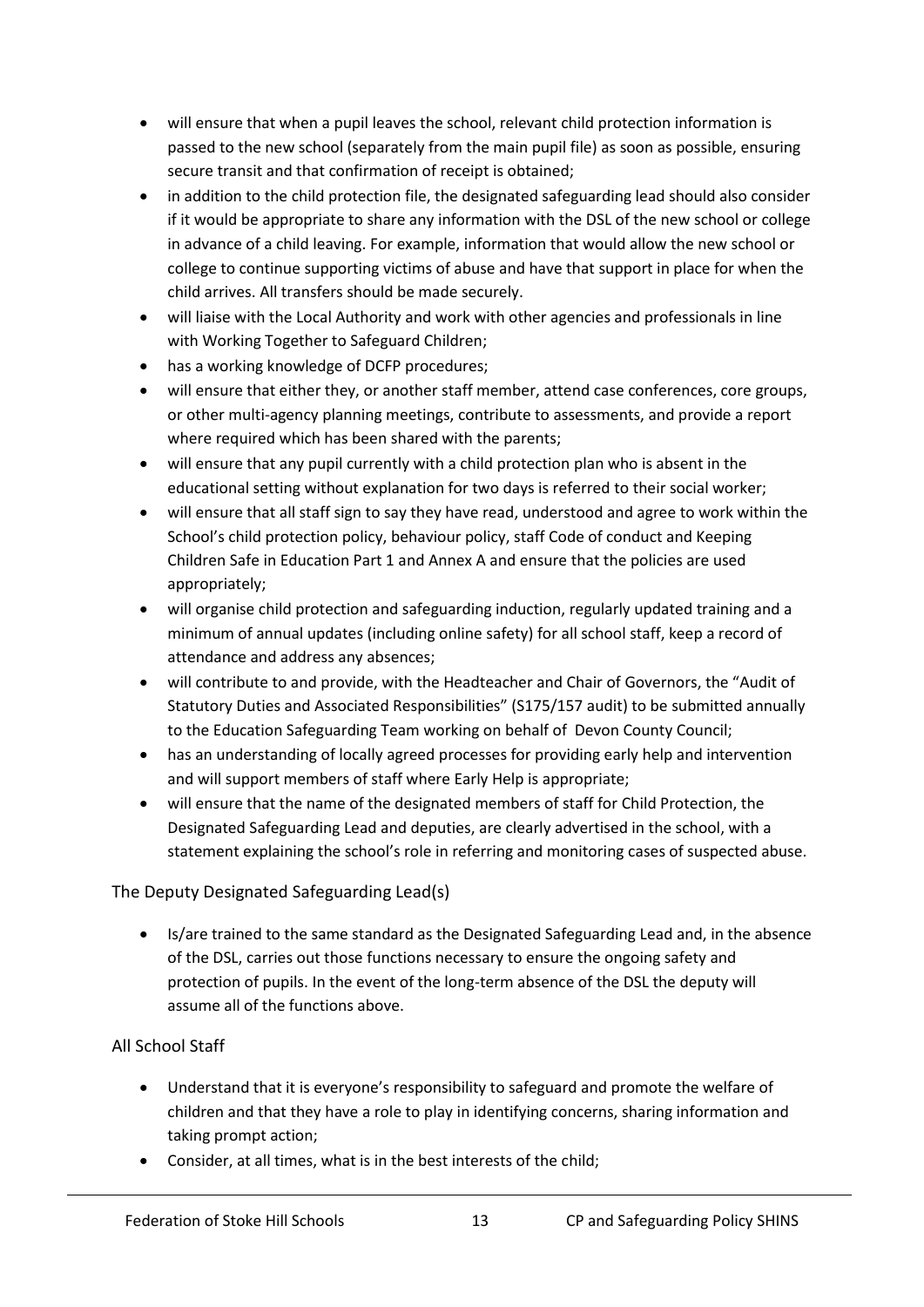- Know how to respond to a pupil who discloses abuse through delivery of 'Working together to Safeguard Children', and 'What to do if you're worried a child is being abused';
- Will refer any safeguarding or child protection concerns to the DSL or if necessary where the child is at immediate risk to the police or MASH;
- Will be aware of the Case Resolution protocol or the duty to report concerns if the DSL fails to do so without reasonable cause
- Are aware of the Early Help<sup>6</sup> process and understand their role within it including identifying emerging problems for children who may benefit from an offer of Early Help, liaising with the DSL in the first instance and supporting other agencies and professionals in an early help assessment through information sharing. In some cases staff may act as the Lead Professional in Early Help Cases.
- Will provide a safe environment in which children can learn;

#### 7. Confidentiality

- Stoke Hill Infant and Nursery School recognises that in order to effectively meet a child's needs, safeguard their welfare and protect them from harm the school must contribute to inter-agency working in line with Working Together to Safeguard Children (2018) and share information between professionals and agencies where there are concerns.
- All staff must be aware that they have a professional responsibility to share information with other agencies in order to safeguard children and that the Data Protection Act 2018<sup>7</sup> is not a barrier to sharing information where the failure to do so would place a child at risk of harm.
- All staff must be aware that they cannot promise a child to keep secrets which might compromise the child's safety or wellbeing.
- However, we also recognise that all matters relating to child protection are personal to children and families. Therefore, in this respect they are confidential and the Headteacher or DSLs will only disclose information about a child to other members of staff on a need to know basis.
- We will always undertake to share our intention to refer a child to MASH with their parents /carers unless to do so could put the child at greater risk of harm, or impede a criminal investigation. If in doubt, we will contact the MASH consultation line.

#### 8. Child Protection Procedures

- Abuse and neglect are forms of maltreatment of a child. Somebody may abuse or neglect a child by inflicting harm or by failing to act to prevent harm. Children may be abused in the family or in an institutional or community setting by those known to them or, more rarely, by others (e.g. via the internet). They may be abused by an adult or adults or by another child or children.
- Further information about the four categories of abuse; physical, emotional, sexual and neglect, and indicators that a child may be being abused can be found in appendices 1 and 2.

<sup>&</sup>lt;sup>6</sup> Detailed information on early help can be found in Chapter 1 of [Working Together to safeguard children](https://www.gov.uk/government/uploads/system/uploads/attachment_data/file/592101/Working_Together_to_Safeguard_Children_20170213.pdf) <sup>7</sup> The UK Data Protection Act 2018 (DPA 2018) is supplementary to the General Data Protection Regulation 2016 (the GDPR) and replaces DPA 1998.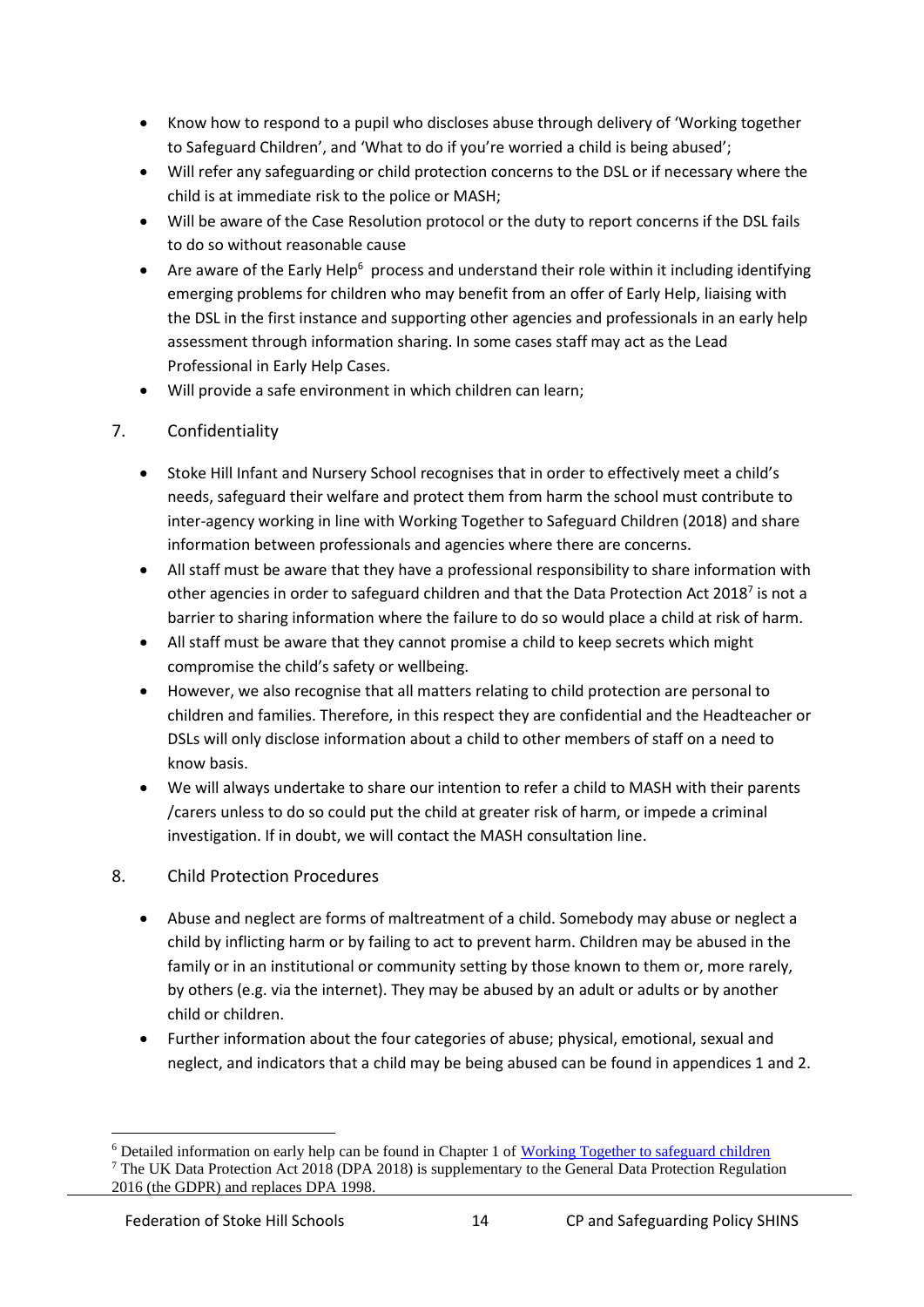- Any child in any family in any school could become a victim of abuse. Staff should always maintain an attitude of "It could happen here".
- There are also a number of specific safeguarding concerns that we recognise our pupils may experience;
	- child missing from education
	- child missing from home or care
	- child sexual exploitation (CSE)
	- bullying including cyberbullying
	- domestic abuse
	- drugs
	- fabricated or induced illness
	- faith abuse
	- female genital mutilation (FGM)
	- forced marriage
	- gangs and youth violence
	- gender-based violence/violence against women and girls (VAWG)
	- mental health
	- private fostering
	- radicalisation
	- youth produced sexual imagery (sexting)
	- teenage relationship abuse
	- trafficking
	- peer on peer abuse
	- upskirting
	- serious violence

Staff are aware that behaviours linked to drug taking, alcohol abuse, truanting and sexting put children in danger and that safeguarding issues can manifest themselves via peer on peer abuse.

We also recognise that abuse, neglect and safeguarding issues are complex and are rarely standalone events that can be covered by one definition or label. Staff are aware that in most cases multiple issues will overlap one another.

If staff are concerned about a child's welfare

- If staff notice any indicators of abuse/neglect or signs that a child may be experiencing a safeguarding issue they should record these concerns on an Expression of concern Form [Schools may have their own version of this form] and pass it to the DSL (or an electronic alert if the school uses child protection software). They may also discuss their concerns in person with the DSL but the details of the concern should be recorded in writing.
- There will be occasions when staff may suspect that a pupil may be at risk, but have no 'real' evidence. The pupil's behaviour may have changed, their artwork could be bizarre, they may write stories or poetry that reveal confusion or distress, or physical or inconclusive signs may have been noticed.
- Stoke Hill Infant and Nursery School recognise that the signs may be due to a variety of factors, for example, a parent has moved out, a pet has died, a grandparent is very ill or an accident has occurred. However, they may also indicate a child is being abused or is in need of safeguarding.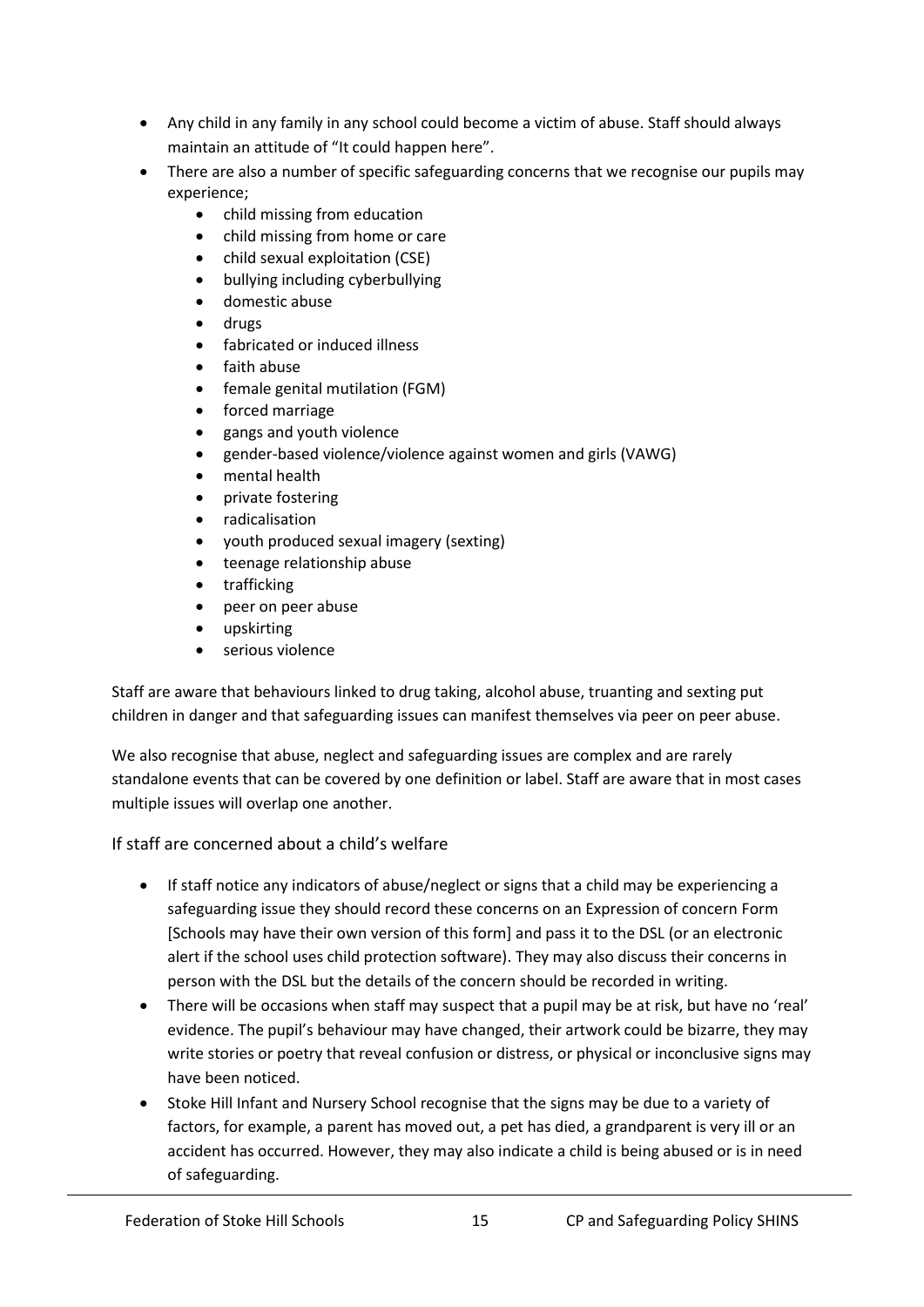- In these circumstances staff will try to give the child the opportunity to talk. It is fine for staff to ask the pupil if they are OK or if they can help in any way.
- Following an initial conversation with the pupil, if the member of staff remains concerned they should discuss their concerns with the DSL and put them in writing.
- If the pupil does begin to reveal that they are being harmed, staff should follow the advice below regarding a pupil making a disclosure.

#### If a pupil discloses to a member of staff

- We recognise that it takes a lot of courage for a child to disclose they are being abused. They may feel ashamed, guilty or scared, their abuser may have threatened that something will happen if they tell, they may have lost all trust in adults or believe that was has happened is their fault. Sometimes they may not be aware that what is happening is abuse.
- A child who makes a disclosure may have to tell their story on a number of subsequent occasions to the police and/or social workers. Therefore, it is vital that their first experience of talking to a trusted adult is a positive one.

During their conversation with the pupil staff will;

- Listen to what the child has to say and allow them to speak freely
- Remain calm and not overact or act shocked or disgusted the pupil may stop talking if they feel they are upsetting the listener
- Reassure the child that it is not their fault and that they have done the right thing in telling someone
- Not be afraid of silences staff must remember how difficult it is for the pupil and allow them time to talk
- Take what the child is disclosing seriously
- Ask open questions and avoid asking leading questions
- Avoid jumping to conclusions, speculation or make accusations
- Not automatically offer any physical touch as comfort. It may be anything but comforting to a child who is being abused.
- Avoid admonishing the child for not disclosing sooner. Saying things such as 'I do wish you had told me about it when it started' may be the staff member's way of being supportive but may be interpreted by the child to mean they have done something wrong.
- Tell the child what will happen next.

If a pupil talks to any member of staff about any risks to their safety or wellbeing the staff member will let the child know that they will have to pass the information on – staff are not allowed to keep secrets.

The member of staff should write up their conversation as soon as possible on the Expression of Concern form in the child's own words. Staff should make this a matter of priority. The record should be signed and dated, the member of staff's name should be printed and it should also detail where the disclosure was made and who else was present. The record should be handed to the DSL.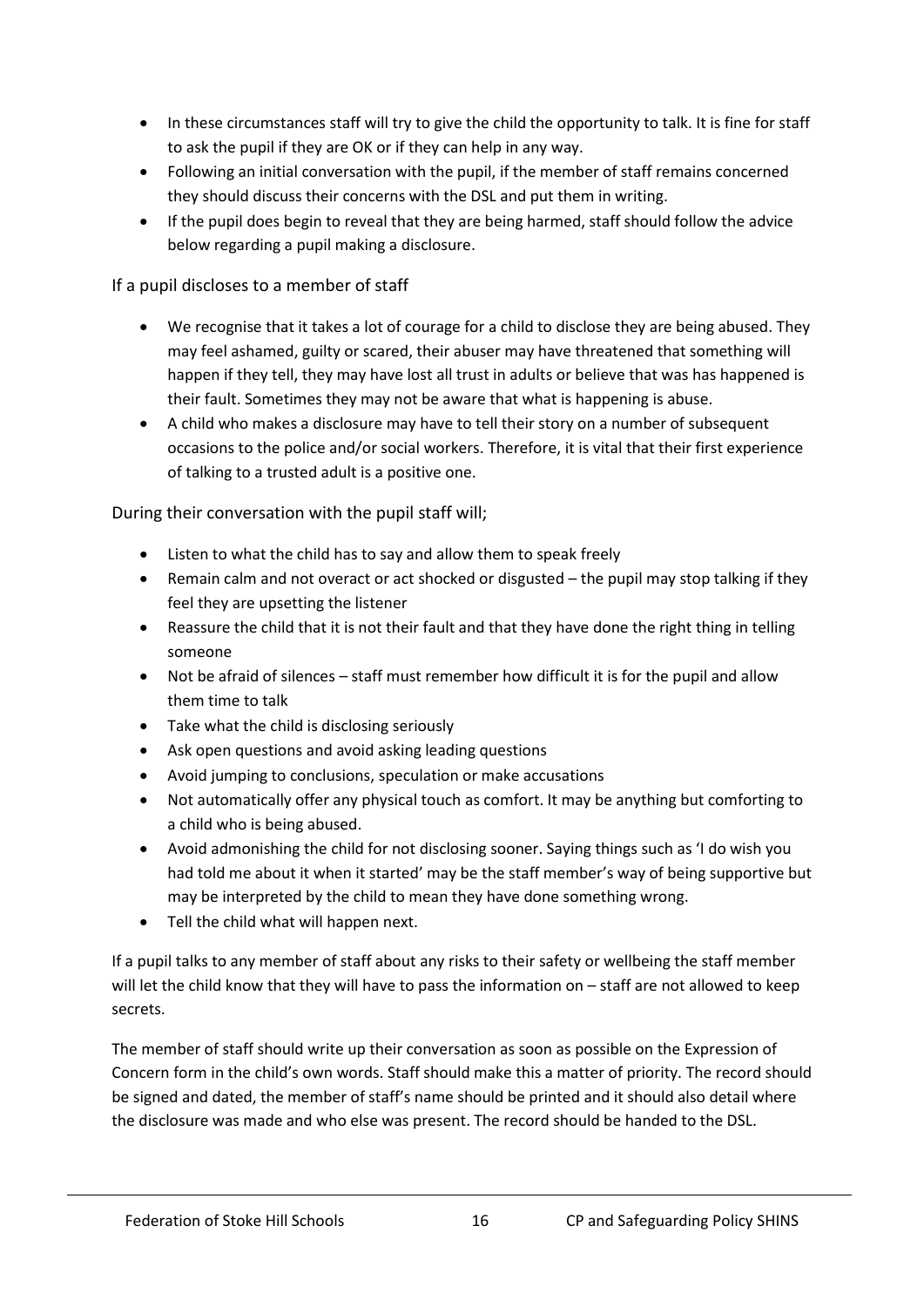#### Notifying Parents

The School will normally seek to discuss any concerns about a pupil with their parents. This must be handled sensitively and normally the DSL/DDSL will make contact with the parent in the event of a concern, suspicion or disclosure.

However, if the school believes that notifying parents could increase the risk to the child or exacerbate the problem, advice will first be sought from children's MASH e.g. familial sexual abuse.

Where there are concerns about forced marriage or honour based violence parents should not be informed a referral is being made as to do so may place the child at a significantly increased risk. In some circumstances it would be appropriate to contact the police.

#### Making a referral

- Concerns about a child or a disclosure should be immediately raised with the DSL who will help decide whether a referral to children's MASH or other support is appropriate in accordance with Devon Children and Families Partnership Threshold Tool
- If a referral is needed, then the DSL should make this rapidly and systems in place to enable this to happen. However, anyone can make a referral and if for any reason a staff member thinks a referral is appropriate and one hasn't been made, they can and should consider making a referral themselves.
- The child (subject to their age and understanding) and the parents will be told that a referral is being made, unless to do so would increase the risk to the child.
- If after a referral the child's situation does not appear to be improving the designated safeguarding lead (or the person that made the referral) should press for re-consideration to ensure their concerns have been addressed, and most importantly the child's situation improves.
- If a child is in immediate danger or is at risk of harm a referral should be made to children's MASH and/or the police immediately. Anybody can make a referral.
- Where referrals are not made by the DSL, the DSL should be informed as soon as possible.

#### Supporting our Staff

- We recognise that staff working in the school who have become involved with a child who has suffered harm, or appears to be likely to suffer harm may find the situation stressful and upsetting.
- We will support such staff by providing an opportunity to talk through their anxieties with the DSLs and to seek further support as appropriate.

#### 9. Children who are particularly vulnerable

Stoke Hill Infant and Nursery School recognises that some children are more vulnerable to abuse and neglect and that additional barriers exist when recognising abuse for some children.

We understand that this increase in risk is due more to societal attitudes and assumptions or child protection procedures which fail to acknowledge children's diverse circumstances, rather than the individual child's personality, impairment or circumstances.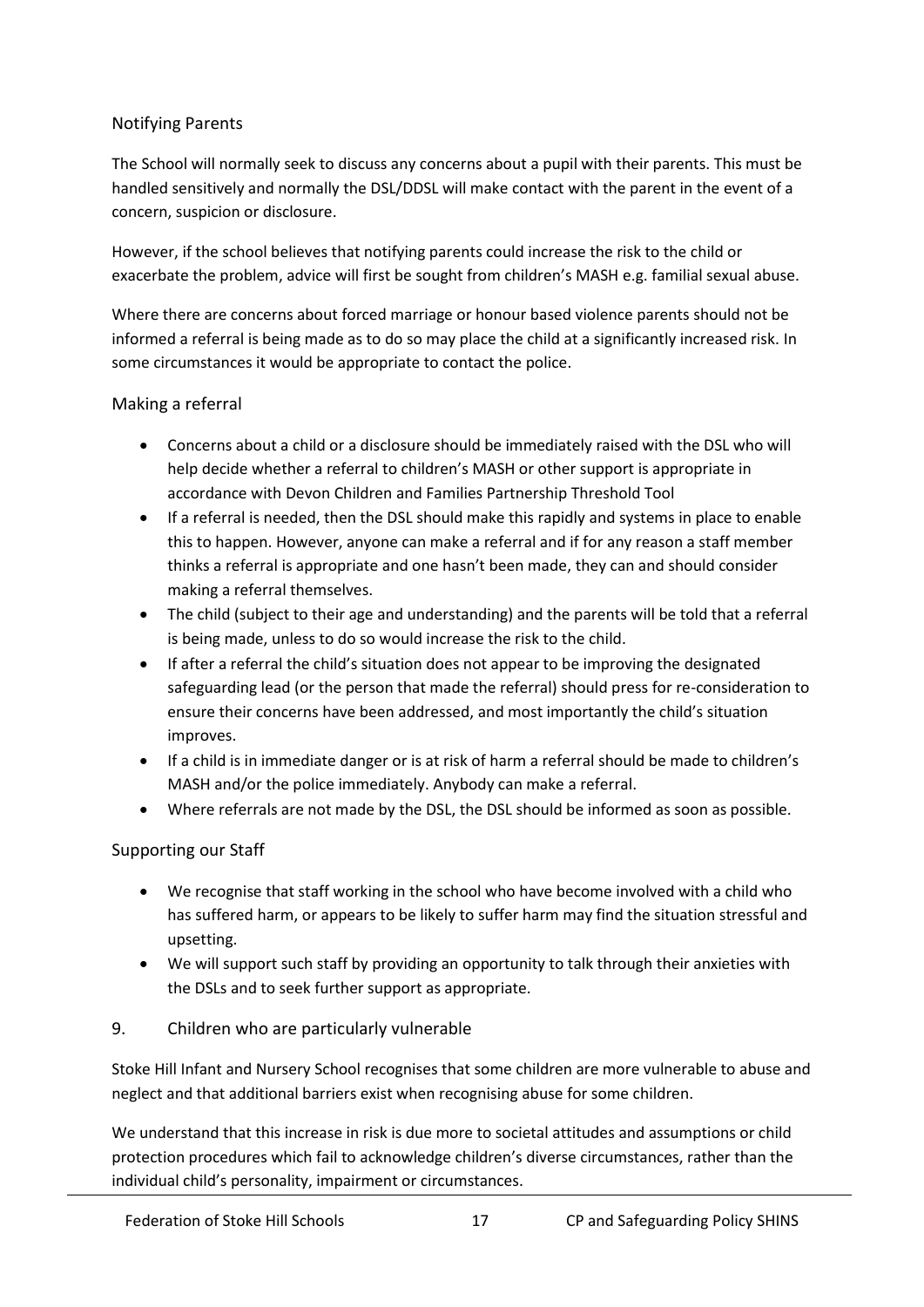In some cases, possible indicators of abuse such as a child's mood, behaviour or injury might be assumed to relate to the child's impairment or disability rather than giving a cause for concern. Or a focus may be on the child's disability, special educational needs or situation without consideration of the full picture. In other cases, such as bullying, the child may be disproportionately impacted by the behaviour without outwardly showing any signs that they are experiencing it.

Some children may also find it harder to disclose abuse due to communication barriers, lack of access to a trusted adult or not being aware that what they are experiencing is abuse.

Any child may benefit from early help, but all school and college staff should be particularly alert to the potential need for early help for a child who:

- is disabled and has specific additional needs;
- has special educational needs (whether or not they have a statutory education, health and care plan);
- is a young carer;
- is showing signs of being drawn in to anti-social or criminal behaviour, including gang involvement and association with organised crime groups;
- is frequently missing/goes missing from care or from home;
- is misusing drugs or alcohol themselves;
- Is at risk of modern slavery, trafficking or exploitation;
- is in a family circumstance presenting challenges for the child, such as substance abuse, adult mental health problems or domestic abuse;
- has returned home to their family from care;
- is showing early signs of abuse and/or neglect;
- is at risk of being radicalised or exploited;
- is a privately fostered child;
- has an imprisoned parent

#### 10. Anti-Bullying/Cyberbullying

Our school policy on anti-bullying is set out in a separate document and acknowledges that to allow or condone bullying may lead to consideration under child protection procedures. This includes all forms e.g. cyber, racist, homophobic and gender related bullying. We keep a record of known bullying incidents which is shared with and analysed by the governing body. All staff are aware that children with SEND and / or differences/perceived differences are more susceptible to being bullied / victims of child abuse.

If the bullying is particularly serious, or the anti-bullying procedures are seen to be ineffective, the headteacher and the DSL will consider implementing child protection procedures.

The subject of bullying is addressed at regular intervals in PHSE education.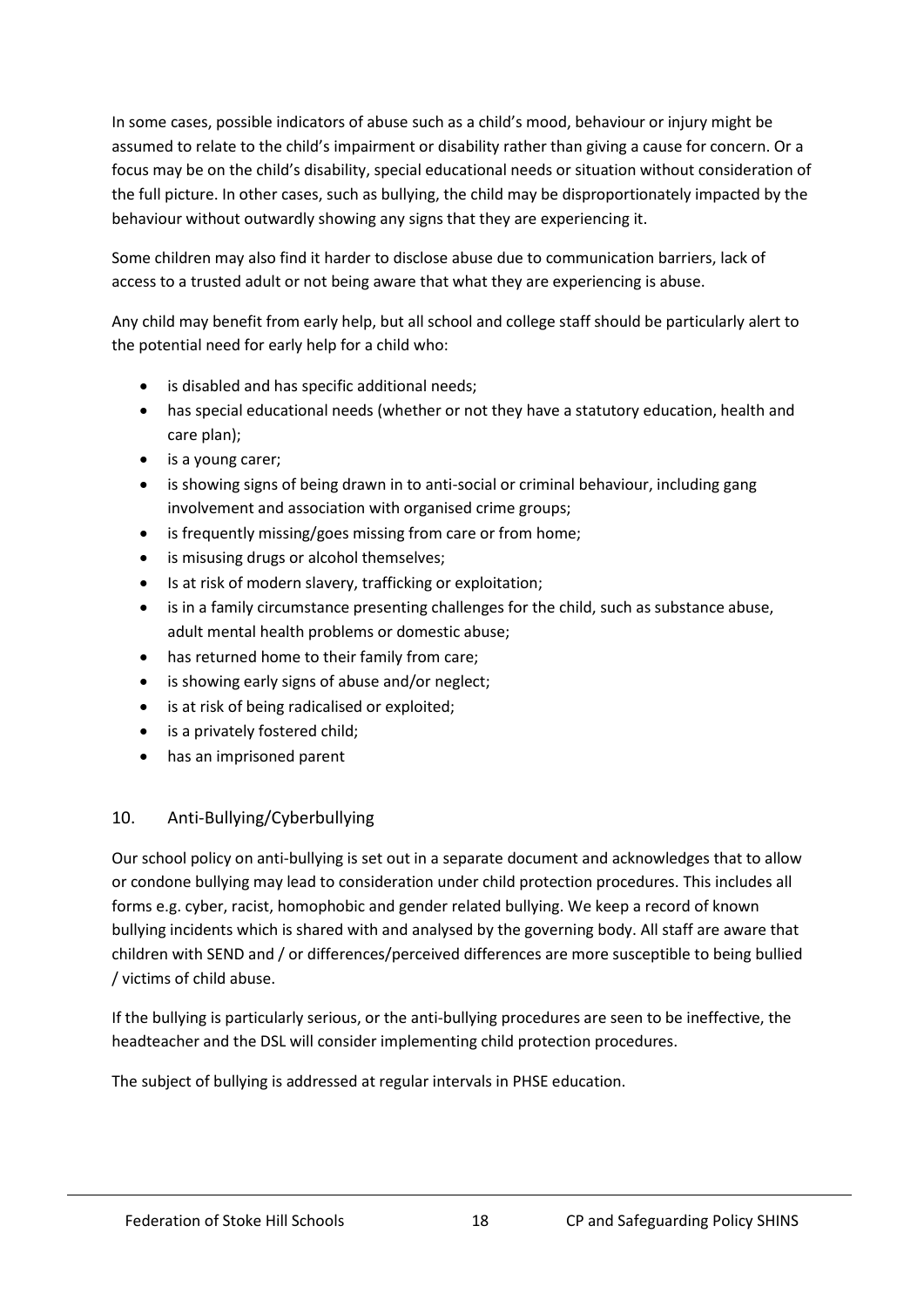#### 11. Racist Incidents

Our policy on racist incidents is set out separately, and acknowledges that repeated racist incidents or a single serious incident may lead to consideration under child protection procedures. We keep a record of racist incidents and report them to the Local Authority.

#### 12. Radicalisation and Extremism

The Prevent Duty for England and Wales (2015) under section 26 of the Counter-Terrorism and Security Act 2015 places a duty on education and other children's services to have due regard to the need to prevent people from being drawn into terrorism.

Extremism is defined as 'as 'vocal or active opposition to fundamental British values, including democracy, the rule of law, individual liberty and mutual respect and tolerance of different faiths and beliefs'. We also include in our definition of extremism calls for the death of members of our armed forces, whether in this country or overseas.

Some children are at risk of being radicalised; adopting beliefs and engaging in activities which are harmful, criminal or dangerous.

Stoke Hill Infant and Nursery School is clear that exploitation of vulnerable children and radicalisation should be viewed as a safeguarding concern and follows the Department for Education guidance for schools and childcare providers on preventing children and young people from being drawn into terrorism<sup>8</sup>.

Stoke Hill Infant and Nursery School seeks to protect children and young people against the messages of all violent extremism including, but not restricted to, those linked to Islamist ideology, or to Far Right / Neo Nazi / White Supremacist ideology, Irish Nationalist and Loyalist paramilitary groups, and extremist Animal Rights movements.

School staff receive training to help identify early signs of radicalisation and extremism. Indicators of vulnerability to radicalisation are in detailed in Appendix 6.

Opportunities are provided in the curriculum to enable pupils to discuss issues of religion, ethnicity and culture and the school follows the DfE advice Promoting Fundamental British Values as part of SMSC (spiritual, moral, social and cultural education) in Schools (2014)<sup>9</sup>.

The school governors, the Head Teacher and the Designated Safeguarding Lead (DSL) will assess the level of risk within the school and put actions in place to reduce that risk. Risk assessment may include, the use of school premises by external agencies, anti-bullying policy and other issues specific to the school's profile, community and philosophy.

When any member of staff has concerns that a pupil may be at risk of radicalisation or involvement in terrorism, they should speak with the DSL. They should then follow normal safeguarding procedures. If the matter is urgent then Devon & Cornwall Police must be contacted by dialling 999. In non-urgent cases where police advice is sought then dial 101. The Department of Education has

<sup>8</sup> [The Prevent duty](https://www.gov.uk/government/uploads/system/uploads/attachment_data/file/439598/prevent-duty-departmental-advice-v6.pdf)

<sup>9</sup> [Promoting Fundamental British Values](https://www.gov.uk/government/uploads/system/uploads/attachment_data/file/380595/SMSC_Guidance_Maintained_Schools.pdf)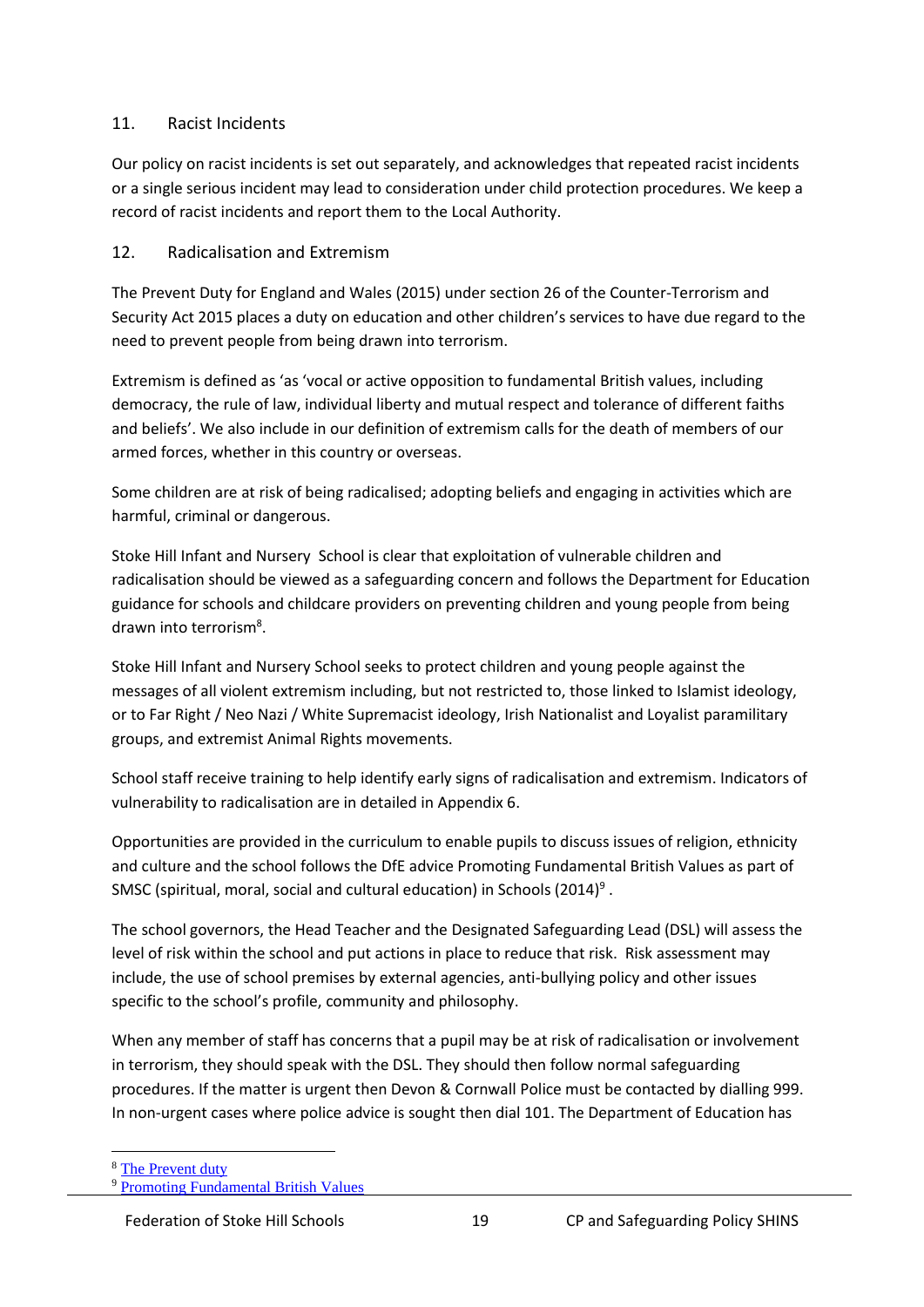also set up a dedicated telephone helpline for staff and governors to raise concerns around Prevent (020 7340 7264).

#### 13. Domestic Abuse

Domestic abuse represents one quarter of all violent crime. It is actual or threatened physical, emotional, psychological or sexual abuse. It involves the use of power and control by one person over another. It occurs regardless of race, ethnicity, gender, class, sexuality, age, religion, mental or physical ability. Domestic abuse can also involve other types of abuse.

We use the term domestic abuse to reflect that a number of abusive and controlling behaviours are involved beyond violence.

Slapping, punching, kicking, bruising, rape, ridicule, constant criticism, threats, manipulation, sleep deprivation, social isolation, and other controlling behaviours all count as abuse.

Living in a home where domestic abuse takes place is harmful to children and can have a serious impact on their behaviour, wellbeing and understanding of healthy, positive relationships. Children who witness domestic abuse are at risk of significant harm and staff are alert to the signs and symptoms of a child suffering or witnessing domestic abuse (See Appendix 5).

#### 14. Child Sexual Exploitation (CSE)

Child sexual exploitation is a form of child sexual abuse. It occurs where an individual or group takes advantage of an imbalance of power to coerce, manipulate or deceive a child or young person under the age of 18 into sexual activity (a) in exchange for something the victim needs or wants, and/or (b) for the financial advantage or increased status of the perpetrator or facilitator. The victim may have been sexually exploited even if the sexual activity appears consensual. Child sexual exploitation does not always involve physical contact, it can also occur through the use of technology. More information and the indicators of CSE is set out in appendix 3. CSE can happen online and offline and all staff should be aware of the link between online safety and vulnerability to CSE.

Any concerns that a child is being or is at risk of being sexually exploited should be passed without delay to the DSL. XXXX School is aware there is a clear link between regular school absence/truanting and CSE. Staff should consider a child to be at potential CSE risk in the case of regular school absence/truanting and make reasonable enquiries with the child and parents to assess this risk.

The DSL will use the Devon Children and Families Partnership CSE Screening Tool<sup>10</sup> on all occasions when there is a concern that a child is being or is at risk of being sexually exploited or where indicators have been observed that are consistent with a child who is being or who is at risk of being sexually exploited.

In all cases if the tool identified any level of concern the DSL should contact their local MACE (Missing & Child Exploitation) and email the completed CSE Screening Tool along with a MASH enquiry form. If a child is in immediate danger the police should be called on 999.

<sup>&</sup>lt;sup>10</sup> DCFP [screening tool](https://www.devonchildrenandfamiliespartnership.org.uk/workers-volunteers/child-sexual-exploitation/)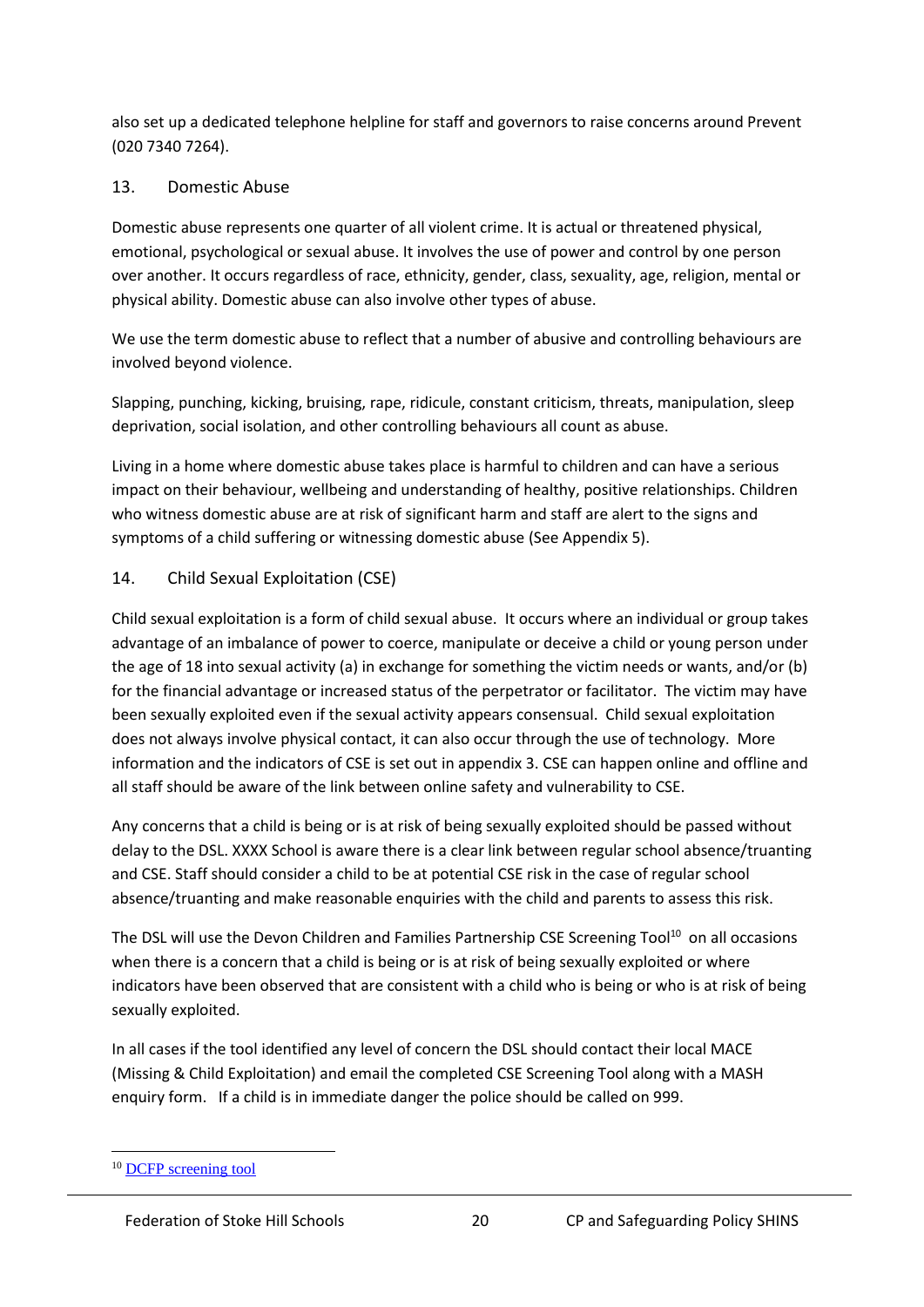Stoke Hill Infant and Nursery School is aware that a child often is not able to recognise the coercive nature of the abuse and does not see themselves as a victim. As a consequence the child may resent what they perceive as interference by staff. However, staff must act on their concerns as they would for any other type of abuse.

Stoke Hill Infant and Nursery School includes the risks of sexual exploitation in the PHSE and SRE curriculum. Pupils will be informed of the grooming process and how to protect themselves from people who may potentially be intent on causing harm. They will be supported in terms of recognising and assessing risk in relation to CSE, including online, and knowing how and where to get help.

#### 15. Female Genital Mutilation (FGM)

Female Genital Mutilation (FGM) is illegal in England and Wales under the FGM Act (2003). It is a form of child abuse and violence against women. A mandatory reporting duty requires teachers to report 'known' cases of FGM in under 18s, which are identified in the course of their professional work, to the police $^{11}$ .

The duty applies to all persons in Stoke Hill Infant and Nursery School who are employed or engaged to carry out 'teaching work' in the school, whether or not they have qualified teacher status. The duty applies to the individual who becomes aware of the case to make a report. It should not be transferred to the Designated Safeguarding Lead, however the DSL should be informed.

If a teacher is informed by a girl under 18 that an act of FGM has been carried out on her or a teacher observes physical signs which appear to show that an act of FGM has been carried out on a girl under 18 and they have no reason to believe the act was necessary for the girl's physical or mental health or for purposes connected with labour or birth, the teacher should personally make a report to the police force in which the girl resides by calling 101. The report should be made by the close of the next working day.

School staff are trained to be aware of risk indicators of FGM which are set out in Appendix 4. Concerns about FGM outside of the mandatory reporting duty should be reported as per Stoke Hill Infant and Nursery School's child protection procedures. Staff should be particularly alert to suspicions or concerns expressed by female pupils about going on a long holiday during the summer vacation period. There should also be consideration of potential risk to other girls in the family and practicing community.

Where there is a risk to life or likelihood of serious immediate harm the teacher should report the case immediately to the police, including dialling 999 if appropriate.

There are no circumstances in which a teacher or other member of staff should examine a girl.

#### 16. Forced Marriage

A forced marriage is a marriage in which one or both people do not (or in cases of people with learning disabilities cannot) consent to the marriage but are coerced into it. Coercion may include

<sup>&</sup>lt;sup>11</sup> [FGM procedural information](https://www.gov.uk/government/uploads/system/uploads/attachment_data/file/573782/FGM_Mandatory_Reporting_-_procedural_information_nov16_FINAL.pdf)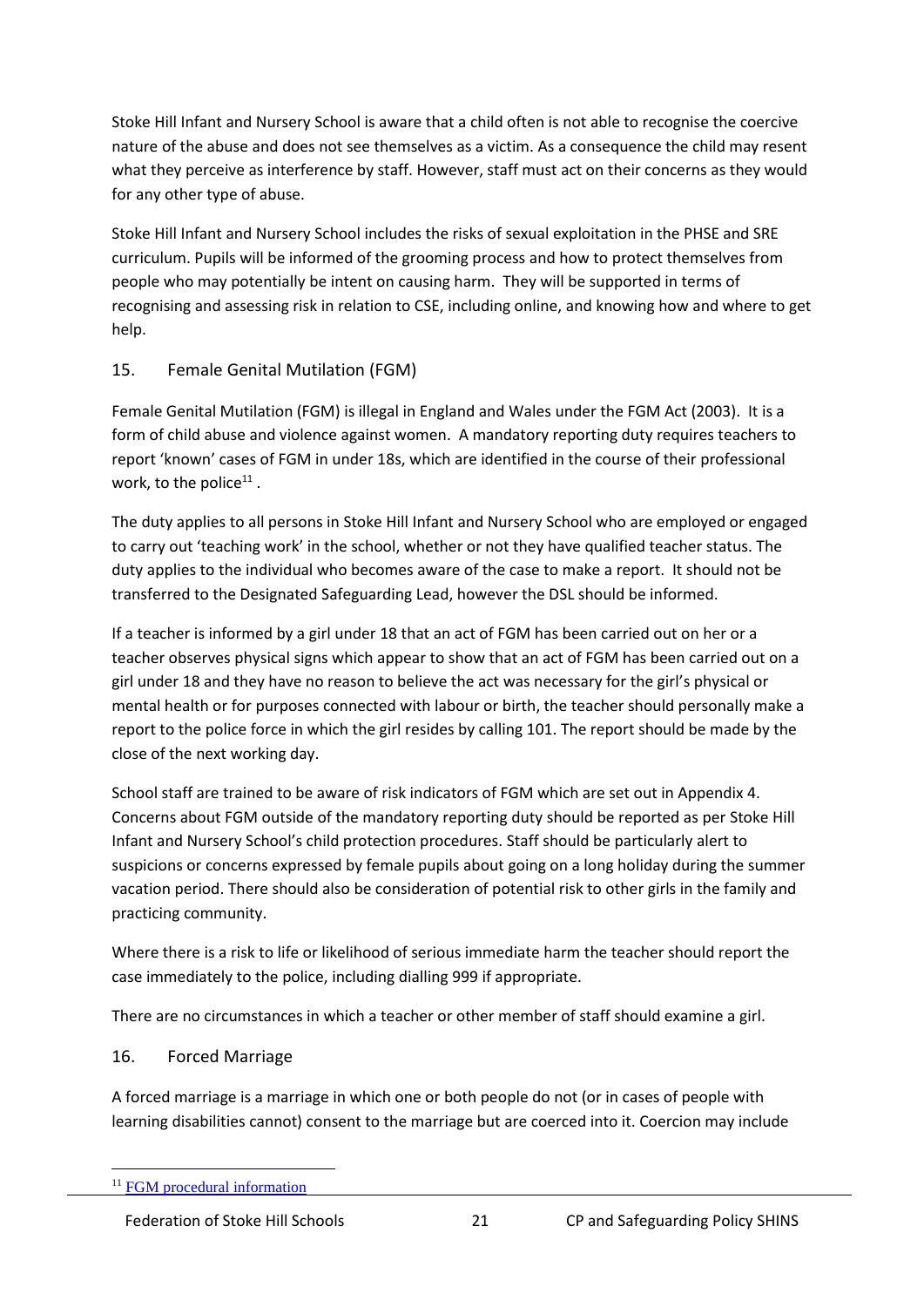physical, psychological, financial, sexual and emotional pressure. It may also involve physical or sexual violence and abuse.

Forced marriage is an appalling and indefensible practice and is recognised in the UK as a form of violence against women and men, domestic/child abuse and a serious abuse of human rights. Since June 2014 forcing someone to marry has become a criminal offence in England and Wales under the Anti-Social Behaviour, Crime and Policing Act 2014.

A forced marriage is not the same as an arranged marriage which is common in several cultures. The families of both spouses take a leading role in arranging the marriage but the choice of whether or not to accept the arrangement remains with the prospective spouses.

School staff should never attempt to intervene directly as a school or through a third party. Contact should be made with MASH

#### 17. Honour-based Violence

Honour based violence (HBV) can be described as a collection of practices, which are used to control behaviour within families or other social groups to protect perceived cultural and religious beliefs and/or honour. Such violence can occur when perpetrators perceive that a relative has shamed the family and/or community by breaking their honour code.

Honour based violence might be committed against people who;

- become involved with a boyfriend or girlfriend from a different culture or religion;
- want to get out of an arranged marriage;
- want to get out of a forced marriage;
- wear clothes or take part in activities that might not be considered traditional within a particular culture.

It is a violation of human rights and may be a form of domestic and/or sexual abuse. There is no, and cannot be, honour or justification for abusing the human rights of others.

#### 18. One Chance Rule

All staff are aware of the 'One Chance' Rule' in relation to forced marriage, FGM and HBV. Staff recognise they may only have one chance' to speak to a pupil who is a potential victim and have just one chance to save a life.

Stoke Hill Infant and Nursery School are aware that if the victim is not offered support following disclosure that the 'One Chance' opportunity may be lost. Therefore, all staff are aware of their responsibilities and obligations when they become aware of potential forced marriage, FGM and HBV cases.

#### 19. Private Fostering Arrangements

A private fostering arrangement occurs when someone other than a parent or close relative cares for a child for a period of 28 days or more, with the agreement of the child's parents. It applies to children under the age of 16 or 18 if the child is disabled. Children looked after by the local authority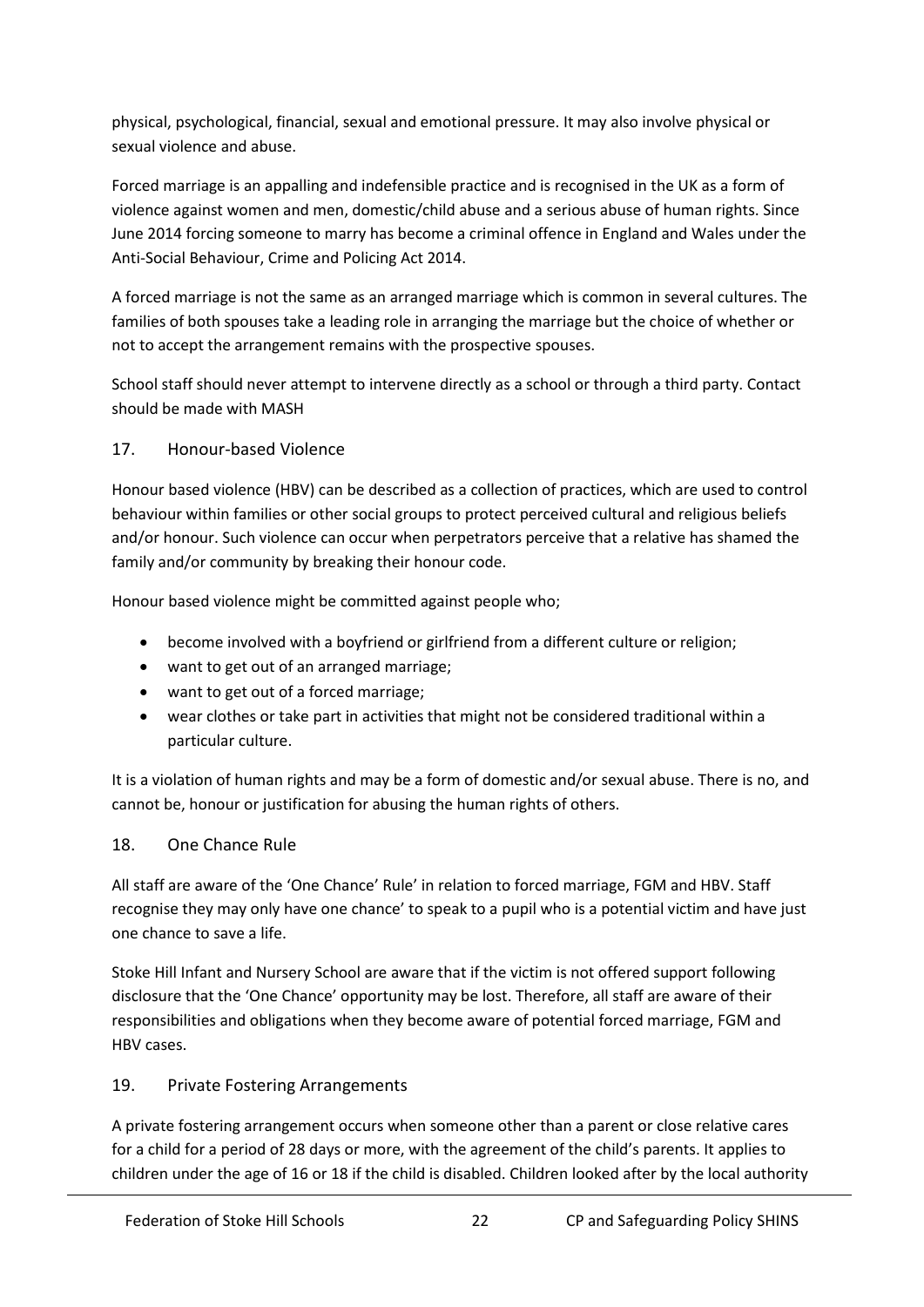or who are place in residential schools, children's homes or hospitals are not considered to be privately fostered.

Private fostering occurs in all cultures, including British culture and children may be privately fostered at any age.

Stoke Hill Infant and Nursery School recognise that most privately fostered children remain safe and well but are aware that safeguarding concerns have been raised in some cases. Therefore, all staff are alert to possible safeguarding issues, including the possibility that the child has been trafficked into the country.

By law, a parent, private foster carer or other persons involved in making a private fostering arrangement must notify children's services as soon as possible. However, where a member of staff becomes aware that a pupil may be in a private fostering arrangement they will raise this will the DSL and the DSL will notify MASH of the circumstances.

#### 20. Looked after children and previously looked after children

The most common reason for children becoming looked after is as a result of abuse and neglect. Stoke Hill Infant and Nursery school ensures that staff have the necessary skills and understanding to keep looked after/previously looked after children safe. Appropriate staff have information about a child's looked after legal status and care arrangements, including the level of authority delegated to the carer by the authority looking after the child and contact arrangements with birth parents or those with parental responsibility.

The designated teacher for looked after children and the DSL have details of the child's social worker and the name and contact details of the Devon County Council's virtual school head for children in care.

The designated teacher for looked after children works with the virtual school head to discuss how Pupil Premium Plus funding can be best used to support the progress of looked after children in the school and meet the needs in the child's personal education plan. The designated teacher will follow the statutory guidance 'Promoting the education of Looked After Children'.

#### 21. Children Missing Education

Attendance, absence and exclusions are closely monitored. The school will hold more than one emergency contact number for pupils and students where reasonably possible. A child going missing from education is a potential indicator of abuse and neglect, including sexual abuse and sexual exploitation.

The DSL will monitor unauthorised absences and take appropriate action including notifying the local authority particularly where children go missing on repeat occasions and/or are missing for periods during the school day in conjunction with 'Children Missing Education: Statutory Guidance for Local Authorities<sup>12</sup>.

<sup>&</sup>lt;sup>12</sup> [CME Statutory Guidance for Local Authorities](https://www.gov.uk/government/uploads/system/uploads/attachment_data/file/550416/Children_Missing_Education_-_statutory_guidance.pdf)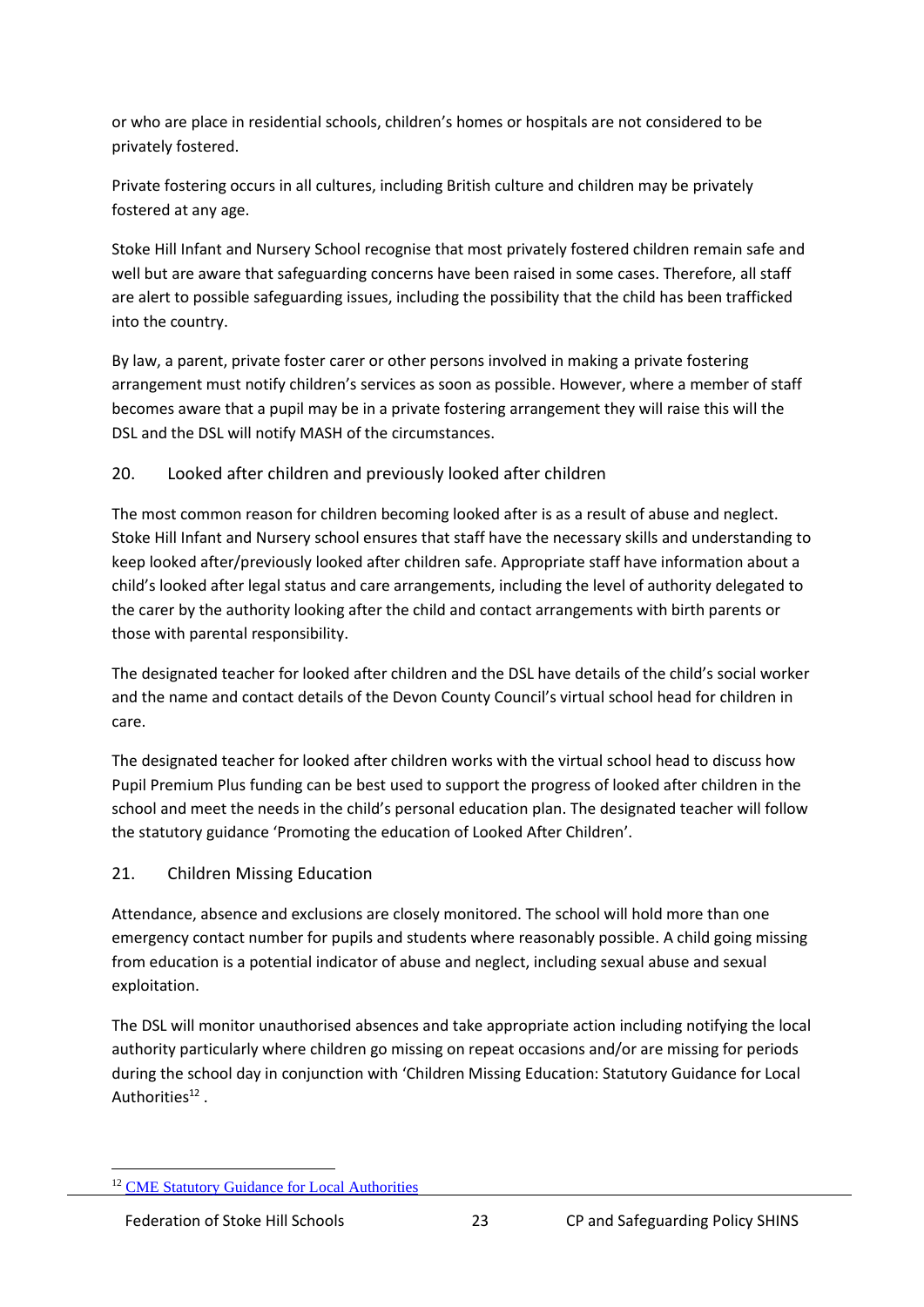Staff must be alert to signs of children at risk of travelling to conflict zones, female genital mutilation and forced marriage.

#### 22. Online Safety

Our pupils increasingly use electronic equipment on a daily basis to access the internet and share content and images via social media sites such as Facebook, twitter, Instagram, Snapchat and ooVoo.

Unfortunately, some adults and other children use these technologies to harm children. The harm might range from sending hurtful or abusive texts or emails, to grooming and enticing children to engage in sexual behaviour such as webcam photography or face-to-face meetings. Pupils may also be distressed or harmed by accessing inappropriate material such as pornographic websites or those which promote extremist behaviour, criminal activity, suicide or eating disorders

Stoke Hill Infant and Nursery School has an online safety policy which explains how we try to keep pupils safe in school and how we respond to online safety incidents (See flowchart, Appendix 7).

Pupils are taught about online safety throughout the curriculum and all staff receive online safety training which is regularly updated. The school online safety co-ordinator is Claire McKimm

#### 23. Child on Child Sexual violence and sexual harassment

The DSL, Governing Body/Board and Head Teacher will take due regard to Section 5, KCSiE 2019

In most instances, the conduct of pupils towards each other will be covered by our behaviour policy. However, some allegations may be of such a serious nature that they may raise safeguarding concerns. Stoke Hill Infant and Nursery School recognise that children are capable of abusing their peers. It will not be passed off as 'banter' or 'part of growing up'. The forms of peer on peer abuse are outlined below.

- Domestic abuse an incident or pattern of actual or threatened acts of physical, sexual, financial and/or emotional abuse, perpetrated by an adolescent against a current or former dating partner regardless of gender or sexuality.
- Child Sexual Exploitation children under the age of 18 may be sexually abused in the context of exploitative relationships, contexts and situations by peers who are also under 18.
- Harmful Sexual Behaviour Children and young people presenting with sexual behaviours that are outside of developmentally 'normative' parameters and harmful to themselves and others (For more information, please see Appendix 2).
- Upskirting which typically involves taking a picture under a person's clothing without them knowing, with the intention of viewing their genitals or buttocks to obtain sexual gratification, or cause the victim humiliation, distress or alarm
- **•** Serious Youth Violence<sup>13</sup> Any offence of most serious violence or weapon enabled crime, where the victim is aged 1-19' i.e. murder, manslaughter, rape, wounding with intent and causing grievous bodily harm. 'Youth violence' is defined in the same way, but also includes assault with injury offences. All staff will receive training so that they are aware of indicators which may signal that children are at risk from, or involved with serious violence and crime.

<sup>&</sup>lt;sup>13</sup> [Preventing youth violence and gang involvement](https://assets.publishing.service.gov.uk/government/uploads/system/uploads/attachment_data/file/418131/Preventing_youth_violence_and_gang_involvement_v3_March2015.pdf)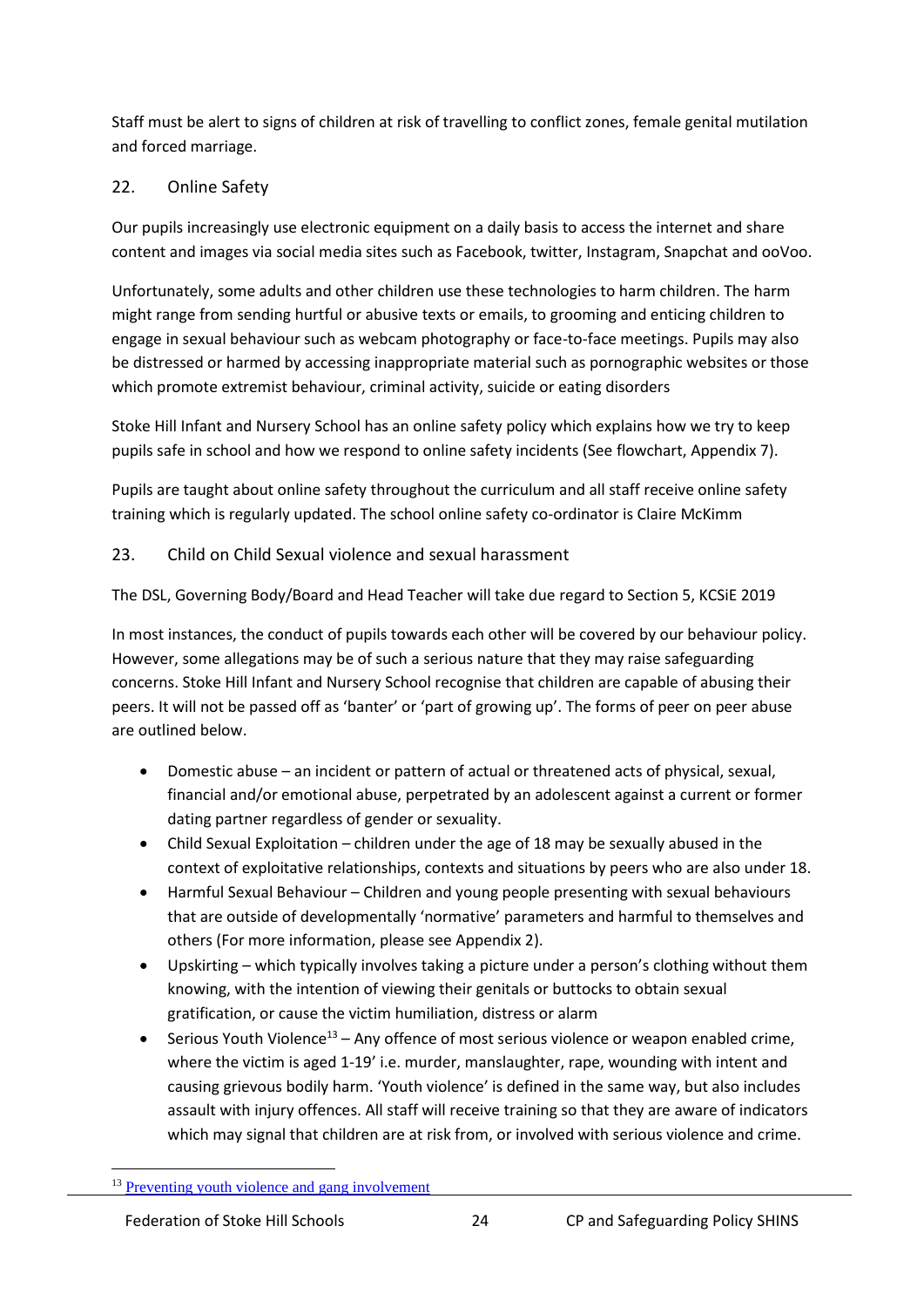The term peer-on-peer abuse can refer to all of these definitions and a child may experience one or multiple facets of abuse at any one time. Therefore, our response will cut across these definitions and capture the complex web of their experiences.

There are also different gender issues that can be prevalent when dealing with peer on peer abuse (i.e. girls being sexually touched/assaulted or boys being subjected to initiation/hazing type violence).

Stoke Hill Infant and Nursery and Nursery School aims to reduce the likelihood of peer on peer abuse through;

- the established ethos of respect, friendship, courtesy and kindness:
- high expectations of behaviour;
- clear consequences for unacceptable behaviour;
- providing a developmentally appropriate PSHE curriculum which develops pupils' understanding of healthy relationships, acceptable behaviour, consent and keeping themselves safe;
- systems for any pupil to raise concerns with staff, knowing that they will be listened to, valued and believed;
- robust risk assessments and providing targeted work for pupils identified as being a potential risk to other pupils and those identified as being at risk.

Research indicates that young people rarely disclose peer on peer abuse and that if they do, it is likely to be to their friends. Therefore, Stoke Hill Infant and Nursery School will also educate pupils in how to support their friends if they are concerned about them, that they should talk to a trusted adult in the school and what services they can contact for further advice.

Any concerns, disclosures or allegations of peer on peer abuse in any form should be referred to the DSL using Stoke Hill Infant and Nursery School's child protection procedures as set out in this policy. Where a concern regarding peer on peer abuse has been disclosed to the DSL(s), advice and guidance will be sought from MASH and where it is clear a crime has been committed or there is a risk of crime being committed the Police will be contacted.

Working with external agencies the school will respond to the unacceptable behaviour. If a pupil's behaviour negatively impacts on the safety and welfare of other pupils then safeguards will be put in place to promote the well-being of the pupils affected and the victim and perpetrator will be provided with support.

#### 24. Youth produced sexual imagery (sexting) $14$

The practice of children sharing images and videos via text message, email, social media or mobile messaging apps has become commonplace. However, this online technology has also given children

<sup>&</sup>lt;sup>14</sup> Youth refers to anyone under the age of 18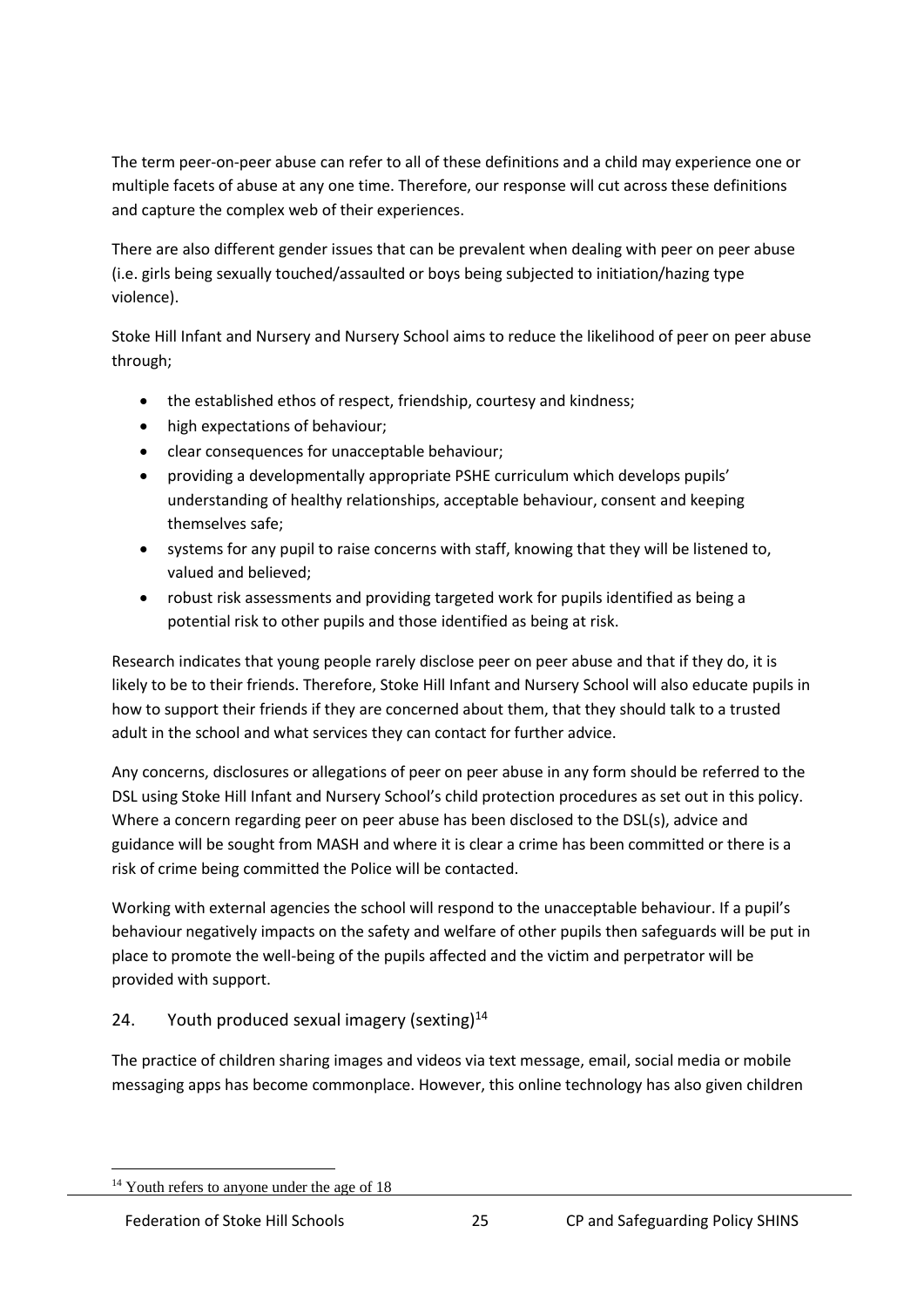the opportunity to produce and distribute sexual imagery in the form of photos and videos. Such imagery involving anyone under the age of 18 is illegal.

Youth produced sexual imagery refers to both images and videos where;

- A person under the age of 18 creates and shares sexual imagery of themselves with a peer under the age of 18.
- A person under the age of 18 shares sexual imagery created by another person under the age of 18 with a peer under the age of 18 or an adult.
- A person under the age if 18 is in possession of sexual imagery created by another person under the age of 18.

All incidents of this nature should be treated as a safeguarding concern and in line with the UKCCIS guidance 'Sexting in schools and colleges: responding to incidents and safeguarding young people<sup>15</sup>.

Cases where sexual imagery of people under 18 has been shared by adults and where sexual imagery of a person of any age has been shared by an adult to a child is child sexual abuse and should be responded to accordingly.

If a member of staff becomes aware of an incident involving youth produced sexual imagery they should follow the child protection procedures and refer to the DSL as soon as possible. The member of staff should confiscate the device involved and set it to flight mode or, if this is not possible, turn it off. Staff should not view, copy or print the youth produced sexual imagery.

The DSL should hold an initial review meeting with appropriate school staff and subsequent interviews with the children involved (if appropriate). Parents should be informed at an early stage and involved in the process unless there is reason to believe that involving parents would put the child at risk of harm. At any point in the process if there is concern a young person has been harmed or is at risk of harm a referral should be made to MASH or the Police as appropriate.

Immediate referral at the initial review stage should be made to MASH/Police if;

- The incident involves an adult:
- There is good reason to believe that a young person has been coerced, blackmailed or groomed or if there are concerns about their capacity to consent (for example, owing to special education needs);
- What you know about the imagery suggests the content depicts sexual acts which are unusual for the child's development stage or are violent;
- The imagery involves sexual acts;
- The imagery involves anyone aged 12 or under;
- There is reason to believe a child is at immediate risk of harm owing to the sharing of the imagery, for example the child is presenting as suicidal or self-harming.

<sup>15</sup> [Sexting in schools and colleges](https://www.gov.uk/government/groups/uk-council-for-child-internet-safety-ukccis)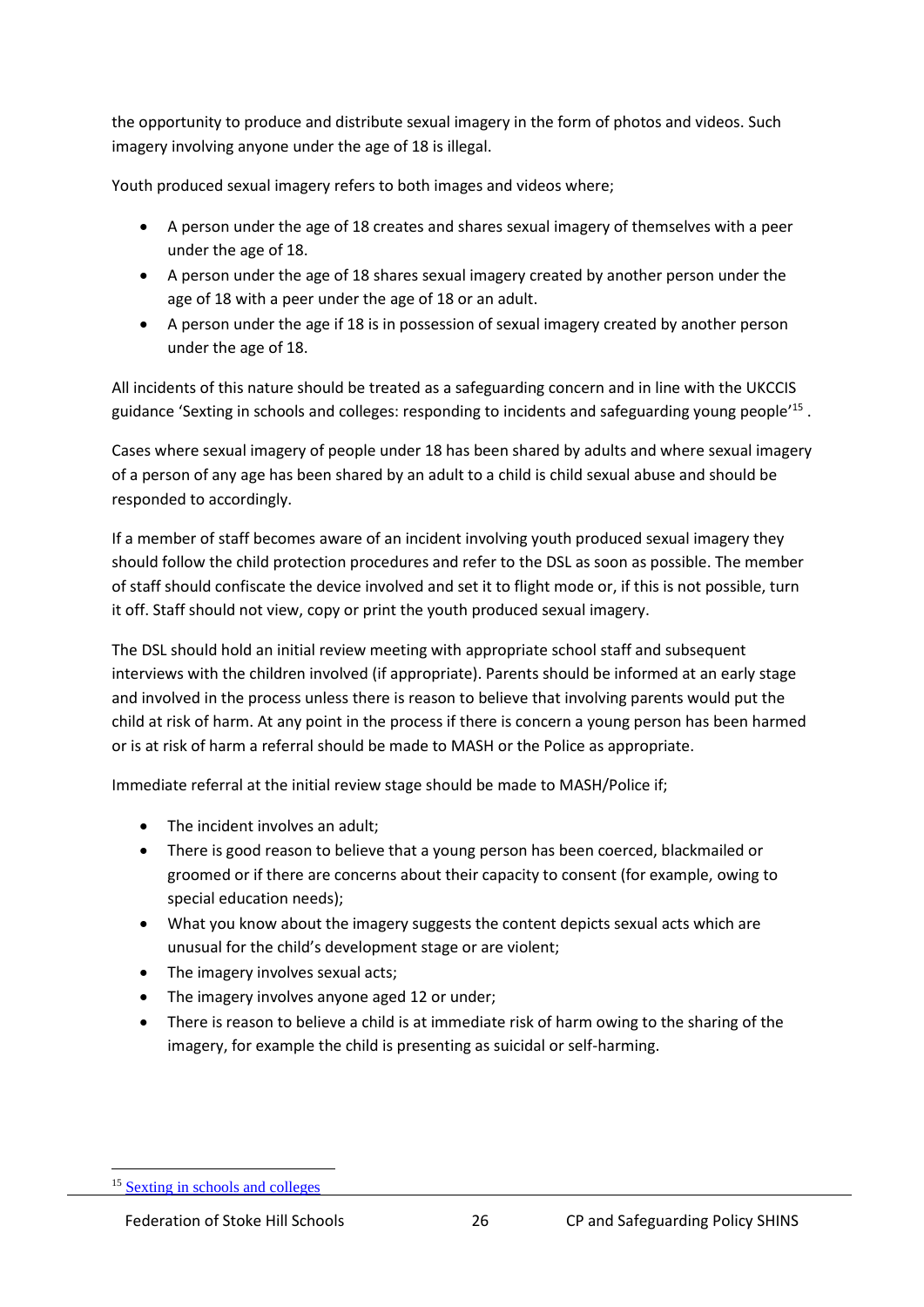If none of the above apply then the DSL will use their professional judgement to assess the risk to pupils involved and may decide, with input from the Headteacher, to respond to the incident without escalation to MASH or the police. Such decisions will be recorded.

In applying judgement the DSL will consider if;

- there is a significant age difference between the sender/receiver;
- there is any coercion or encouragement beyond the sender/receiver;
- the imagery was shared and received with the knowledge of the child in the imagery;
- the child is more vulnerable than usual i.e. at risk;
- there is a significant impact on the children involved;
- the image is of a severe or extreme nature;
- the child involved understands consent;
- the situation is isolated or if the image been more widely distributed;
- there other circumstances relating to either the sender or recipient that may add cause for concern i.e. difficult home circumstances;
- the children have been involved in incidents relating to youth produced imagery before.

If any of these circumstances are present the situation will be escalated according to our child protection procedures, including reporting to the police or MASH. Otherwise, the situation will be managed within the school.

The DSL will record all incidents of youth produced sexual imagery, including both the actions taken, actions not taken, reasons for doing so and the resolution in line with safeguarding recording procedures.

#### 25. Allegations against staff

All school staff should take care not to place themselves in a vulnerable position with a child. It is always advisable for interviews or work with individual children or parents to be conducted in view of other adults.

Guidance about conduct and safe practice, including safe use of mobile phones by staff and volunteers will be given at induction<sup>16</sup>.

We understand that a pupil may make an allegation against a member of staff or staff may have concerns about another staff member.

If such an allegation is made, or information is received which suggests that a person may be unsuitable to work with children, the member of staff receiving the allegation or aware of the information, will immediately inform the Headteacher<sup>17</sup>.

<sup>&</sup>lt;sup>16</sup> Refer to "Guidance for Safe Working Practice"

<sup>&</sup>lt;sup>17</sup> Chair of Governors in the event of an allegation against the Headteacher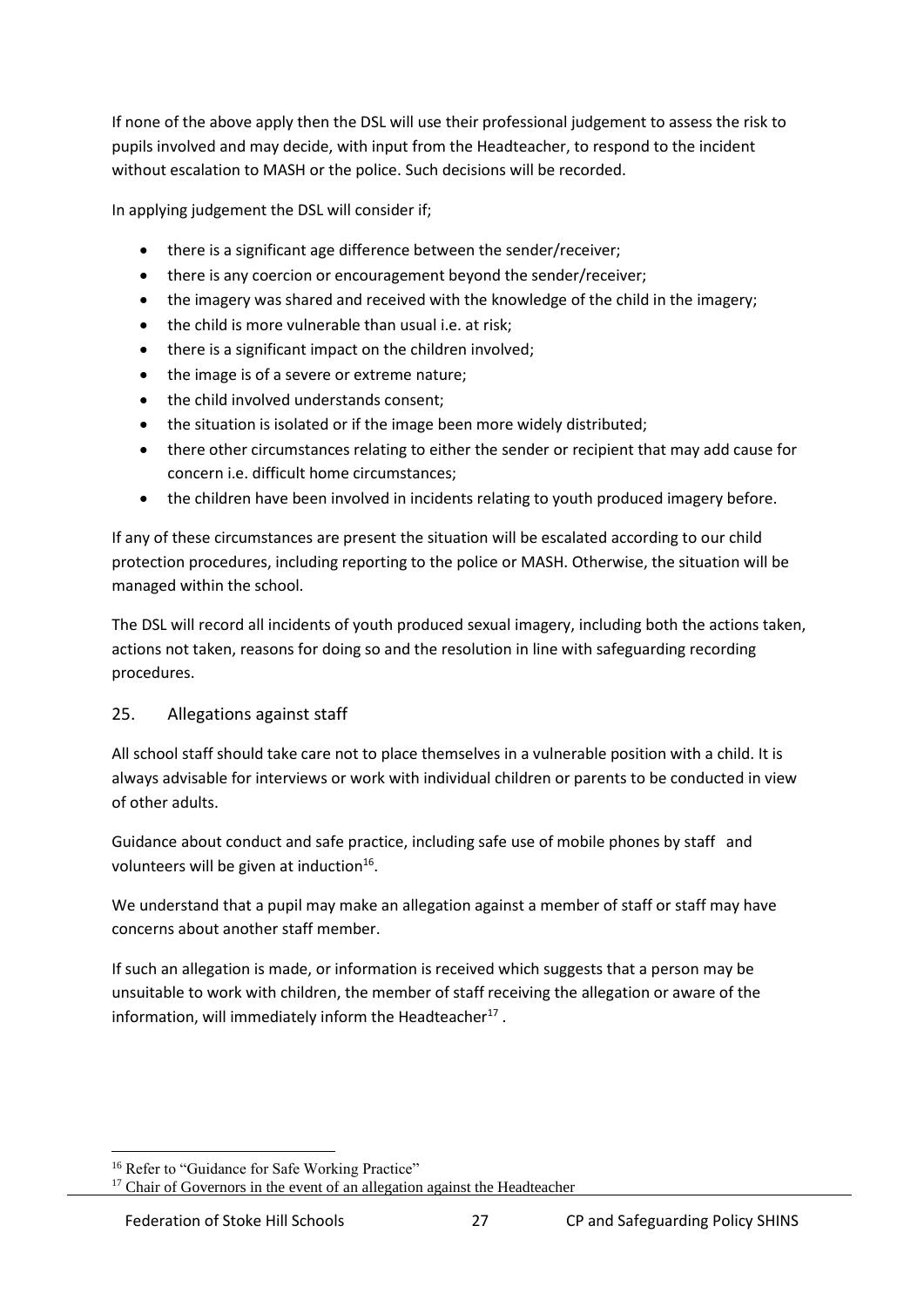The Headteacher on all such occasions will discuss the content of the allegation with the

Local Authority Designated Officer (LADO)<sup>18</sup> at the earliest opportunity and before taking any further action.

If the allegation made to a member of staff concerns the Headteacher, the person receiving the allegation will immediately inform the Chair of Governors who will consult the LADO as above, without notifying the Headteacher first.

The school will follow the Devon procedures for managing allegations against staff, procedures set out in Keeping Children Safe in Education and the school's Managing Allegations policy and procedures.

Suspension of the member of staff, excluding the Headteacher, against whom an allegation has been made, needs careful consideration, and the Headteacher will seek the advice of the LADO and an HR Consultant in making this decision.

In the event of an allegation against the Headteacher, the decision to suspend will be made by the Chair of Governors with advice as above.

We have a procedure for managing the suspension of a contract for a community user in the event of an allegation arising in that context.

Staff, parents and governors are reminded that publication of material that may lead to the identification of a teacher who is the subject of an allegation is prohibited by law. Publication includes verbal conversations or writing including content placed on social media sites.

#### 26. Whistle-blowing

We recognise that children cannot be expected to raise concerns in an environment where staff fail to do so.

All staff should be aware of their duty to raise concerns, where they exist, about the management of child protection, which may include the attitude or actions of colleagues, poor or unsafe practice and potential failures in the school's safeguarding arrangements. If it becomes necessary to consult outside the school, they should speak in the first instance, to the LADO following the Whistleblowing Policy.

The NSPCC whistleblowing helpline is available for staff who do not feel able to raise concerns regarding child protection failures internally. Staff can call: 0800 028 0285 line is available from 8:00 AM to 8:00 PM, Monday to Friday and email: [help@nspcc.org.uk](mailto:help@nspcc.org.uk)

Whistle-blowing re the Headteacher should be made to the Chair of the Governing Body whose contact details are readily available to staff (as pertinent to setting).

<sup>&</sup>lt;sup>18</sup> Duty LADO 01392 384964 or email [ladosecure-mailbox@devon.gov.uk](mailto:ladosecure-mailbox@devon.gov.uk)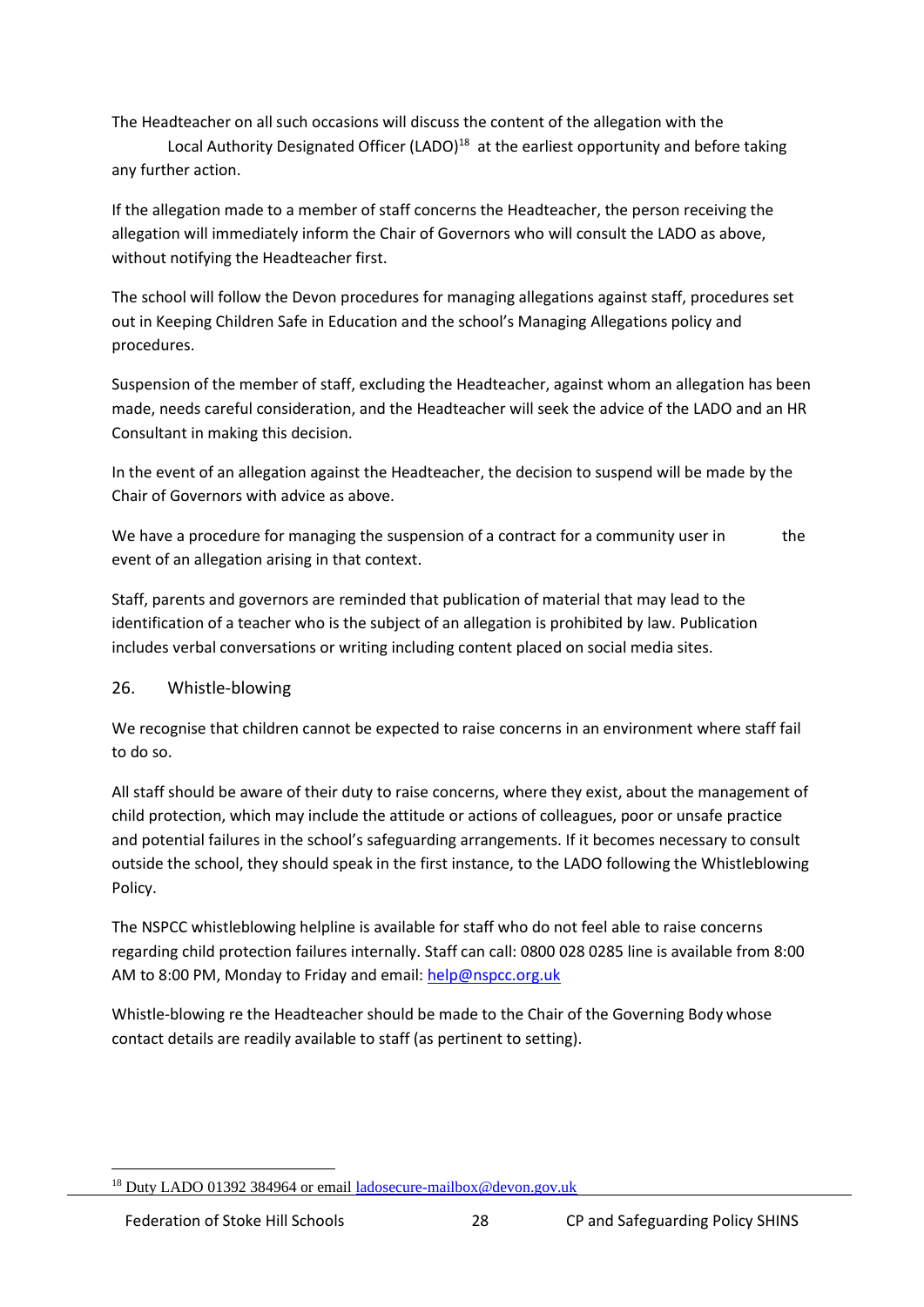#### 27. Physical Intervention

We acknowledge that staff must only ever use physical intervention as a last resort, when a child is endangering him/herself or others, and that at all times it must be the minimal force necessary to prevent injury to another person.

Such events should be recorded and signed by a witness.

Staff who are likely to need to use physical intervention will be appropriately trained.

We understand that physical intervention of a nature which causes injury or distress to a child may be considered under child protection or disciplinary procedures.

We recognise that touch is appropriate in the context or working with children, and all staff have been given 'Safe Practice' guidance to ensure they are clear about their professional boundary.

#### 28. Confidentiality, sharing information and GDPR

All staff will understand that child protection issues warrant a high level of confidentiality, not only out of respect for the pupil and staff involved but also to ensure that information being released into the public domain does not compromise evidence.

School and college staff should be proactive in sharing as early as possible to help identify, assess and respond to risks or concerns about the safety and welfare of children, whether this is when problems are first emerging, or where a child is already known to local authority children's social care.

Staff should only discuss concerns with the DSL, headteacher/principal or chair of governors (depending on who is the subject of the concern). That person will then decide who else needs to have the information and they will disseminate it on a 'need-to-know' basis.

However, following a number of cases where senior leaders in school had failed to act upon concerns raised by staff, Keeping Children Safe in Education (2019) emphasises that any member of staff can contact children's social care if they are concerned about a child.

Child protection information will be stored and handled in line with the Data Protection Act 2018 <sup>19</sup> and HM Government Information Sharing and Advice for practitioners providing safeguarding services to children, young people, parents and carers, July 2018

Information sharing is guided by the following principles:

- necessary and proportionate
- relevant

<sup>&</sup>lt;sup>19</sup> The UK Data Protection Act 2018 (DPA 2018) is supplementary to the General Data Protection Regulation 2016 (the GDPR) and replaces DPA 1998.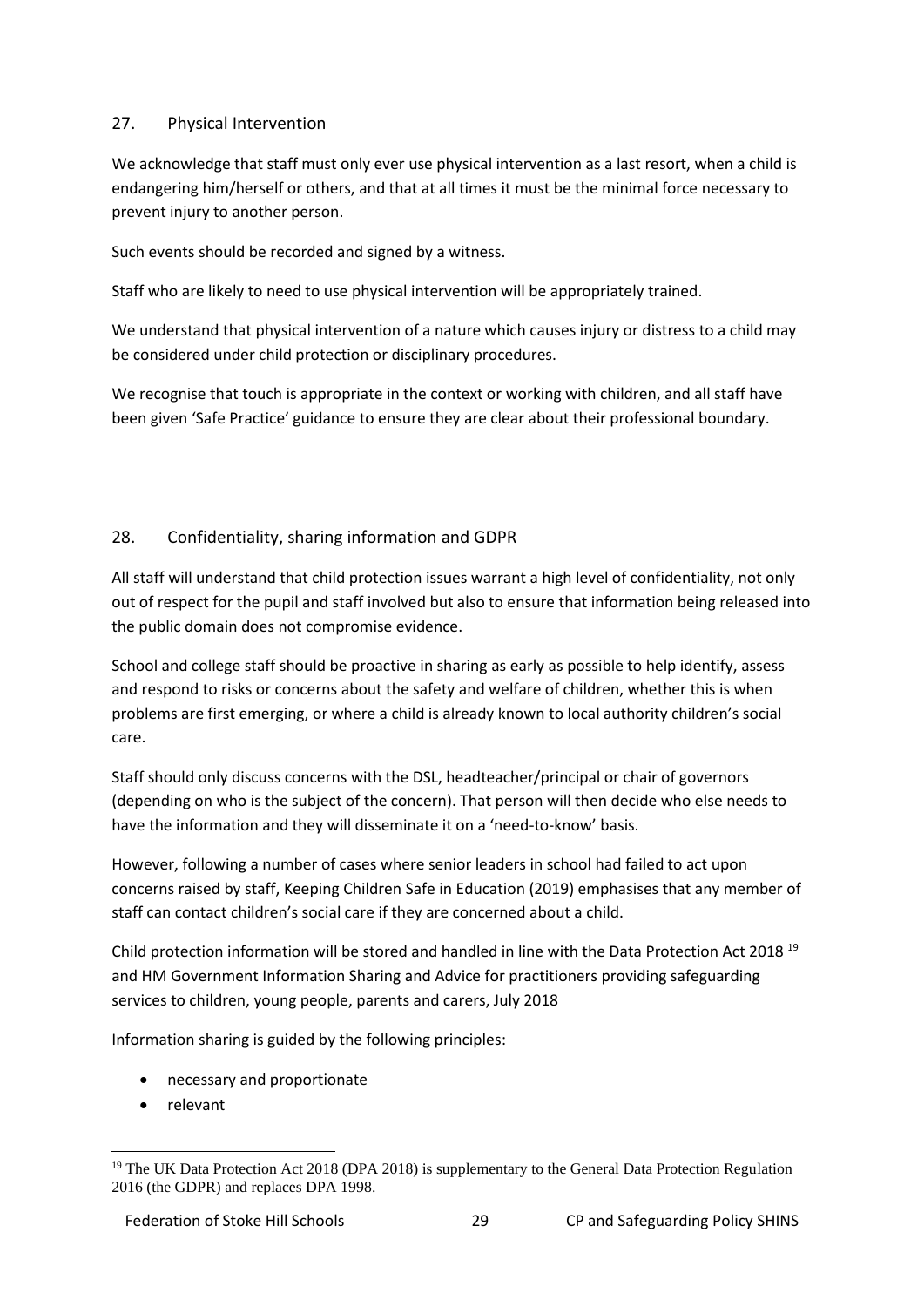- adequate
- accurate
- timely
- secure

Fears about sharing information cannot be allowed to stand in the way of the need to promote the welfare and protect the safety of children.

29. This policy also links to our policies on:

- Behaviour
- Staff Behaviour Policy / Code of Conduct
- Whistleblowing
- Anti-bullying
- Health & Safety
- Allegations against staff
- Parental concerns
- Attendance
- Curriculum
- PSHE
- Teaching and Learning
- Administration of medicines
- Drug Education
- Sex and Relationships Education
- Physical intervention
- E-Safety, including staff use of mobile phones
- Risk Assessment
- Recruitment and Selection
- Child Sexual Exploitation
- Intimate Care
- Radicalisation and Extremism
- Data Protection/GDPR Guidance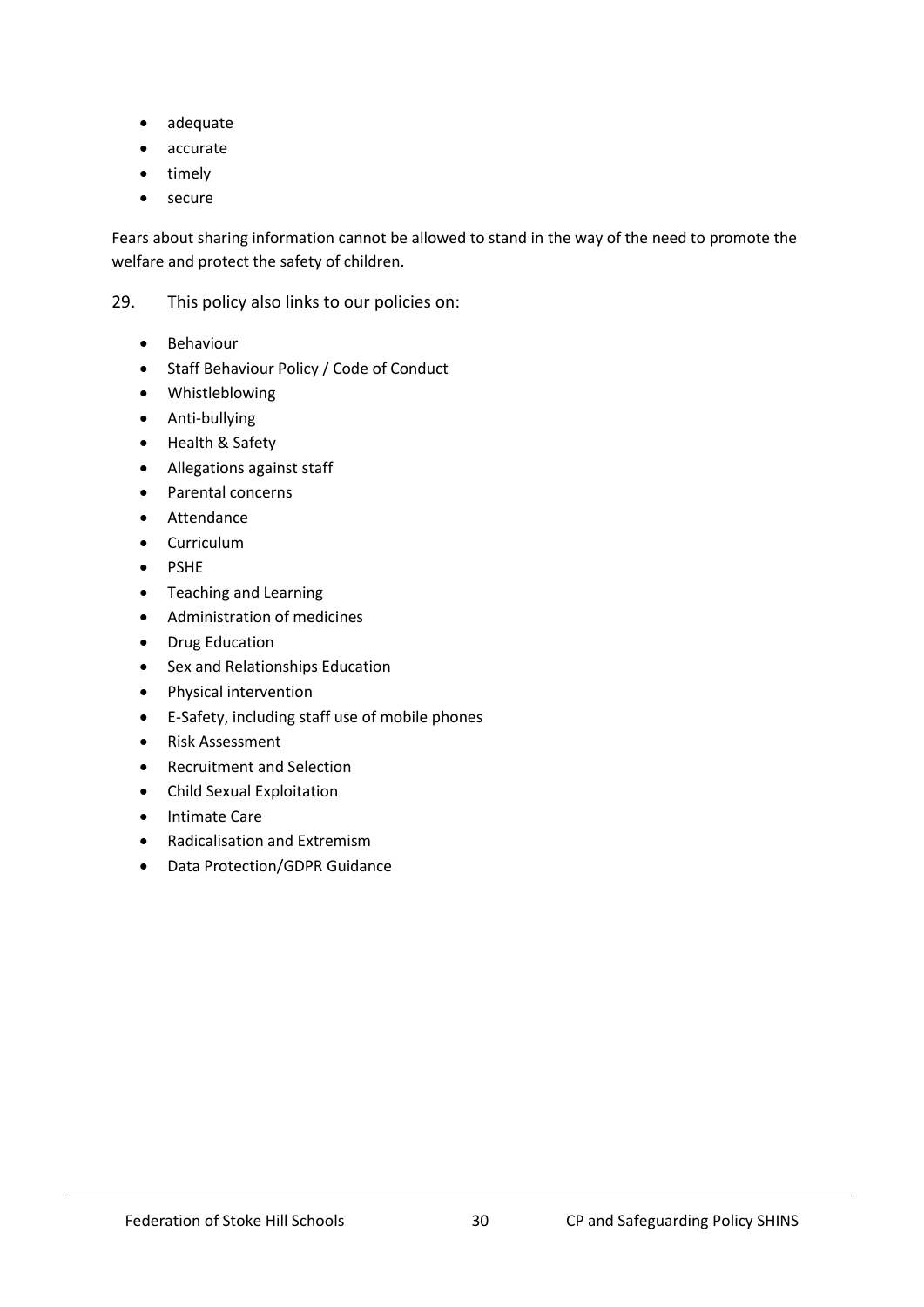#### **Appendix 1**

Recognising signs of child abuse

Categories of Abuse:

- Physical Abuse
- Emotional Abuse (including Domestic Abuse)
- Sexual Abuse (including child sexual exploitation)
- **Neglect**

Signs of Abuse in Children:

The following non-specific signs may indicate something is wrong:

- Significant change in behaviour
- Extreme anger or sadness
- Aggressive and attention-seeking behaviour
- Suspicious bruises with unsatisfactory explanations
- Lack of self-esteem
- Self-injury
- **Depression**
- Age inappropriate sexual behaviour
- Child Sexual Exploitation
- **Criminality**
- Substance abuse

#### Risk Indicators

The factors described in this section are frequently found in cases of child abuse. Their presence is not proof that abuse has occurred, but:

- Must be regarded as indicators of the possibility of significant harm
- Justifies the need for careful assessment and discussion with designated / named / lead person, manager, (or in the absence of all those individuals, an experienced colleague)
- May require consultation with and / or referral to Children's Services

The absence of such indicators does not mean that abuse or neglect has not occurred.

In an abusive relationship the child may:

- Appear frightened of the parent/s
- Act in a way that is inappropriate to her/his age and development (though full account needs to be taken of different patterns of development and different ethnic groups)

The parent or carer may:

• Persistently avoid child health promotion services and treatment of the child's episodic illnesses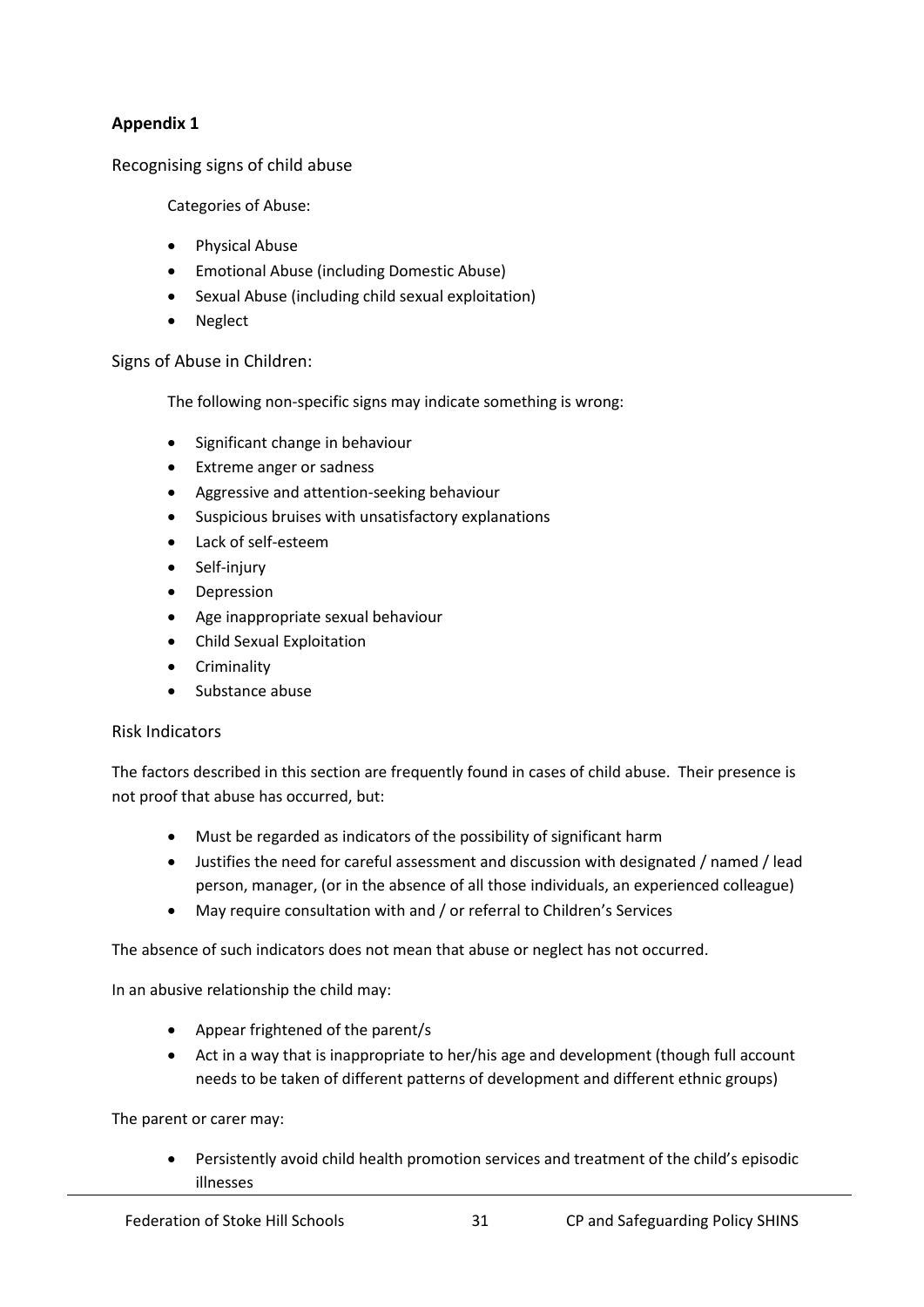- Have unrealistic expectations of the child
- Frequently complain about/to the child and may fail to provide attention or praise (high criticism/low warmth environment)
- Be absent or misusing substances
- Persistently refuse to allow access on home visits
- Be involved in domestic abuse

Staff should be aware of the potential risk to children when individuals, previously known or suspected to have abused children, move into the household.

#### Recognising Physical Abuse

The following are often regarded as indicators of concern:

- An explanation which is inconsistent with an injury
- Several different explanations provided for an injury
- Unexplained delay in seeking treatment
- The parents/carers are uninterested or undisturbed by an accident or injury
- Parents are absent without good reason when their child is presented for treatment
- Repeated presentation of minor injuries (which may represent a "cry for help" and if ignored could lead to a more serious injury)
- Family use of different doctors and A&E departments
- Reluctance to give information or mention previous injuries

#### **Bruising**

Children can have accidental bruising, but the following must be considered as non-accidental unless there is evidence or an adequate explanation provided:

- Any bruising to a pre-crawling or pre-walking baby
- Bruising in or around the mouth, particularly in small babies which may indicate force feeding
- Two simultaneous bruised eyes, without bruising to the forehead, (rarely accidental, though a single bruised eye can be accidental or abusive)
- Repeated or multiple bruising on the head or on sites unlikely to be injured accidentally
- Variation in colour possibly indicating injuries caused at different times
- The outline of an object used e.g. belt marks, hand prints or a hair brush
- Bruising or tears around, or behind, the earlobe/s indicating injury by pulling or twisting
- Bruising around the face
- Grasp marks on small children
- Bruising on the arms, buttocks and thighs may be an indicator of sexual abuse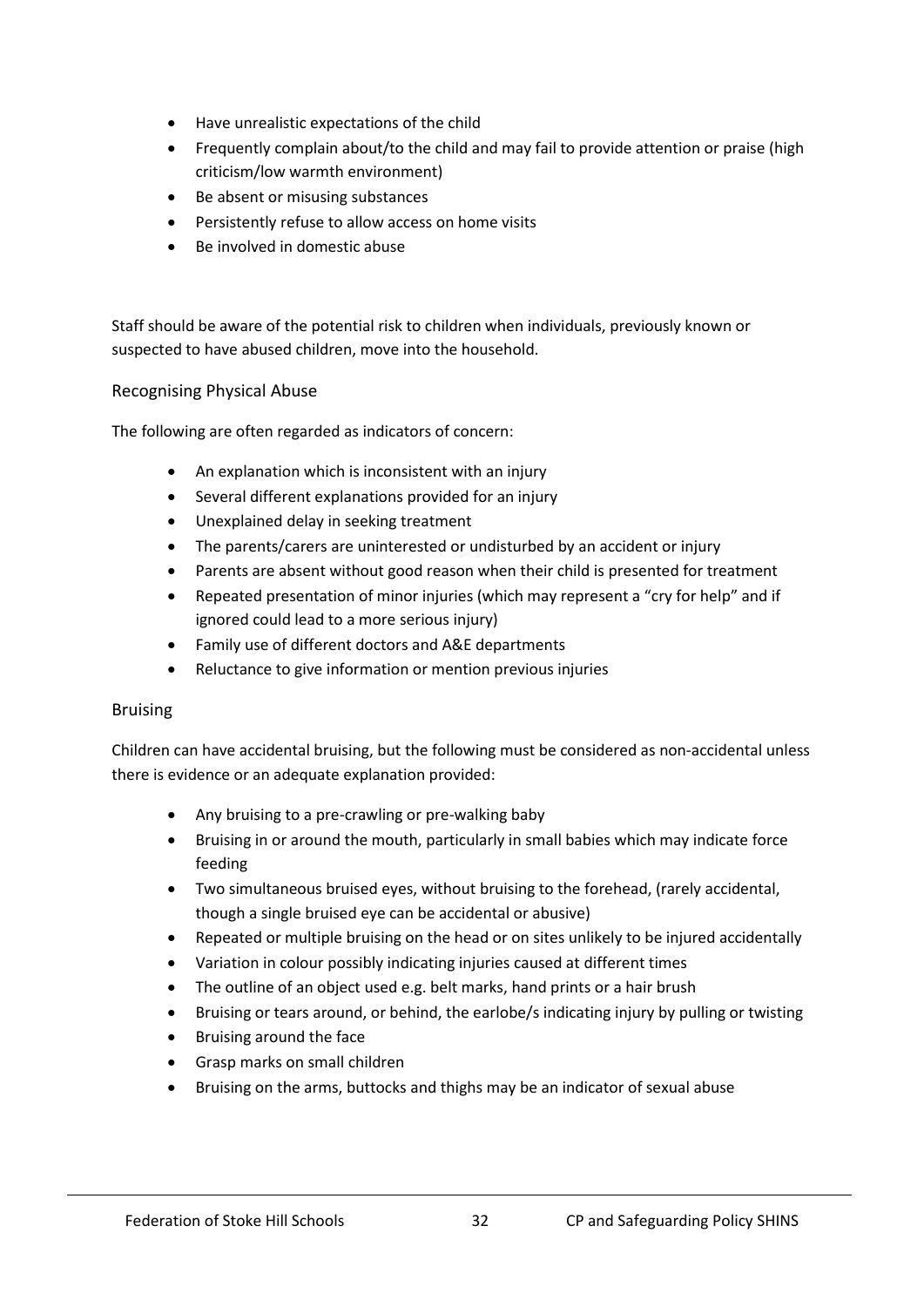#### Bite Marks

Bite marks can leave clear impressions of the teeth. Human bite marks are oval or crescent shaped. Those over 3 cm in diameter are more likely to have been caused by an adult or older child.

A medical opinion should be sought where there is any doubt over the origin of the bite.

#### Burns and Scalds

It can be difficult to distinguish between accidental and non-accidental burns and scalds, and will always require experienced medical opinion. Any burn with a clear outline may be suspicious e.g.:

- Circular burns from cigarettes (but may be friction burns if along the bony protuberance of the spine)
- Linear burns from hot metal rods or electrical fire elements
- Burns of uniform depth over a large area
- Scalds that have a line indicating immersion or poured liquid (a child getting into hot water is his/her own accord will struggle to get out and cause splash marks)
- Old scars indicating previous burns/scalds which did not have appropriate treatment or adequate explanation

Scalds to the buttocks of a small child, particularly in the absence of burns to the feet, are indicative of dipping into a hot liquid or bath.

#### Fractures

Fractures may cause pain, swelling and discolouration over a bone or joint. Non-mobile children rarely sustain fractures.

There are grounds for concern if:

- The history provided is vague, non-existent or inconsistent with the fracture type
- There are associated old fractures
- Medical attention is sought after a period of delay when the fracture has caused symptoms such as swelling, pain or loss of movement
- There is an unexplained fracture in the first year of life

#### Scars

A large number of scars or scars of different sizes or ages, or on different parts of the body, may suggest abuse.

#### Recognising Emotional Abuse

Emotional abuse may be difficult to recognise, as the signs are usually behavioural rather than physical. The manifestations of emotional abuse might also indicate the presence of other kinds of abuse. The indicators of emotional abuse are often also associated with other forms of abuse. The following may be indicators of emotional abuse:

• Developmental delay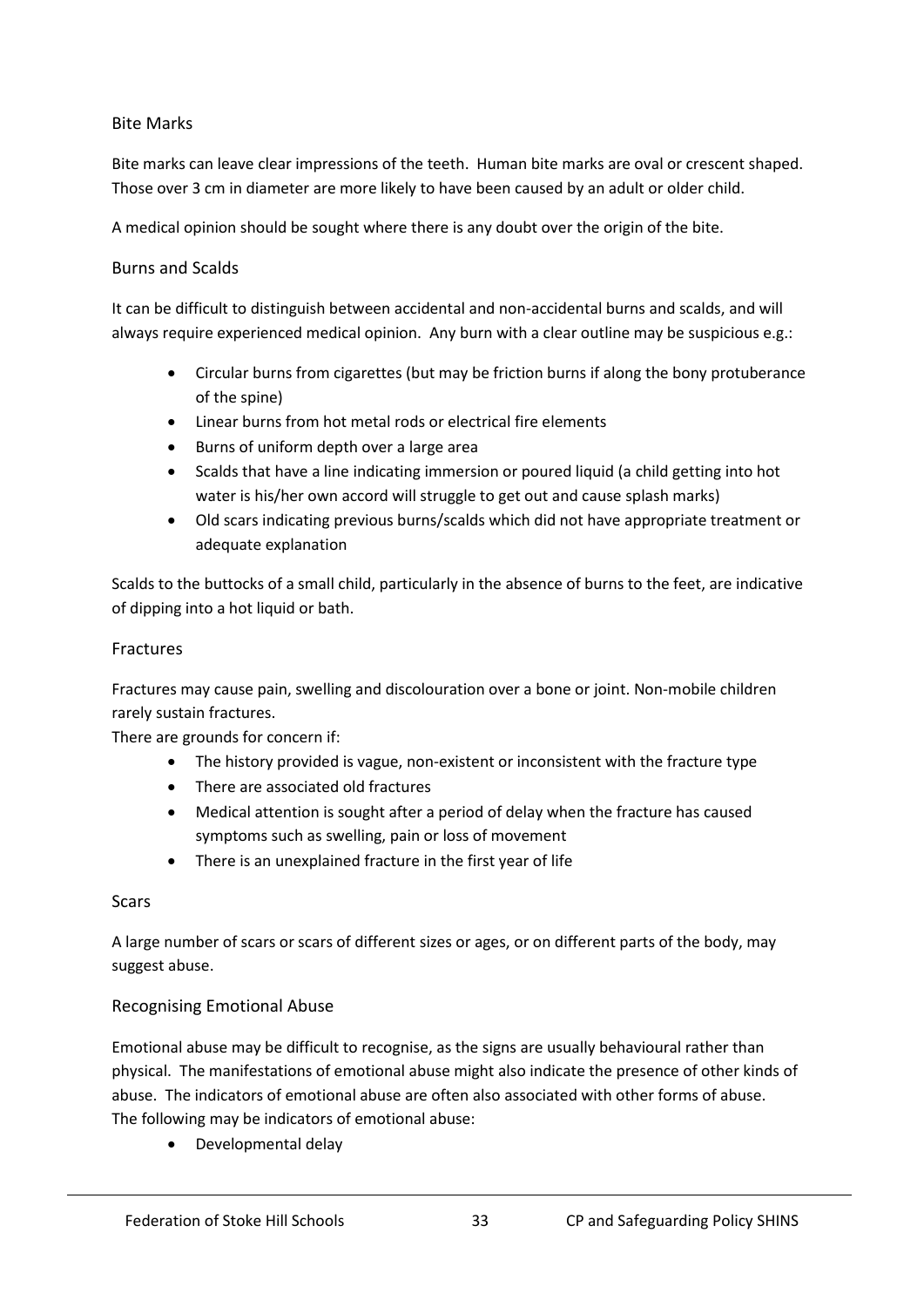- Abnormal attachment between a child and parent/carer e.g. anxious, indiscriminate or not attachment
- Indiscriminate attachment or failure to attach
- Aggressive behaviour towards others
- Scapegoated within the family
- Frozen watchfulness, particularly in pre-school children
- Low self-esteem and lack of confidence
- Withdrawn or seen as a "loner" difficulty relating to others

#### Recognising Signs of Sexual Abuse

Boys and girls of all ages may be sexually abused and are frequently scared to say anything due to guilt and/or fear. This is particularly difficult for a child to talk about and full account should be taken of the cultural sensitivities of any individual child/family.

Recognition can be difficult, unless the child discloses and is believed. There may be no physical signs and indications are likely to be emotional/behavioural.

Some behavioural indicators associated with this form of abuse are:

- Inappropriate sexualised conduct
- Sexually explicit behaviour, play or conversation, inappropriate to the child's age
- Continual and inappropriate or excessive masturbation
- Self-harm (including eating disorder), self-mutilation and suicide attempts
- Involvement in prostitution or indiscriminate choice of sexual partners
- An anxious unwillingness to remove clothes e.g. for sports events (but this may be related to cultural norms or physical difficulties)

Some physical indicators associated with this form of abuse are:

- Pain or itching of genital area
- Blood on underclothes
- Pregnancy in a younger girl where the identity of the father is not disclosed
- Physical symptoms such as injuries to the genital or anal area, bruising to buttocks, abdomen and thighs, sexually transmitted disease, presence of semen on vagina, anus, external genitalia or clothing

#### Recognising Neglect

Evidence of neglect is built up over a period of time and can cover different aspects of parenting. Indicators include:

- Failure by parents or carers to meet the basic essential needs e.g. adequate food, clothes, warmth, hygiene and medical care
- A child seen to be listless, apathetic and irresponsive with no apparent medical cause
- Failure of child to grow within normal expected pattern, with accompanying weight loss
- Child thrives away from home environment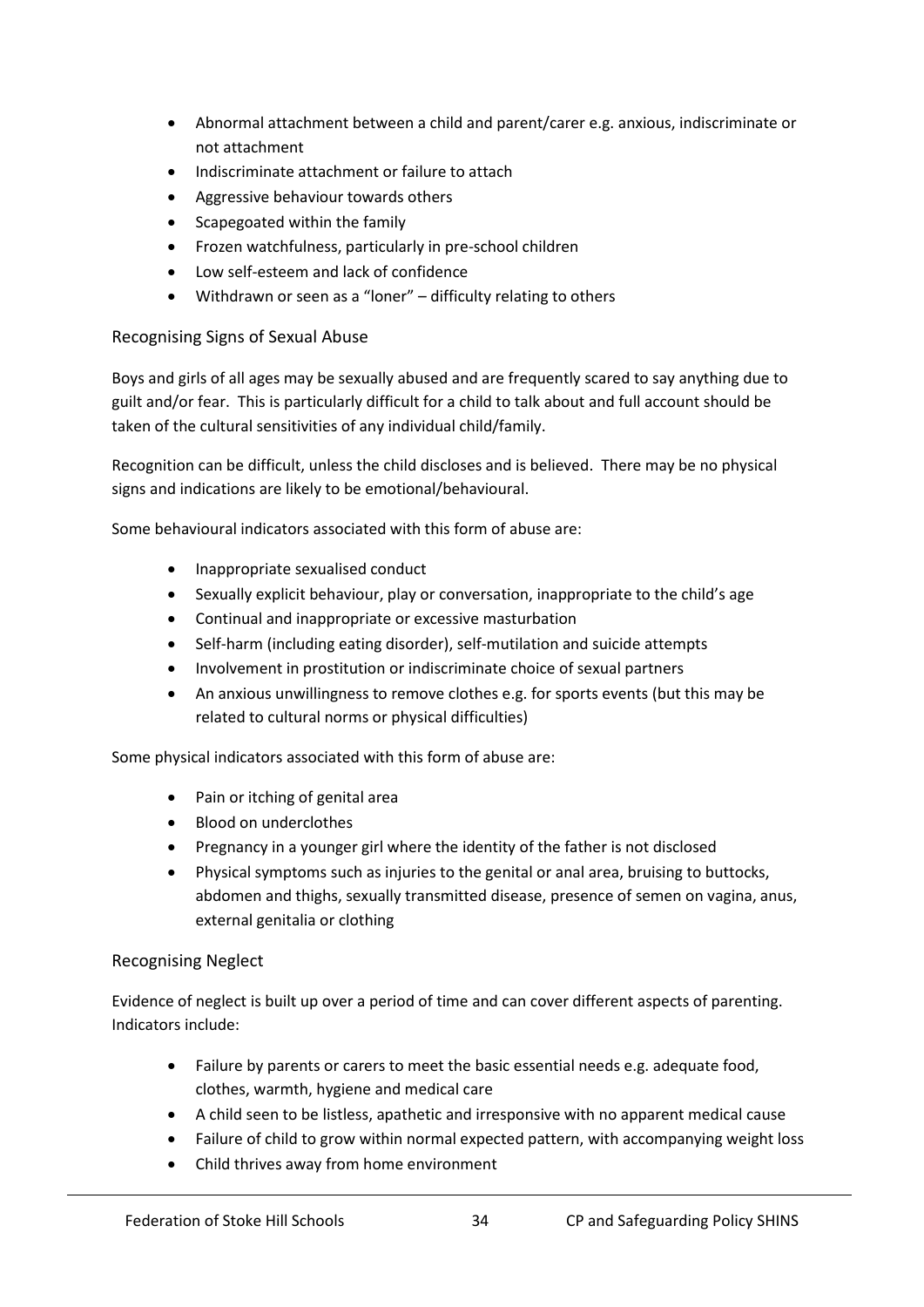- Child frequently absent from school
- Child left with adults who are intoxicated or violent
- Child abandoned or left alone for excessive periods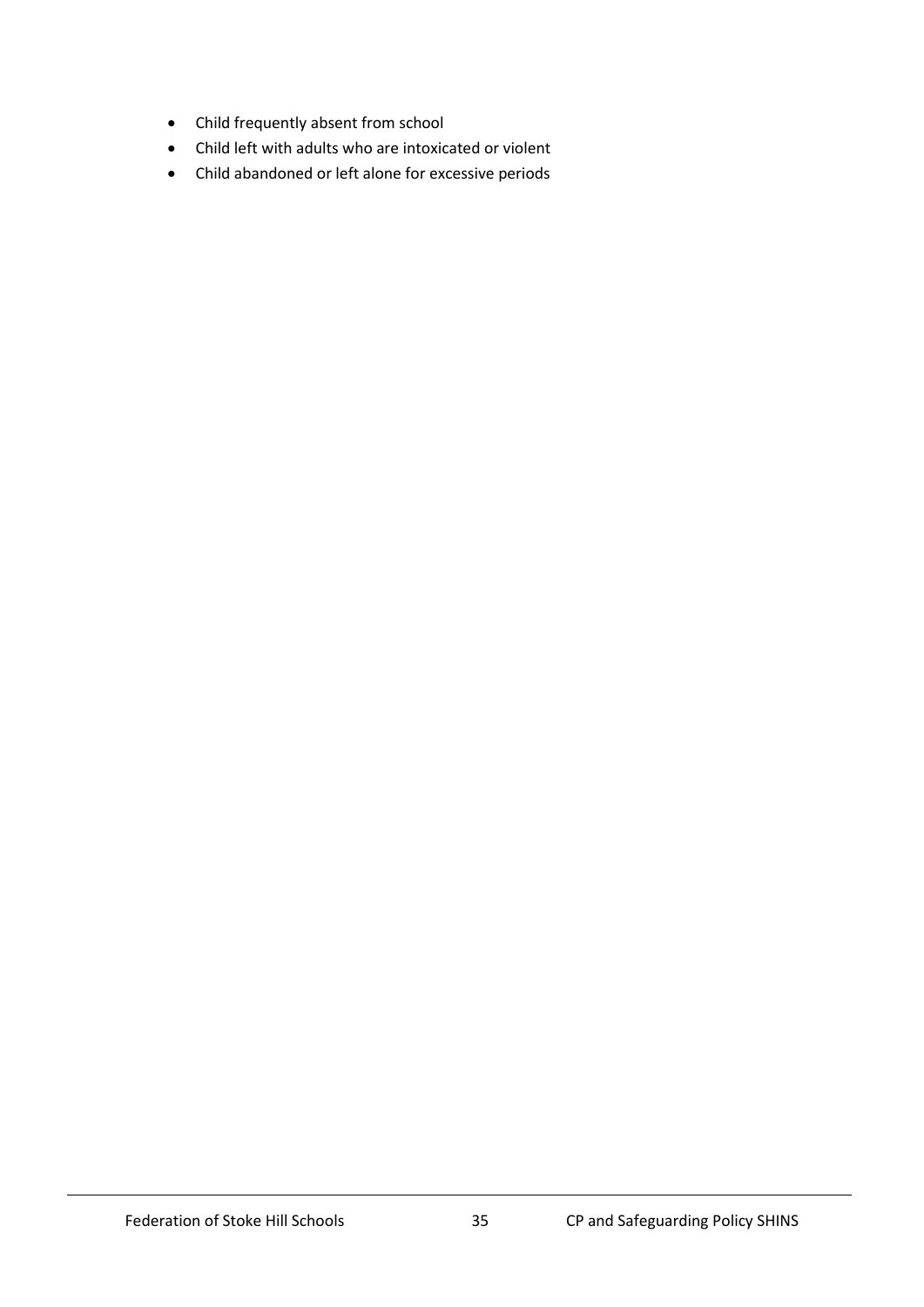#### **Appendix 2**

#### **Sexual Abuse & Sexual Harassment**

The boundary between what is abusive and what is part of normal childhood or youthful experimentation can be blurred. The determination of whether behaviour is developmental, inappropriate or abusive will hinge around the related concepts of true consent, power imbalance and exploitation. This may include children and young people who exhibit a range of sexually problematic behaviour such as indecent exposure, obscene telephone calls, fetishism, bestiality and sexual abuse against adults, peers or children. Staff should be vigilant to:

- bullying (including cyberbullying)
- physical abuse such as hitting, kicking, shaking, biting, hair pulling, or otherwise causing physical harm
- sexual violence and sexual harassment
- sexting (also known as youth produced sexual imagery)
- initiation/hazing type violence and rituals
- upskirting

#### Developmental Sexual Activity

Encompasses those actions that are to be expected from children and young people as they move from infancy through to an adult understanding of their physical, emotional and behavioural relationships with each other. Such sexual activity is essentially information gathering and experience testing. It is characterised by mutuality and of the seeking of consent.

#### Inappropriate Sexual Behaviour

Can be inappropriate socially, in appropriate to development, or both. In considering whether behaviour fits into this category, it is important to consider what negative effects it has on any of the parties involved and what concerns it raises about a child or young person. It should be recognised that some actions may be motivated by information seeking, but still cause significant upset, confusion, worry, physical damage, etc. It may also be that the behaviour is "acting out" which may derive from other sexual situations to which the child or young person has been exposed. If an act appears to have been inappropriate, there may still be a need for some form of behaviour management or intervention. For some children, educative inputs may be enough to address the behaviour.

Abusive sexual activity included any behaviour involving coercion, threats, aggression together with secrecy, or where one participant relies on an unequal power base. In order to more fully determine the nature of the incident the following factors should be given consideration. The presence of exploitation in terms of:

Equality – consider differentials of physical, cognitive and emotional development, power and control and authority, passive and assertive tendencies

Consent – agreement including all the following: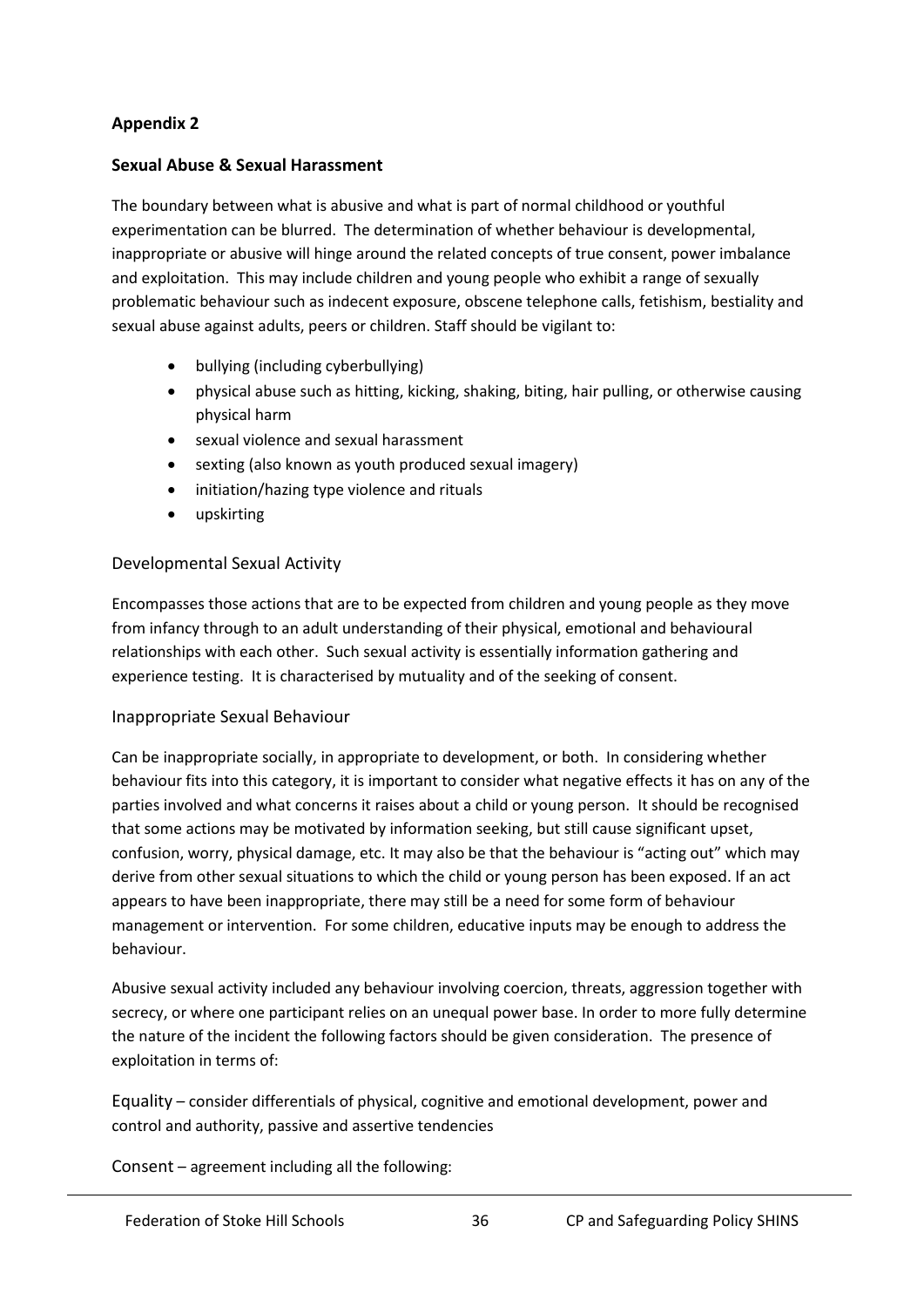- Understanding that is proposed based on age, maturity, development level, functioning and experience
- Knowledge of society's standards for what is being proposed
- Awareness of potential consequences and alternatives
- Assumption that agreements or disagreements will be respected equally
- Voluntary decision
- Mental competence

Coercion – the young perpetrator who abuses may use techniques like bribing, manipulation and emotional threats of secondary gains and losses that is loss of love, friendship, etc. Some may use physical force, brutality or the threat of these regardless of victim resistance.

In evaluating sexual behaviour of children and young people, the above information should be used only as a guide. Further information and advice is available in the Devon multi-agency protocol "Working with Sexually Active Young People" available at [www.devon.gov.uk/safeguarding](http://www.devon.gov.uk/safeguarding) by choosing Safeguarding Children – Protocols and Guidance for Professionals.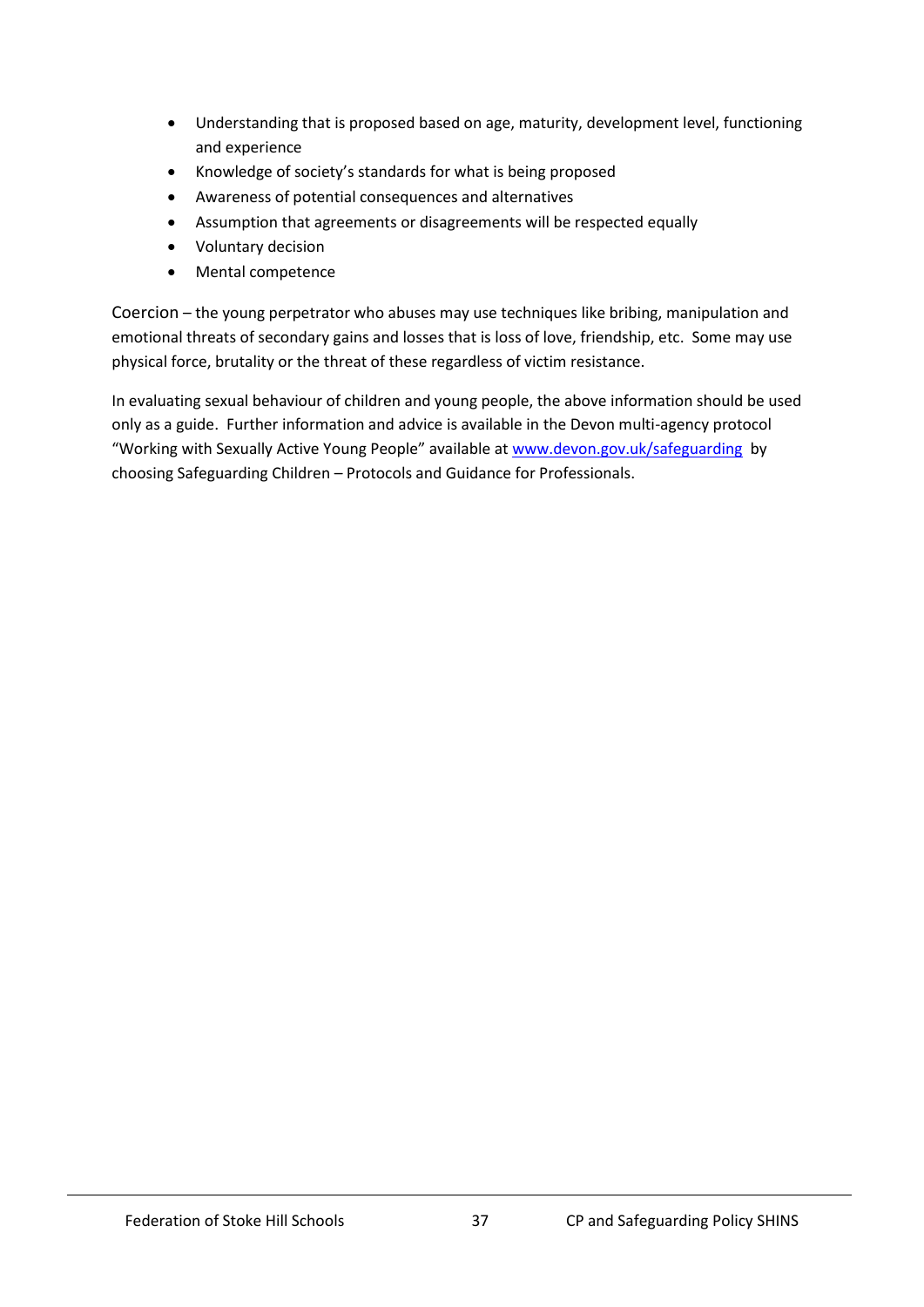#### **Appendix 3**

#### **Child Sexual Exploitation**

The following list of indicators is not exhaustive or definitive but it does highlight common signs which can assist professionals in identifying children or young people who may be victims of sexual exploitation.

Signs include:

- going missing from home or school
- regular school absence/truanting
- underage sexual activity
- inappropriate sexual or sexualised behaviour
- sexually risky behaviour, 'swapping' sex
- repeat sexually transmitted infections
- in girls, repeat pregnancy, abortions, miscarriage
- receiving unexplained gifts or gifts from unknown sources
- having multiple mobile phones and worrying about losing contact via mobile
- online safety concerns such as youth produced sexual imagery or being coerced into sharing explicit images.
- having unaffordable new things (clothes, mobile) or expensive habits (alcohol, drugs)
- changes in the way they dress
- going to hotels or other unusual locations to meet friends
- seen at known places of concern
- moving around the country, appearing in new towns or cities, not knowing where they are
- getting in/out of different cars driven by unknown adults
- having older boyfriends or girlfriends
- contact with known perpetrators
- involved in abusive relationships, intimidated and fearful of certain people or situations
- hanging out with groups of older people, or anti-social groups, or with other vulnerable peers
- associating with other young people involved in sexual exploitation
- recruiting other young people to exploitative situations
- truancy, exclusion, disengagement with school, opting out of education altogether
- unexplained changes in behaviour or personality (chaotic, aggressive, sexual)
- mood swings, volatile behaviour, emotional distress
- self-harming, suicidal thoughts, suicide attempts, overdosing, eating disorders
- drug or alcohol misuse
- getting involved in crime
- police involvement, police records
- involved in gangs, gang fights, gang membership
- injuries from physical assault, physical restraint, sexual assault.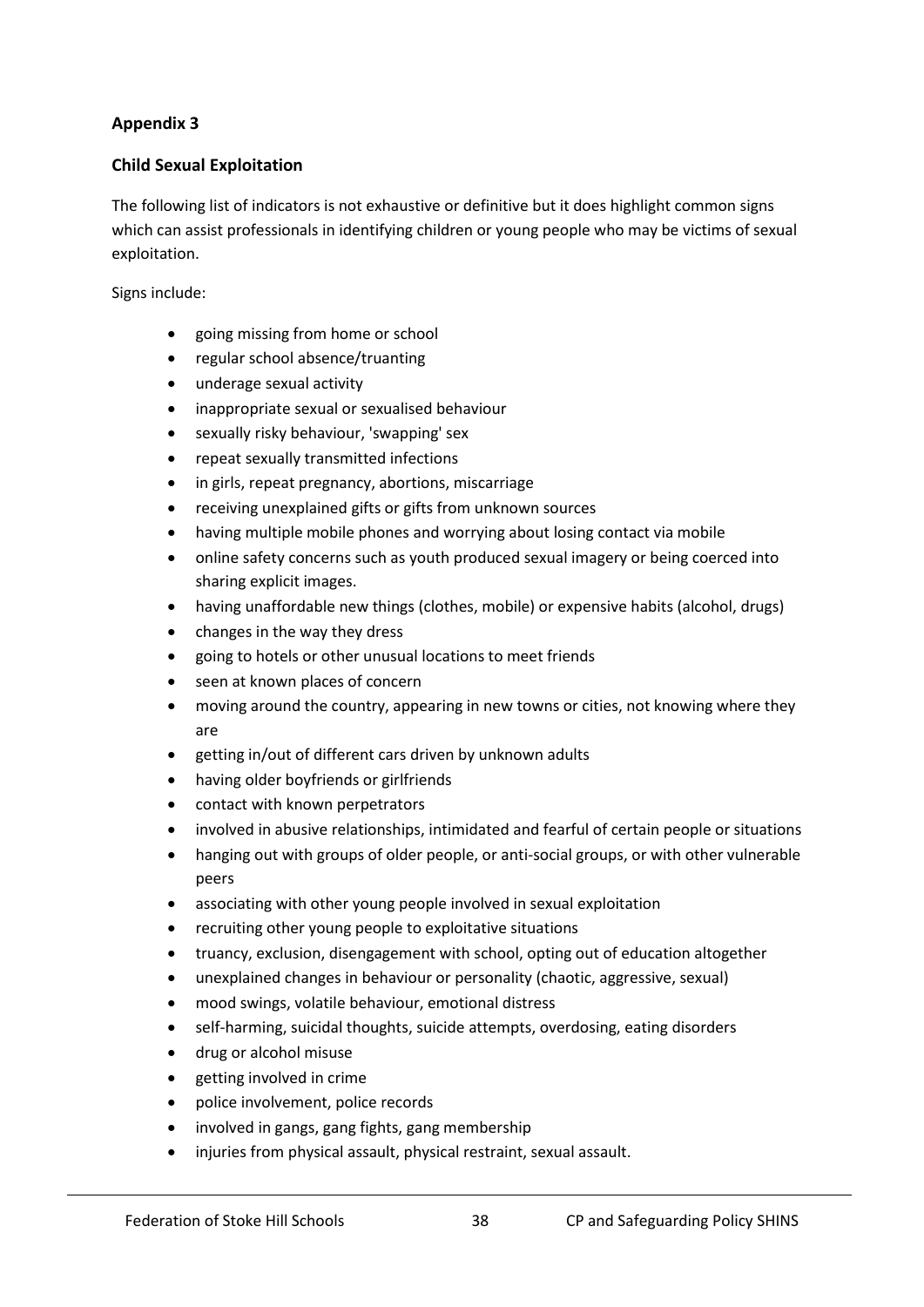#### **Appendix 4**

#### **Female Genital Mutilation (FGM)**

It is essential that staff are aware of FGM practices and the need to look for signs, symptoms and other indicators of FGM. If a member of staff, in the course of their work, discovers that an act of FGM appears to have been carried out, the member of staff must report this to the Police.

Female Genital Mutilation (FGM) is illegal in England and Wales under the FGM Act 2003 ("the 2003 Act"). It is a form of child abuse and violence against women. FGM comprises all procedures involving partial or total removal of the external female genitalia for non-medical reasons.

Section 5B of the 2003 Act1 introduces a mandatory reporting duty which requires regulated health and social care professionals and teachers in England and Wales to report 'known' cases of FGM in under 18s which they identify in the course of their professional work to the police. The duty came into force on 31 October 2015.

#### What is FGM?

It involves procedures that intentionally alter/injure the female genital organs for non-medical reasons.

4 types of procedure:

Type 1 Clitoridectomy – partial/total removal of clitoris

Type 2 Excision – partial/total removal of clitoris and labia minora

Type 3 Infibulation entrance to vagina is narrowed by repositioning the inner/outer labia

Type 4 all other procedures that may include: pricking, piercing, incising, cauterising and scraping the genital area.

Why is it carried out? Belief that:

- FGM brings status/respect to the girl social acceptance for marriage
- Preserves a girl's virginity
- Part of being a woman / rite of passage
- Upholds family honour
- Cleanses and purifies the girl
- Gives a sense of belonging to the community
- Fulfils a religious requirement
- Perpetuates a custom/tradition
- Helps girls be clean / hygienic
- Is cosmetically desirable
- Mistakenly believed to make childbirth easier

#### Is FGM legal?

FGM is internationally recognised as a violation of human rights of girls and women. It is illegal in most countries including the UK.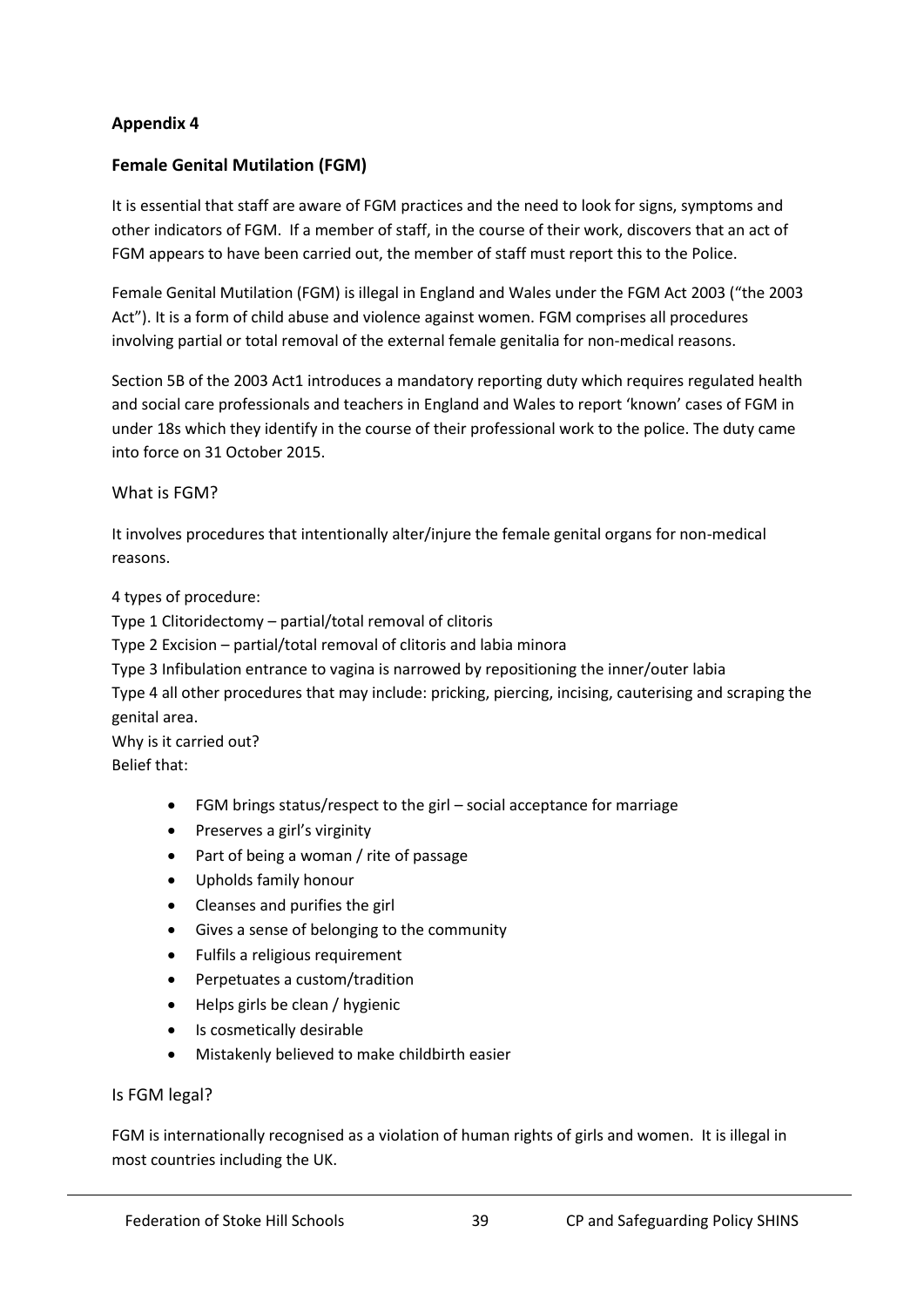Circumstances and occurrences that may point to FGM happening are:

- Child talking about getting ready for a special ceremony
- Family taking a long trip abroad
- Child's family being from one of the 'at risk' communities for FGM (Kenya, Somalia, Sudan, Sierra Leon, Egypt, Nigeria, Eritrea as well as non-African communities including Yemeni, Afghani, Kurdistan, Indonesia and Pakistan)
- Knowledge that the child's sibling has undergone FGM
- Child talks about going abroad to be 'cut' or to prepare for marriage

Signs that may indicate a child has undergone FGM:

- Prolonged absence from school and other activities
- Behaviour change on return from a holiday abroad, such as being withdrawn and appearing subdued
- Bladder or menstrual problems
- Finding it difficult to sit still and looking uncomfortable
- Complaining about pain between the legs
- Mentioning something somebody did to them that they are not allowed to talk about
- Secretive behaviour, including isolating themselves from the group
- Reluctance to take part in physical activity
- Repeated urinal tract infection
- **Disclosure**

#### The 'One Chance' rule

As with Forced Marriage there is the 'One Chance' rule. It is essential that settings /schools/colleges take action **without delay** and make a referral to children's services.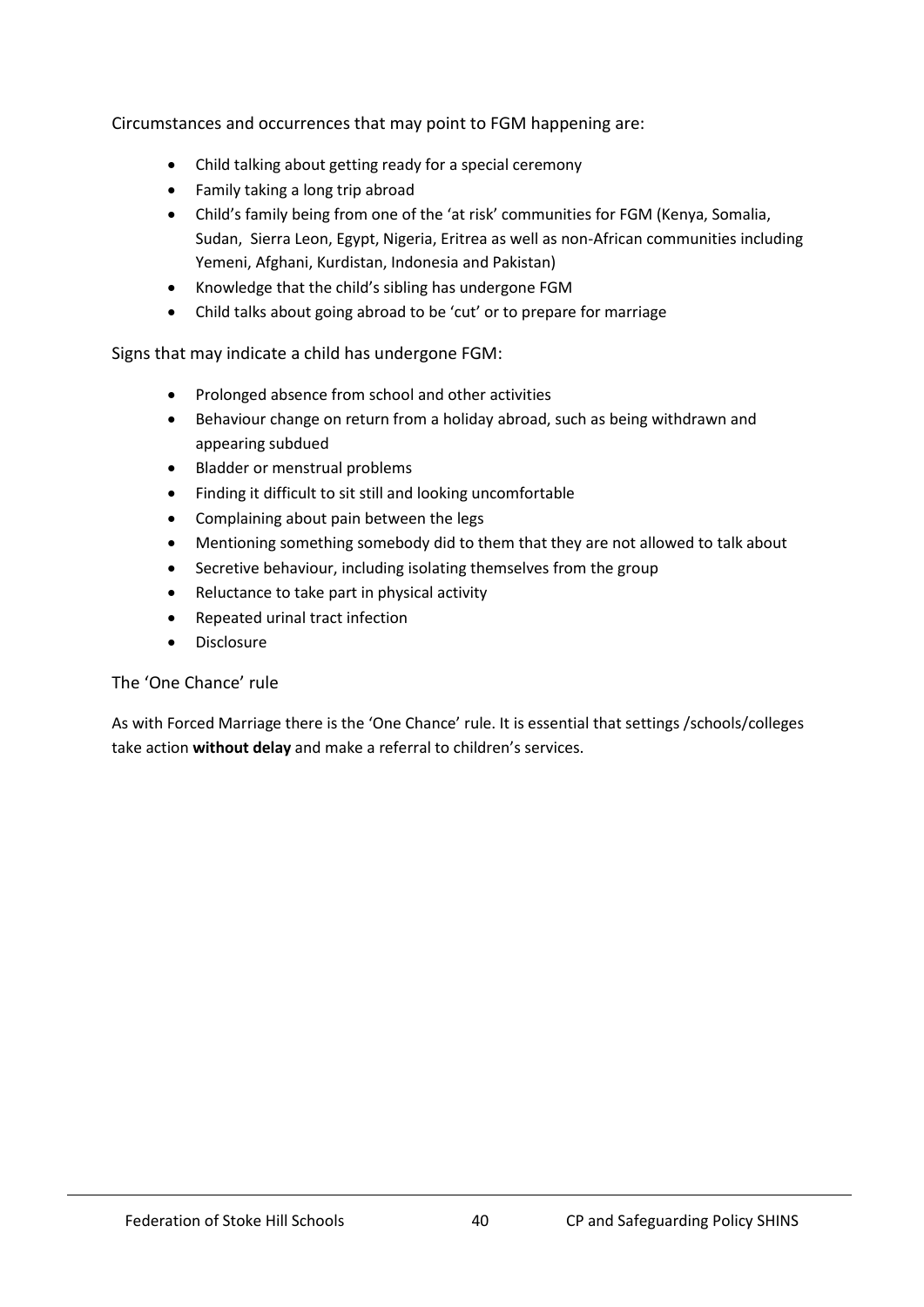#### **Appendix 5**

Domestic Abuse

How does it affect children?

Children can be traumatised by seeing and hearing violence and abuse. They may also be directly targeted by the abuser or take on a protective role and get caught in the middle. In the long term this can lead to mental health issues such as depression, self-harm and anxiety.

What are the signs to look out for?

Children affected by domestic abuse reflect their distress in a variety of ways. They may change their usual behaviour and become withdrawn, tired, start to wet the bed and have behavioural difficulties. They may not want to leave their house or may become reluctant to return. Others will excel, using their time in your care as a way to escape from their home life. None of these signs are exclusive to domestic abuse so when you are considering changes in behaviours and concerns about a child, think about whether domestic abuse may be a factor.

What should I do if I suspect a family is affected by domestic abuse?

Contact:<https://new.devon.gov.uk/dsva/>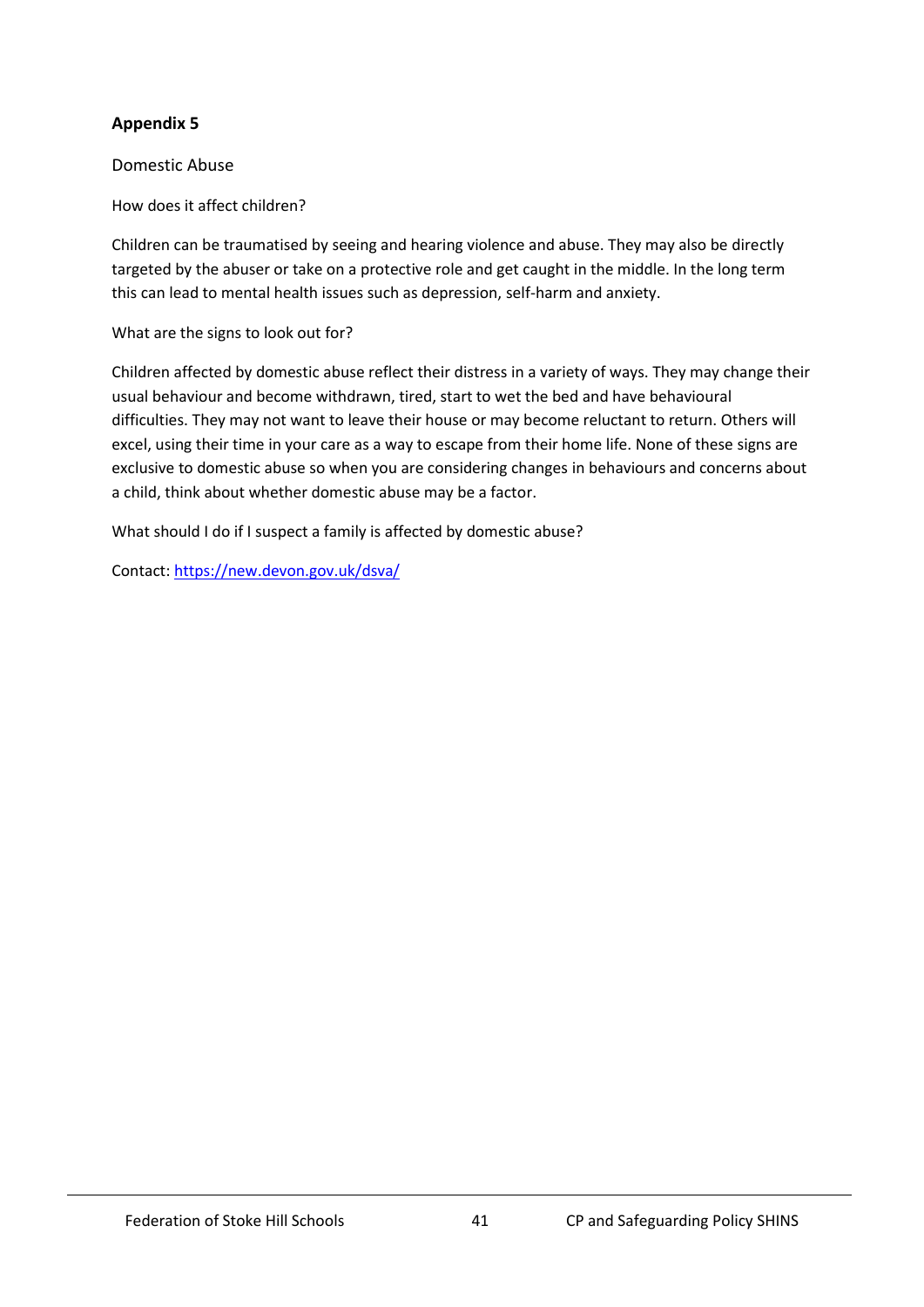#### **Appendix 6**

#### INDICATORS OF VULNERABILITY TO RADICALISATION

- 1. Radicalisation refers to the process by which a person comes to support terrorism and forms of extremism leading to terrorism.
- 2. Extremism is defined by the Government in the Prevent Strategy as:

*Vocal or active opposition to fundamental British values, including democracy, the rule of law, individual liberty and mutual respect and tolerance of different faiths and beliefs. We also include in our definition of extremism calls for the death of members of our armed forces, whether in this country or overseas.*

- 3. Extremism is defined by the Crown Prosecution Service as: The demonstration of unacceptable behaviour by using any means or medium to express views which:
	- Encourage, justify or glorify terrorist violence in furtherance of particular beliefs;
	- Seek to provoke others to terrorist acts;
	- Encourage other serious criminal activity or seek to provoke others to serious criminal acts; or
	- Foster hatred which might lead to inter-community violence in the UK.
- 4. There is no such thing as a "typical extremist": those who become involved in extremist actions come from a range of backgrounds and experiences, and most individuals, even those who hold radical views, do not become involved in violent extremist activity.
- 5. Pupils may become susceptible to radicalisation through a range of social, personal and environmental factors - it is known that violent extremists exploit vulnerabilities in individuals to drive a wedge between them and their families and communities. It is vital that school staff are able to recognise those vulnerabilities.
- 6. Indicators of vulnerability include:
	- Identity Crisis the student / pupil is distanced from their cultural / religious heritage and experiences discomfort about their place in society;
	- Personal Crisis the student / pupil may be experiencing family tensions; a sense of isolation; and low self-esteem; they may have dissociated from their existing friendship group and become involved with a new and different group of friends; they may be searching for answers to questions about identity, faith and belonging;
	- Personal Circumstances migration; local community tensions; and events affecting the student / pupil's country or region of origin may contribute to a sense of grievance that is triggered by personal experience of racism or discrimination or aspects of Government policy;
	- Unmet Aspirations the student / pupil may have perceptions of injustice; a feeling of failure; rejection of civic life;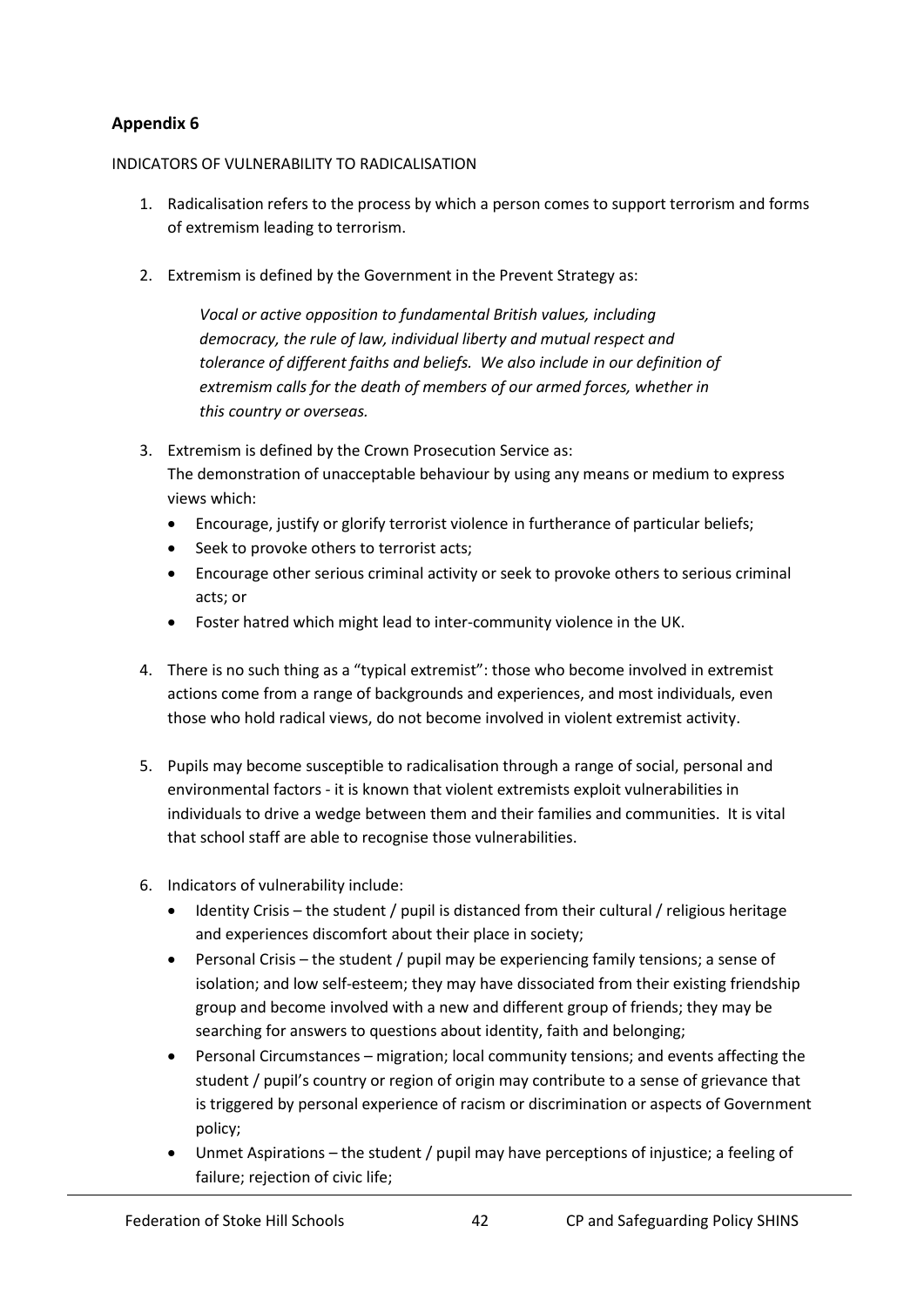- Experiences of Criminality which may include involvement with criminal groups, imprisonment, and poor resettlement / reintegration;
- Special Educational Need students / pupils may experience difficulties with social interaction, empathy with others, understanding the consequences of their actions and awareness of the motivations of others.
- 7. However, this list is not exhaustive, nor does it mean that all young people experiencing the above are at risk of radicalisation for the purposes of violent extremism.
- 8. More critical risk factors could include:
	- Being in contact with extremist recruiters;
	- Accessing violent extremist websites, especially those with a social networking element;
	- Possessing or accessing violent extremist literature;
	- Using extremist narratives and a global ideology to explain personal disadvantage;
	- Justifying the use of violence to solve societal issues;
	- Joining or seeking to join extremist organisations; and
	- Significant changes to appearance and / or behaviour;
	- Experiencing a high level of social isolation resulting in issues of identity crisis and / or personal crisis.

[The Prevent Duty can be accessed via this link.](https://www.gov.uk/government/uploads/system/uploads/attachment_data/file/445977/3799_Revised_Prevent_Duty_Guidance__England_Wales_V2-Interactive.pdf)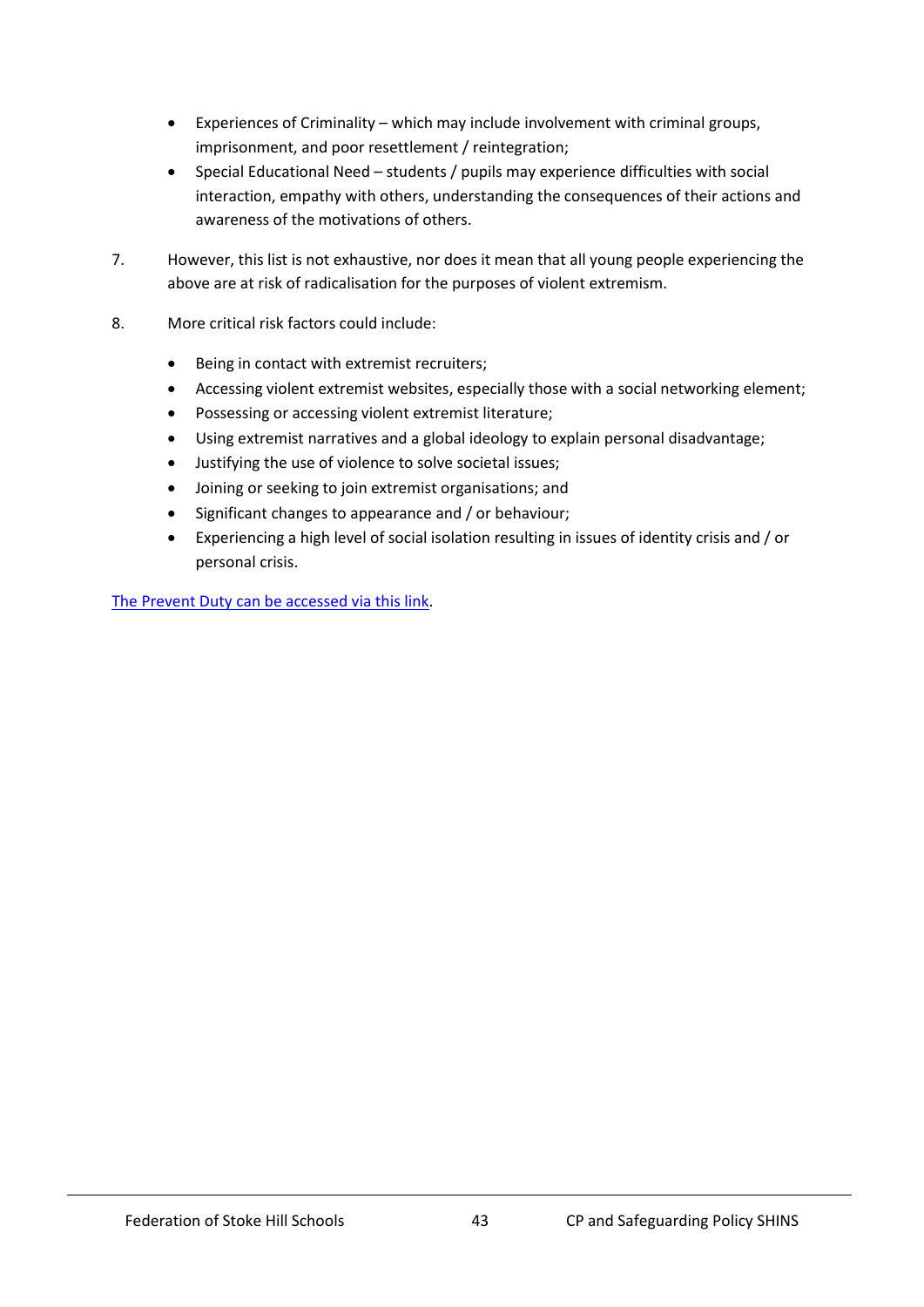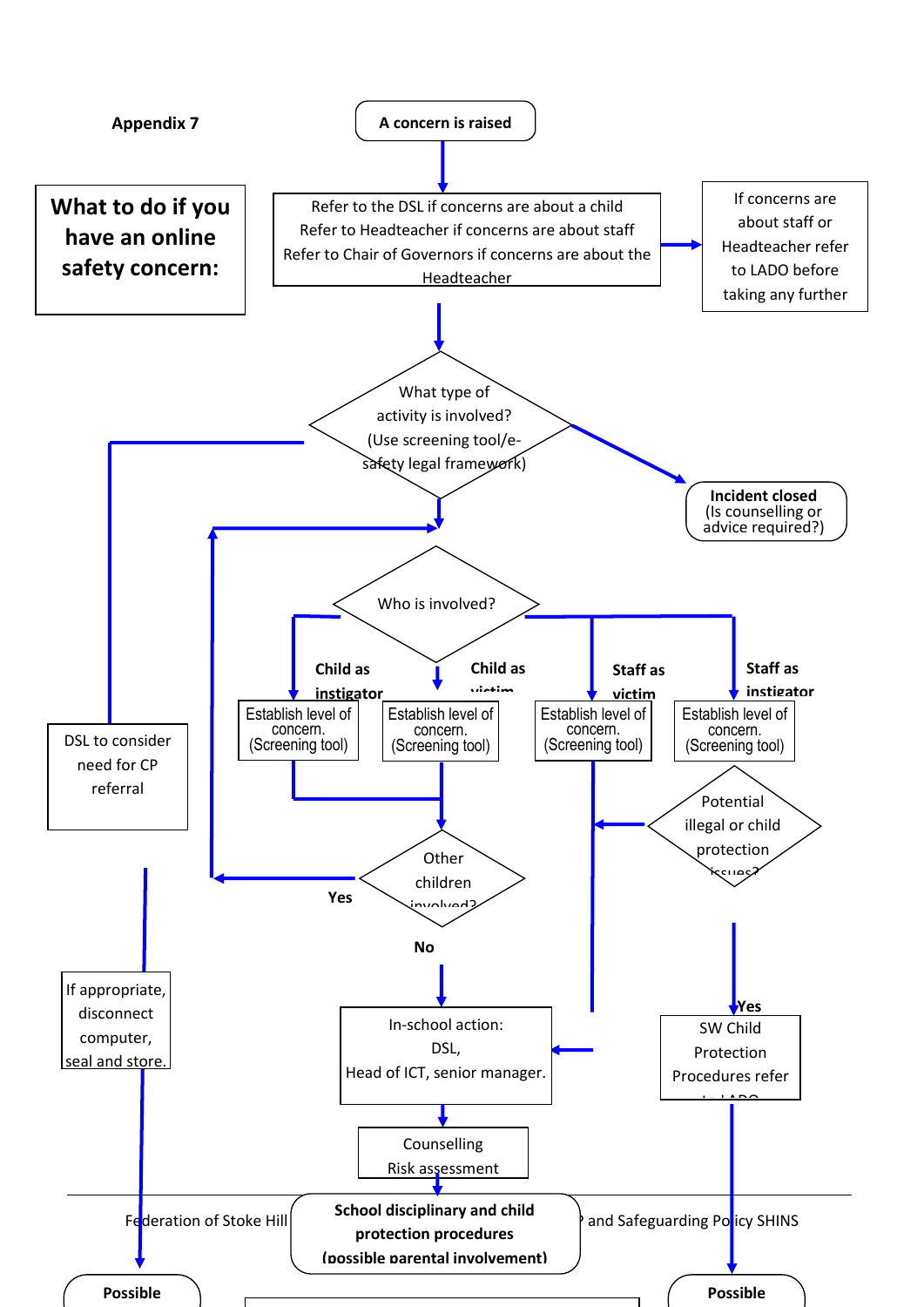#### **Appendix 8**

Further advice on child protection is available from:

NSPCC:<http://www.nspcc.org.uk/>

Childline:<http://www.childline.org.uk/pages/home.aspx>

Anti-Bullying Alliance:<http://anti-bullyingalliance.org.uk/>

Beat Bullying: <http://www.beatbullying.org/>

Childnet International –making the internet a great and safe place for children. Includes resources for professionals and parents<http://www.childnet.com/>

Thinkuknow (includes resources for professionals and parents)<https://www.thinkuknow.co.uk/>

Safer Internet Centre<http://www.saferinternet.org.uk/>

Transgende[r http://www.mermaidsuk.org.uk/](http://www.mermaidsuk.org.uk/)

[Schools transgender toolkit](http://www.mermaidsuk.org.uk/assets/media/East%20Sussex%20schools%20transgender%20toolkit.pdf)

[Intercom trust transgender guidance](https://www.intercomtrust.org.uk/item/55-schools-transgender-guidance-july-2015)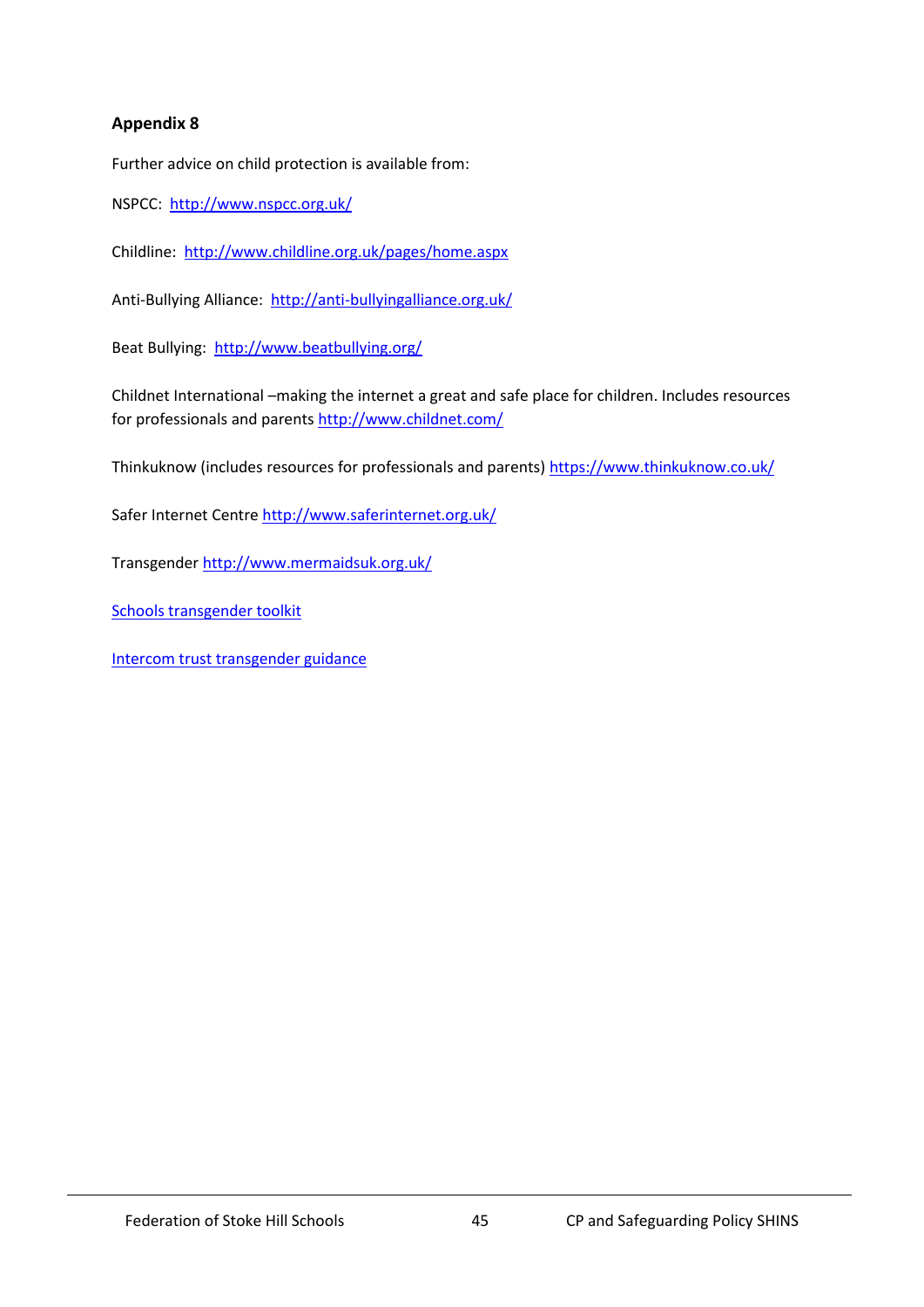

## **For Early Help, Consultation and Enquiries please contact:**

Telephone: **0345 155 1071**

Email: [mashsecure@devon.gov.uk](mailto:mashsecure@devon.gov.uk) Fax: 01392 448951 Enquiry Form available at: [https://new.devon.gov.uk/making-a-mash-enquiry](https://new.devon.gov.uk/educationandfamilies/child-protection/making-a-mash-enquiry)

Post: **Multi-Agency Safeguarding Hub, P.O. Box 723, Exeter EX1 9QS Emergency Duty Team** out of hours **0845 6000 388 Police** non-emergency 101

**For all LADO enquiries** Exeter (01392) 384964

[https://new.devon.gov.uk](https://new.devon.gov.uk/educationandfamilies/child-protection/managing-allegations-against-adults-working-with-children)

# **Early Help Team**

Senior Manager: TBC Manager Exeter and South: TBC Manager Mid & East: Ian Flett 07815 562 370 Manager South & West: Karen Hayes 07854 253424 Manager Northern: Sarah Simpson 07854 304 512

Locality Early Help Mailbox

North: [earlyhelpnorthsecuremailbox@devon.gov.uk](mailto:earlyhelpnorthsecuremailbox@devon.gov.uk) Mid & East: [earlyhelpmideastsecuremailbox@devon.gov.uk](mailto:earlyhelpmideastsecuremailbox@devon.gov.uk) South & West: [earlyhelpsouthsecuremailbox@devon.gov.uk](mailto:earlyhelpsouthsecuremailbox@devon.gov.uk) Exeter: [earlyhelpexetersecuremailbox@devon.gov.uk](mailto:earlyhelpexetersecuremailbox@devon.gov.uk)

For emergencies outside of office hours please call: